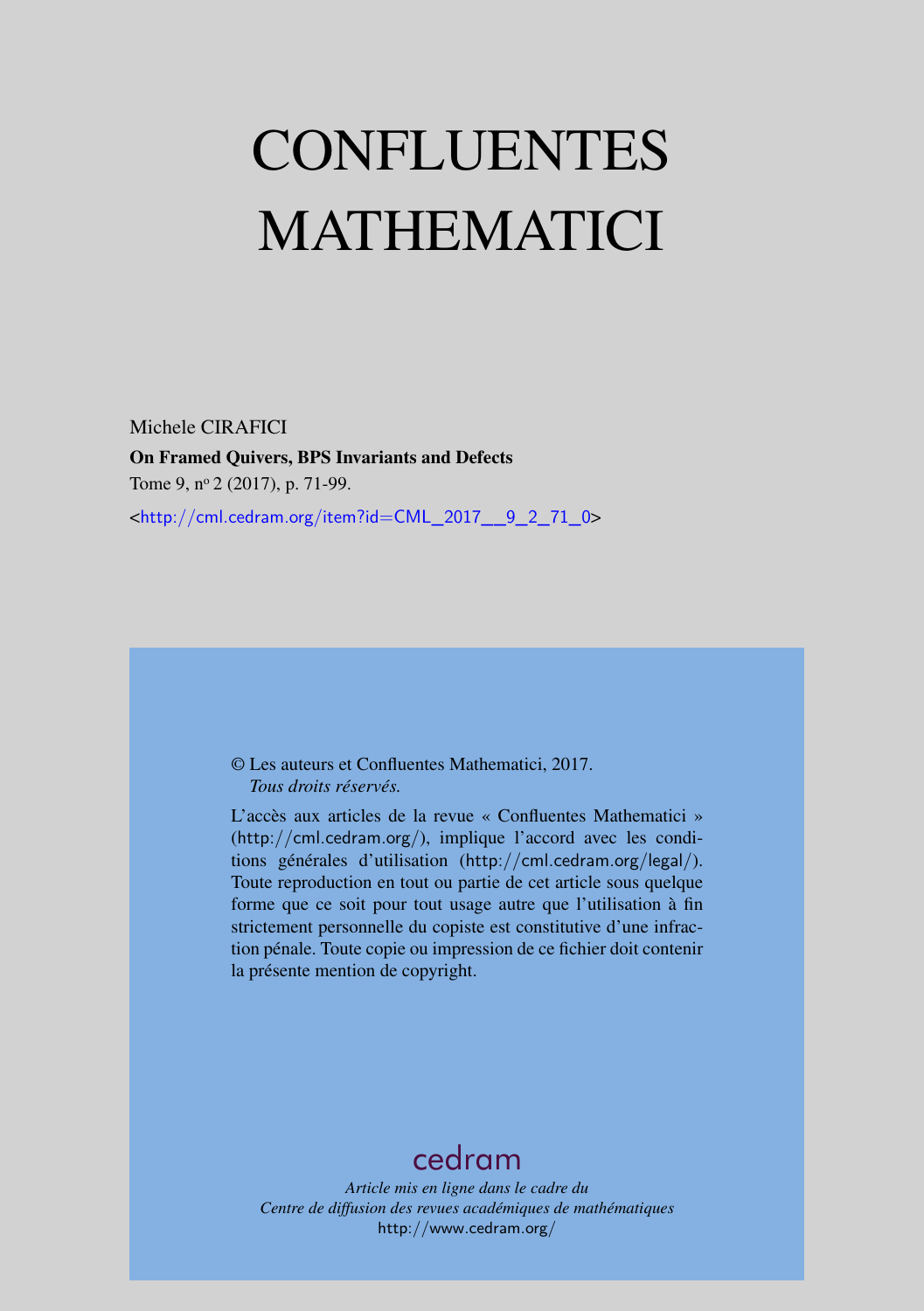# **ON FRAMED QUIVERS, BPS INVARIANTS AND DEFECTS**

#### MICHELE CIRAFICI

Abstract. In this note we review some of the uses of framed quivers to study BPS invariants of Donaldson-Thomas type. We will mostly focus on non-compact Calabi-Yau threefolds. In certain cases the study of these invariants can be approached as a generalized instanton problem in a six dimensional cohomological Yang-Mills theory. One can construct a quantum mechanics model based on a certain framed quiver which locally describes the theory around a generalized instanton solution. The problem is then reduced to the study of the moduli spaces of representations of these quivers. Examples include the affine space and noncommutative crepant resolutions of orbifold singularities. In the second part of the survey we introduce the concepts of defects in physics and argue with a few examples that they give rise to a modified Donaldson-Thomas problem. We mostly focus on divisor defects in six dimensional Yang-Mills theory and their relation with the moduli spaces of parabolic sheaves. In certain cases also this problem can be reformulated in terms of framed quivers.

# **INTRODUCTION**

In this survey we will discuss various connections between several topics in mathematical physics. The underlying theme is the structure of BPS states on a local Calabi-Yau threefold. The BPS sector of supersymmetric field and string theories consists in quantities which are protected from quantum corrections and can sometime be studied exactly. Objects of this type are extremely important in physics, as they often provide a window into the non-perturbative aspects of these theories, which are usually out of reach with conventional techniques. On the other hand BPS quantities have a mathematical description, often directly in terms of geometrical or algebraic quantities. The interplay between these two perspective has offered beautiful insights in mathematics and in physics.

Donaldson-Thomas theory [\[45,](#page-29-0) [32\]](#page-29-1) is, broadly speaking, concerned with BPS states in field of string theories with  $\mathcal{N} = 2$  supersymmetry in four dimensions. Within this class we have, for example, the four dimensional supersymmetric field theories of class S, which arise from compactification of the six dimensional  $\mathcal{N} =$ (2*,* 0) theory, or string compactifications on compact or non-compact Calabi-Yau threefolds. We will mostly focus on string compactifications on non-compact Calabi-Yau and use techniques rooted in topological quantum field theory to set up the relevant enumerative problems. The latter have the form of certain quantities, roughly speaking the "volumes" of specific moduli spaces which arise in the physical problems. We will generically call these quantities Donaldson-Thomas invariants, or BPS invariants of Donaldson-Thomas type, without any pretense of being exhaustive (especially ignoring altogether the motivic roots of the problem). General aspects of Donaldson-Thomas theory are reviewed in Section [1.](#page-3-0)

Among the deepest traits of Donaldson-Thomas theory is the wall-crossing behavior of the enumerative invariants. It originates from the property of BPS states

Math. classification: 14N35, 81T13, 81T60.

Keywords: Donaldson-Thomas theory, BPS invariants, Quivers and Representation Theory, Defects in Quantum Field Theory.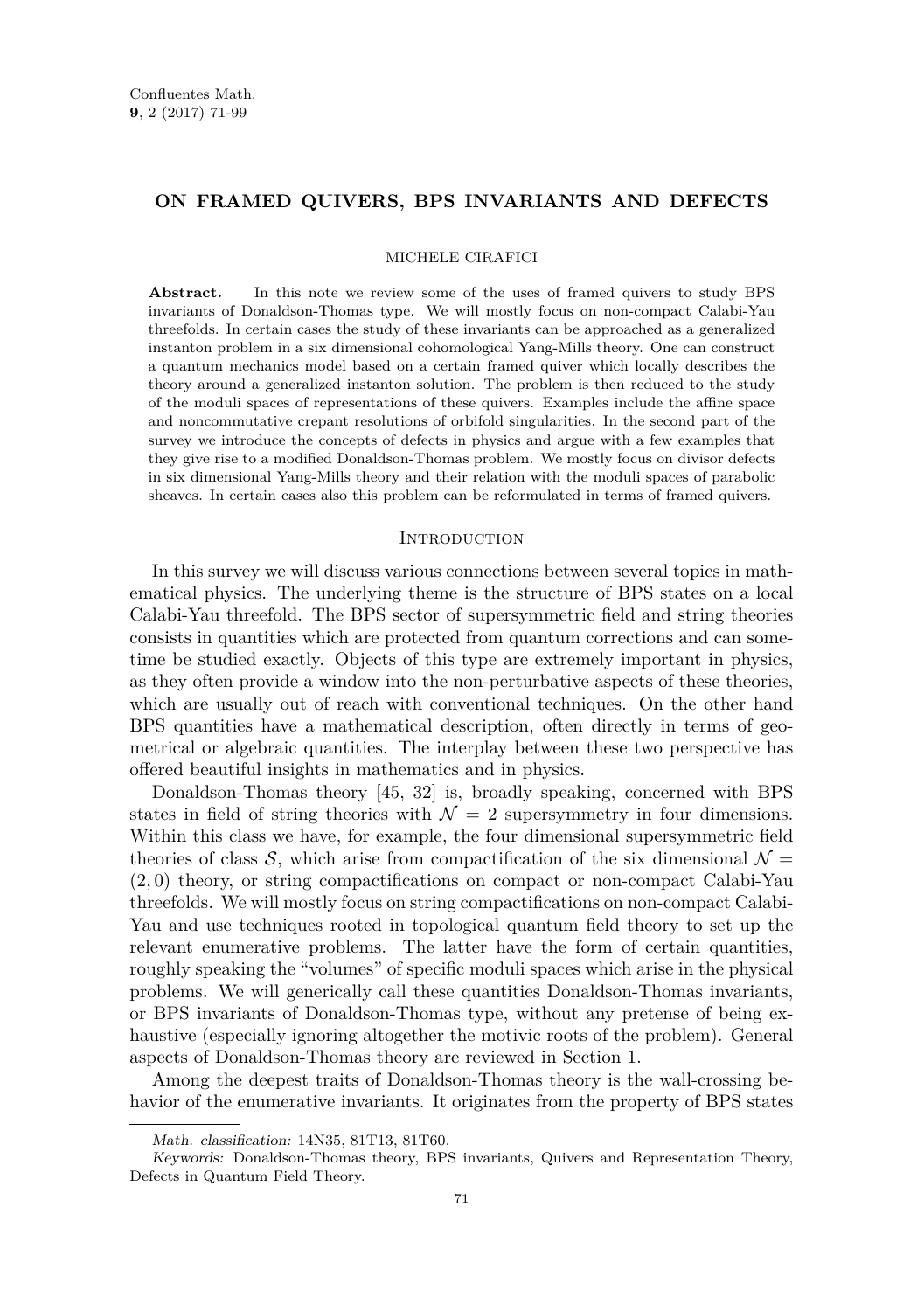#### 72 M. Cirafici

to decay or form bound states whose constituents are themselves BPS. The loci where this happens are called walls of marginal stability. This property conjecturally determines an algebraic structure on the space of BPS states. What this algebra precisely is supposed to be is actively debated; a strong candidate is the cohomological Hall algebra of [\[31\]](#page-29-2). The wall-crossing property of the BPS invariants is captured by the wall-crossing formulae [\[32,](#page-29-1) [29,](#page-28-0) [34\]](#page-29-3). In the recent years the uses of the wall-crossing formulae and more in general the associated structure have vastly enhanced our understanding of the BPS sector of field and string theories.

The relevant moduli spaces of vacua are therefore divided into chambers by the walls of marginal stability. Each chamber contains an usually challenging enumerative problem associated with the stable BPS invariants. A general, perhaps naive, strategy to attack the problem is to start from "easier" chambers and then move along using the wall-crossing formulae. In this survey we will mainly discuss two of these chambers, within the context of non-compact Calabi-Yaus.

One of these chambers will be at "large radius", where string theory corrections to ordinary algebraic geometry are negligible. The BPS states we will consider are parametrized by torsion free or ideal sheaves. Thus the problem reduces to construct an appropriate moduli space of sheaves and define appropriate BPS invariants. These issues will be discussed in Sections [2-](#page-5-0)[5.](#page-12-0) The second chamber will be the "noncommutative resolution chamber", where the local threefold develops a singularity and the manifold structure breaks down. Nevertheless physics can be formulated in terms of certain noncommutative algebras and the relevant moduli problems are problems in representation theory. We will introduce and develop these concepts in Sections [6](#page-12-1)[-7.](#page-14-0) In both of these chambers one can make some progress by using field and string theory concepts. In particular all of these problems can be approached from the point of view of a certain six dimensional topological Yang-Mills theory [\[26,](#page-28-1) [12\]](#page-28-2), where the relevant moduli spaces arise as moduli spaces of generalized instanton configurations. In this survey we will highlight those concepts which originate from quivers and their representations, in accordance with the theme of this volume. In both chambers the relevant BPS invariants can be understood from the point of view of a supersymmetric quiver quantum mechanics which localizes onto the moduli spaces of BPS configurations. This quiver quantum mechanics is a physical counterpart of studying the intersection theory of the generalized instanton moduli spaces via equivariant localization [\[12,](#page-28-2) [13,](#page-28-3) [15,](#page-28-4) [14,](#page-28-5) [16\]](#page-28-6).

In the second part of this survey, Sections [8-](#page-18-0)[13,](#page-26-0) we will introduce and study defects. A defect can be understood as imposing certain boundary conditions on the physical fields, for example along a line or a surface. In this case we talk about a line or surface defect. It is natural to wonder if given a certain moduli problem associated with a physical theory and its BPS invariants, one can introduce new enumerative invariants by introducing defects [\[21,](#page-28-7) [22,](#page-28-8) [6,](#page-28-9) [7\]](#page-28-10). The idea is that the presence of a defect modifies the relevant moduli spaces by imposing certain conditions, or restricting one's attention only to certain configurations. We will do so in certain particular cases and argue that indeed one can try to define Donaldson-Thomas type of invariants out of these moduli spaces. Our prime example will be the case of divisor defects in a six dimensional field theory [\[7\]](#page-28-10). We will argue that such a defect requires the physical configurations to correspond to parabolic sheaves. In particular we will see that in a particularly simple case, the conjectured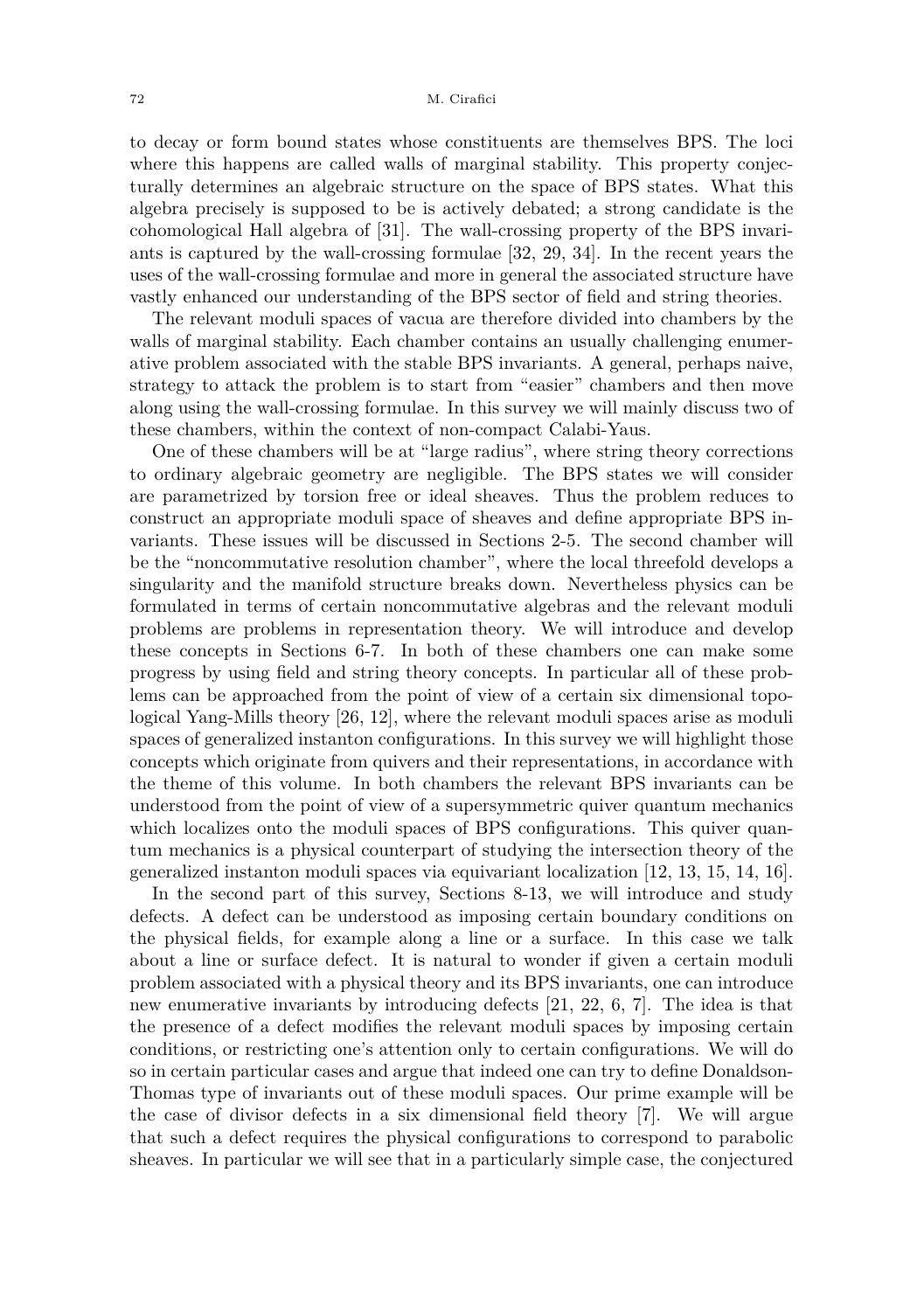new invariants can be studied in great detail, via certain classes of quivers. We will furthermore discuss how these ideas also apply to other cases, such as in higher dimensions or in the context of line defects in four dimensional field theories [\[8,](#page-28-11) [9\]](#page-28-12).

In this survey we take an expository tone, often referring the reader to the original literature for explicit details and focusing more on the general concepts and ideas. In particular we will stress the role played by quivers and their representations, often neglecting other (important) issues. The purpose of this survey is not to present the material in a self-contained manner, but rather provide an entry point to the (by now rather vast) literature.

# 1. BPS states and Donaldson-Thomas theory

<span id="page-3-0"></span>We begin with a brief discussion of BPS states on Calabi-Yau threefolds and its relation with Donaldson-Thomas theory. Fix a threefold *X* and consider the type IIA string compactified over *X*. The effective theory in four dimensions has  $\mathcal{N}=2$  supersymmetry. A BPS state preserves half of these supersymmetries. Their descriptions depends sensitively on the moduli of the Calabi-Yau *X*. We start by considering the large radius approximation. The BPS states are labelled by a charge vector  $\gamma \in \Gamma_g$  and in this case the charge lattice is given by the cohomology groups of the threefold

$$
\gamma \in \Gamma_g = \Gamma_g^{\mathfrak{m}} \oplus \Gamma_g^{\mathfrak{e}} = \left( H^0(X, \mathbb{Z}) \oplus H^2(X, \mathbb{Z}) \right) \oplus \left( H^4(X, \mathbb{Z}) \oplus H^6(X, \mathbb{Z}) \right), \tag{1.1}
$$

which can be separated into the electric and magnetic charge sublattices  $\Gamma_g^e$  and  $\Gamma_g^m$ . Physically these lattices correspond to the charges of *D*-branes wrapping *p*-cycles of *X*

$$
Dp \longleftrightarrow H^{6-p}(X, \mathbb{Z}) = H_p(X, \mathbb{Z}), \qquad p = 0, 2, 4, 6 , \tag{1.2}
$$

where we have used Poincaré duality (when the Calabi-Yau *X* is non-compact, as will be the case in most of this survey, this discussion can be rephrased in terms of cohomology with compact support). In this class of compactification the central charge of the supersymmetry algebra has an explicit form dictated by the geometry of the threefold. At large radius

$$
Z_X(\gamma; t) = -\int_X \gamma \wedge e^{-t} \tag{1.3}
$$

gives the central charge of the state  $\gamma$ . Here  $t = B + iJ$  is the complexified Kähler modulus consisting of the background supergravity Kalb-Ramond two-form *B*-field and the Kähler (1*,* 1)-form *J* of *X*.

A measure of the degeneracy of BPS states is given by the Witten index

$$
\Omega_X \left( \gamma \right) = \text{Tr}_{\mathcal{H}^X_{\gamma, \text{BPS}}} (-1)^F \tag{1.4}
$$

given in terms of a trace over the fixed charge sectors of the single-particle Hilbert space, defined as

$$
\mathcal{H}_{\rm BPS}^X = \bigoplus_{\gamma \in \Gamma} \mathcal{H}_{\gamma, \rm BPS}^X \tag{1.5}
$$

*F* is a certain operator acting on one-particle states with charge  $\gamma$ , which originates from the isometry group of the four dimensional effective supersymmetric theory.

Note that the definition of a BPS state as well as the definition of the Witten index are rather straightforward and purely based on representation theory arguments. The BPS Hilbert spaces are finite dimensional and decompose according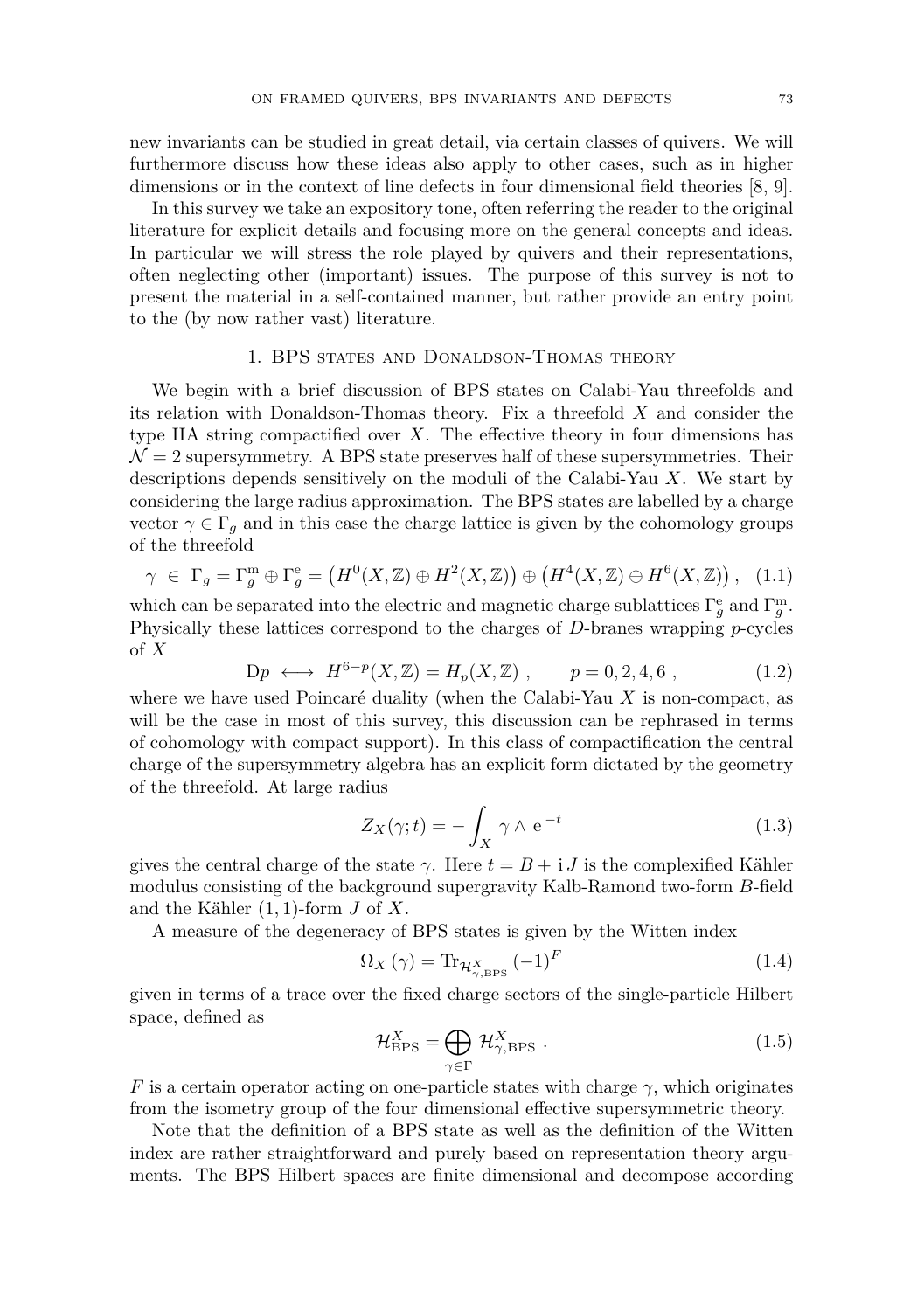to the representation theory of the symmetry group of the four dimensional effective  $\mathcal{N} = 2$  theory and, somewhat oversimplifying, the Witten index just counts with signs the multiplicities of these representations. On the other hand thanks to the string compactifications these quantities are related to geometrical structures within the Calabi-Yau *X*. This correspondence is at the core of many beautiful connections between mathematics and physics. Roughly speaking Donaldson-Thomas theory is the mathematical counterpart of these physical facts.

We can consider for example a particular situation where *X* is a non-compact threefold and the charge vector is  $\gamma = (1, 0, -\beta, n)$ . Physically these configurations corresponds to bound states of a gas of *D*0 and *D*2 branes with a single *D*6 brane wrapping the whole threefold. Mathematically the relevant geometrical configurations on *X* are ideal sheaves.

An ideal sheaf  $\mathcal I$  is a torsion free sheaf of rank one with trivial determinant. Since the determinant is trivial, the double dual  $\mathcal{I}^{\vee\vee}$  is isomorphic to the trivial bundle and in particular  $c_1(\mathcal{I}) = 0$ . The condition that the sheaf is torsion free means that it can be embedded in a bundle; roughly speaking an ideal sheaf can be thought of as an object which fails to be a line bundle only on a finite set of singularities. There is a correspondence between ideal sheaves and schemes given by the short exact sequence

<span id="page-4-0"></span>
$$
0 \longrightarrow \mathcal{I} \longrightarrow \mathcal{O}_X \longrightarrow \mathcal{O}_Y \longrightarrow 0. \qquad (1.6)
$$

Here *Y* is a subscheme of *X* and the sequence implies that we can think of an ideal sheaf as the kernel of the restriction map  $\mathcal{O}_X \to \mathcal{O}_Y$  of structure sheaves. To define Donaldson-Thomas invariants, we look at  $\mathcal{M}_{n,\beta}^{\text{BPS}}(X)$  the moduli space of ideal sheaves such that

$$
\chi(\mathcal{I}) = n \quad \text{and} \quad \mathrm{ch}_2(\mathcal{I}) = -\beta \ . \tag{1.7}
$$

Due to [\(1.6\)](#page-4-0) we can identify this moduli space with the Hilbert scheme  $\text{Hilb}_{n,\beta}(X)$  of points and curves on *X*, which parametrizes subschemes  $Y \subset X$  with no component of codimension one and such that

$$
n = \chi(\mathcal{O}_Y) \quad \text{and} \quad \beta = [Y] \in H_2(X, \mathbb{Z}), \tag{1.8}
$$

where  $\chi$  denotes the holomorphic Euler characteristic. Donaldson-Thomas invariants are defined via integration over these moduli spaces as

$$
\Omega_X(n,\beta) = \mathrm{DT}_{n,\beta}(X) := \int_{\substack{[M_{n,\beta}^{\mathrm{BPS}}(X)]^{\mathrm{vir}}}} 1.
$$
\n(1.9)

To properly define integration over this, and other, moduli schemes, one needs to define a virtual fundamental cycle. Roughly speaking while these moduli spaces are in general not manifolds, they behave as if they were, at least generically. In these cases one can define a virtual fundamental class, which depends on the deformation and obstruction theory of the moduli spaces [\[4\]](#page-28-13) . In our cases of interest the deformation complex of the moduli space contains two terms, parametrizing obstructions and deformations, and plays the role of a cotangent complex to the moduli space, therefore providing a notion of integration (much as it happens for the ordinary cotangent space to a smooth manifold, out of which the integration measure is constructed). Furthermore in our cases the obstruction space and the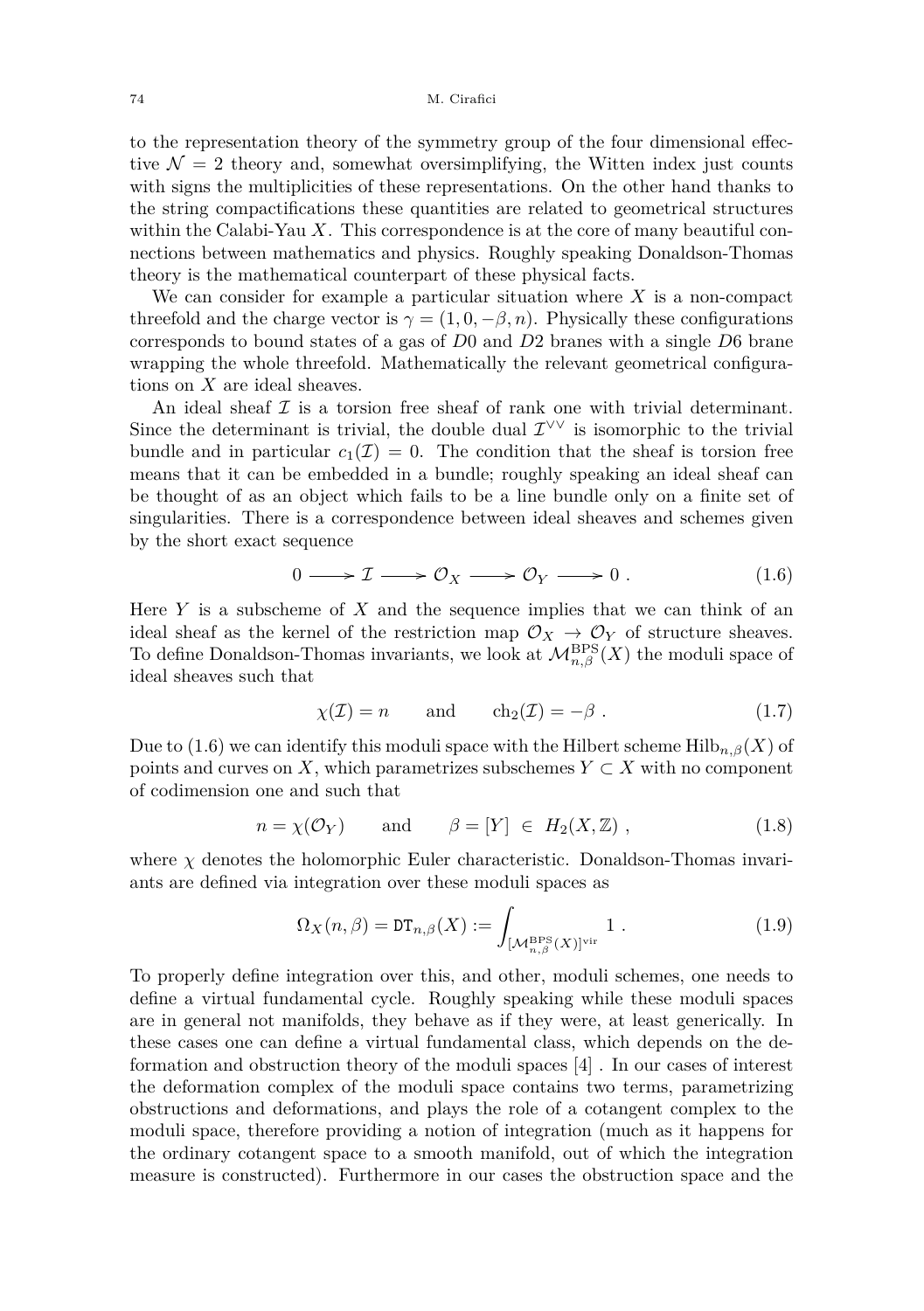deformation space are dual to each other in a suitable sense, and the virtual fundamental class has degree zero. This means that integrating 1 provides a virtual counting of points in  $\mathcal{M}_{n,\beta}^{\text{BPS}}(X)$ . A more thorough discussion can be found in [\[45,](#page-29-0) [4\]](#page-28-13) (and [\[43,](#page-29-4) [42\]](#page-29-5) within the present context).

An alternative formulation is due to Behrend [\[3\]](#page-28-14) and regards Donaldson-Thomas invariants as the weighted topological Euler characteristics

$$
\mathrm{DT}_{n,\beta}(X) = \chi\big(\mathcal{M}_{n,\beta}^{\mathrm{BPS}}(X), \nu_X\big) = \sum_{n \in \mathbb{Z}} n \; \chi\big(\nu_X^{-1}(n)\big) \;, \tag{1.10}
$$

where  $\nu_X : \mathcal{M}_{n,\beta}^{\rm BPS}(X) \to \mathbb{Z}$  is a canonical constructible function.

This enumerative problem is very rich and interesting. However it is only the tip of the iceberg, as it is only one of the many enumerative problems predicted by physics. As the physical parameters are varied, some physical states may become unstable and decay, or form stable bound states with other states. When this happens the Hilbert space  $\mathcal{H}^X_\gamma$  over which the Witten index is defined, will gain or lose a factor. As a consequence the degeneracies of BPS states will jump, a phenomenon known as wall-crossing. Such jumps occur at walls of marginal stability, loci where  $Arg(Z_X(\gamma_1,t)) = Arg(Z_X(\gamma_2,t))$ , and the jump in the indices is governed by a wall crossing formula.

As a consequence the Kähler moduli space of the threefold *X* is divided into chambers, each one with its BPS spectrum of states, and therefore each one associated with an enumerative problem. The full mathematical theory of Donaldson-Thomas invariants need rather sophisticated tools [\[32,](#page-29-1) [31\]](#page-29-2), while in this survey we will limit ourselves to give a simplified treatment. Roughly speaking BPS states on a Calabi-Yau threefold are properly described in terms of the derived category of coherent sheaves  $\mathcal{D}^b(X)$ , with stability conditions given by an ordering of the central charge phases of the BPS states. In many cases however a description in terms of an abelian subcategory  $A$  is sufficient.

In this survey we will focus only on two chambers where simpler tools can be used, grounded in quantum field theory. The reason is that in these two chambers one can make very concrete computational progress. The chambers in question are that called "at large radius" and the "noncommutative crepant resolution chamber". In the first one the relevant abelian subcategory is the category of coherent sheaves and one can make use of geometrical concepts such as sheaves or bundles defined on a smooth Calabi-Yau. The second chamber corresponds to the situation where the Calabi-Yau develops a singularity, for example an orbifold or a conifold singularity; the relevant abelian subcategory is the category of representations of a certain quiver, and one has at disposal many tools based on algebra or representation theory.

#### 2. Cohomological gauge theory

<span id="page-5-0"></span>At large radius the problem of studying Donaldson-Thomas invariants on a Calabi-Yau manifold *X* can be approached via a cohomological gauge theory [\[26,](#page-28-1) [12\]](#page-28-2). This is a particular version of a topological quantum field theory obtained by the topological twist of six dimensional Yang-Mills theory. We can introduce this theory as follows: the bosonic sector consists of a connection *A* on a *G*-bundle  $\mathcal{E} \longrightarrow X$ , the complex one form Higgs field  $\Phi$  taking values in the adjoint bundle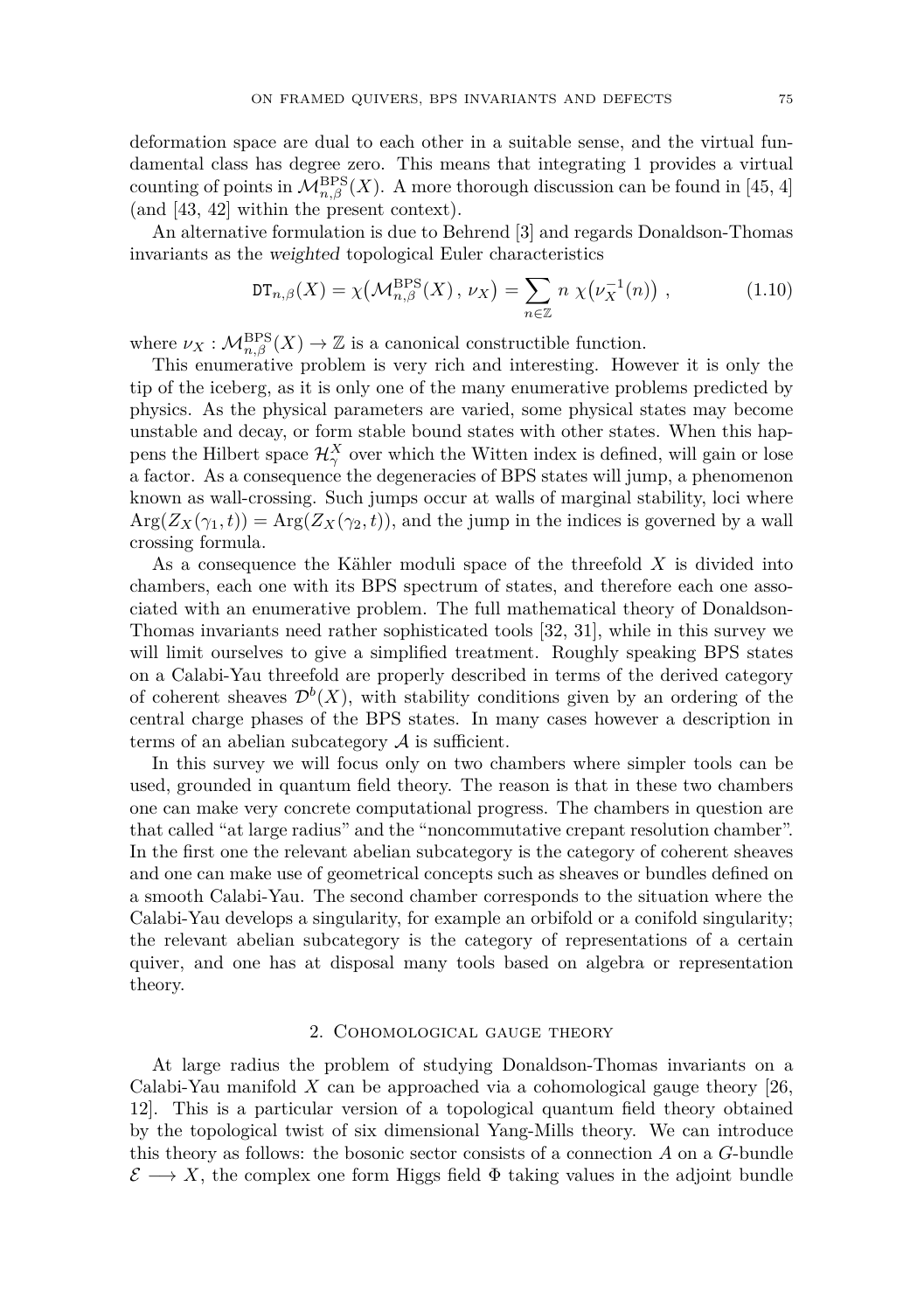#### 76 M. Cirafici

ad  $\mathcal{E}$ , and the 3-form fields  $\rho^{(3,0)}$  and  $\rho^{(0,3)}$ . The fermionic sector is twisted, by which we mean that the fermions can be identified with differential forms thanks to the isomorphism between the spin bundle and the bundle of differential forms  $S(X) \simeq \Omega^{0,\bullet}(X)$ , which in particular holds for Calabi-Yau manifolds. The overall fermionic content is  $(\eta, \psi^{(1,0)}, \psi^{(0,1)}, \chi^{(2,0)}, \chi^{(0,2)}, \psi^{(3,0)}, \psi^{(0,3)})$ , where  $\eta$  is a complex scalar and we have written down explicitly the form degree. The bosonic part of the action is

$$
S = \frac{1}{2} \int_X \text{Tr} \left( \mathrm{d}_A \Phi \wedge * \mathrm{d}_A \overline{\Phi} + \left[ \Phi, \overline{\Phi} \right]^2 + |F_A^{(0,2)} + \overline{\partial}_A^{\dagger} \rho|^2 + |F_A^{(1,1)}|^2 \right) \tag{2.1}
$$

$$
+ \frac{1}{2} \frac{1}{(2\pi)^2} \int_X \text{Tr} \left( F_A \wedge F_A \wedge t + \frac{\lambda}{6\pi} F_A \wedge F_A \wedge F_A \right) .
$$

Here  $F_A = dA + A \wedge A$  is the gauge field strength,  $d_A = d + A$  the covariant derivative, and the Hodge star operator ∗ is taken with respect to the Kähler metric of X. The parameter  $\lambda$  is a coupling constant which from a string theory perspective should be thought of as the topological string coupling.

The gauge theory localizes onto the moduli space of solutions of the "generalized instanton" equations

<span id="page-6-0"></span>
$$
F_A^{(0,2)} = \overline{\partial}_{A}^{\dagger} \rho ,
$$
  

$$
F_A^{(1,1)} \wedge t \wedge t + [\rho, \overline{\rho}] = l t \wedge t \wedge t ,
$$
  

$$
d_A \Phi = 0 .
$$
 (2.2)

On a Calabi-Yau variety we can set  $\rho = 0$  without loss of generality. In this case the first two equations of [\(2.2\)](#page-6-0) become the Donaldson-Uhlenbeck-Yau equations which parametrize holomorphic vector bundles  $\mathcal E$  on  $X$ . The parameter  $l$  is proportional to the degree of the bundle  $\mathcal{E}$ ; unless stated otherwise we will for simplicity set it to zero.

We want to use gauge theory techniques to study the moduli space of holomorphic bundles, following the approach of [\[39\]](#page-29-6). However to obtain a better behaved moduli space it is customary to enlarge the set of allowed configurations to include torsion free sheaves. In the following we will denote by  $\mathcal{M}_{n,\beta;r}^{\text{inst}}$  the moduli space of torsion free coherent sheaves  $\mathcal E$  with characteristic classes  $(\text{ch}_3(\mathcal E), \text{ch}_2(\mathcal E)) = (n, -\beta)$ and rank *r*. To understand the local geometry of these moduli spaces, we consider the instanton deformation complex

<span id="page-6-1"></span>
$$
0 \longrightarrow \Omega^{0,0}(X, \text{ad }\mathcal{E}) \stackrel{C}{\longrightarrow} \Omega^{0,1}(X, \text{ad }\mathcal{E}) \oplus \Omega^{0,3}(X, \text{ad }\mathcal{E}) \stackrel{D_A}{\longrightarrow} \Omega^{0,2}(X, \text{ad }\mathcal{E}) \longrightarrow 0
$$
\n(2.3)

Here *C* represents a linearized complexified gauge transformation, while *D<sup>A</sup>* the linearization of the first equation of [\(2.2\)](#page-6-0). The cohomology of the complex in degree zero corresponds to reducible connections, and we will assume it vanishes. The cohomology in degree one is the Zarinski tangent space to  $\mathcal{M}_{n,\beta;r}^{\text{inst}}$  at a point corresponding to a sheaf  $\mathcal{E}$ , and the cohomology at degree two represent the obstruction bundle (or normal bundle)  $\mathcal{N}_{n,\beta;r}$ . The gauge theory partition function can be written as a sum over topological sectors; each sector contributes with an integral over the moduli space of holomorphic bundles where the integration measure is given by the Euler class of the obstruction bundle eul $(\mathcal{N}_{n,\beta;r})$ . To write this partition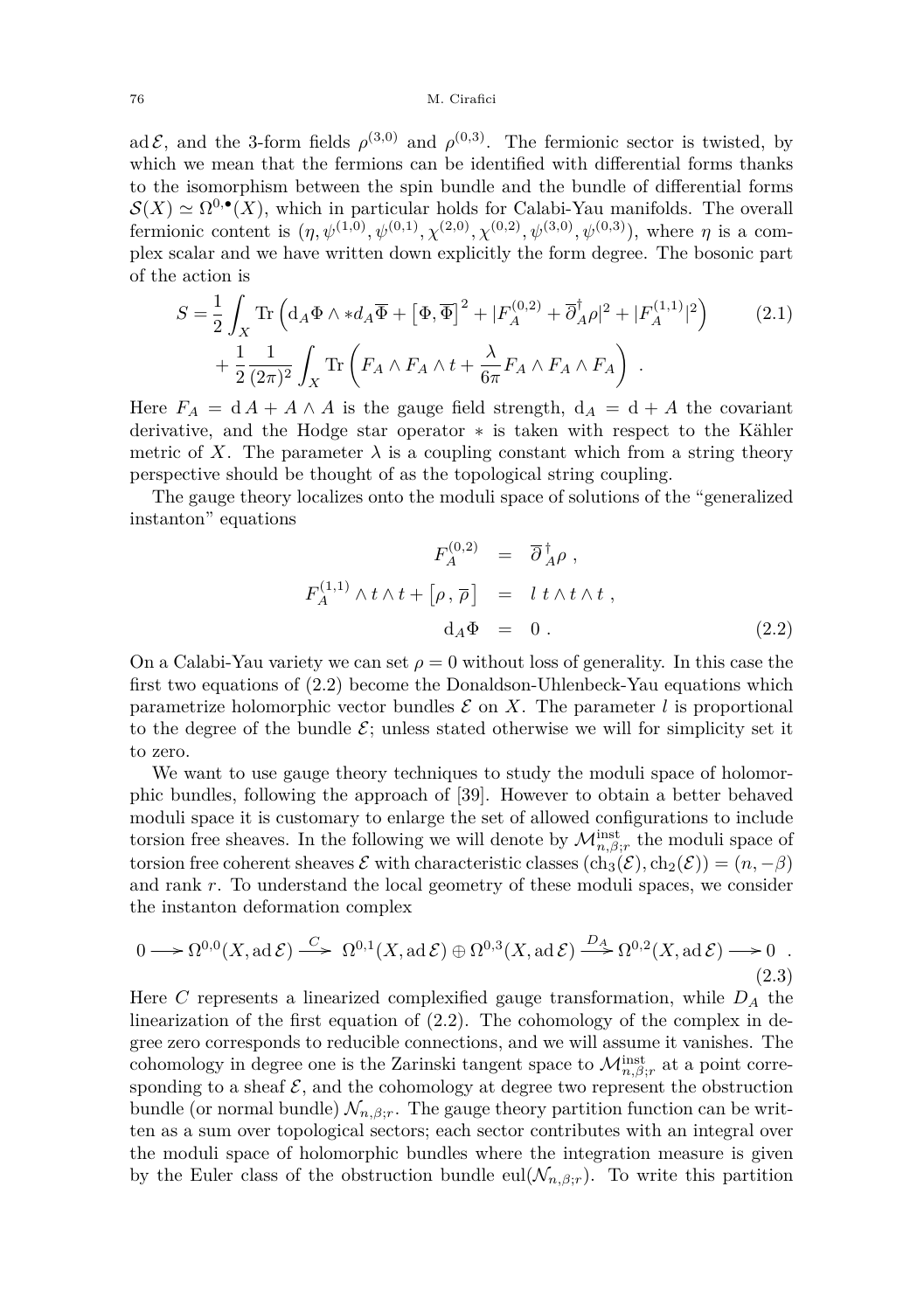function, we pick a basis of  $H_2(X, \mathbb{Z})$  and expand the class  $\beta = \sum_i n_i S_i$ , where  $i = 1, \ldots, b_2(X)$ . Then we set  $Q_i = e^{-t_i}$  with  $t_i = \int_{S_i} t$  and define  $Q^{\beta} := \prod_i Q_i^{n_i}$ . Therefore we can write

<span id="page-7-0"></span>
$$
Z_{\text{gauge}}^X(q, Q; r) = \sum_{k \beta} q^k Q^{\beta} \int_{\mathcal{M}_{n, \beta; r}^{\text{inst}}} \text{eul}(\mathcal{N}_{n, \beta; r}) . \tag{2.4}
$$

Due to the expository tone of this survey, we will refrain to properly define the integrals over the moduli spaces, except in special cases. These integrals represents Donaldson-Thomas invariants; although they can be defined in full generality, we will see that computational progress can be made only in special occasions, such as toric varieties and  $U(1)^r$  gauge theories, where equivariant localization formulae can be applied.

# 3. Quivers

<span id="page-7-1"></span>Several aspects of Donaldson-Thomas theory on local threefolds can be understood from an algebraic perspective using quivers [\[44,](#page-29-7) [15,](#page-28-4) [14\]](#page-28-5). A quiver is a finite directed graph, consisting in a quadrupole  $(Q_0, Q_1, t, s)$ ; here  $Q_0$  and  $Q_1$  are two finite sets, representing the nodes and the arrows respectively, while the maps  $s, t : \mathsf{Q}_1 \longrightarrow \mathsf{Q}_0$  associate to each arrow  $a \in \mathsf{Q}_1$  its starting vertex  $s(a) \in \mathsf{Q}_0$  or its terminal vertex  $t(a) \in \mathsf{Q}_0$ . To the set of arrows one can associate a set of relations R. To a quiver we can associate its path algebra  $A = \mathbb{C}Q/\langle R \rangle$ , defined as the algebra of paths modulo the ideal generated by the relations. A path is defined as a set of arrows which compose; the product in the algebra is the concatenation of paths where possible, or zero otherwise. A relation in the path algebra is a C-linear combination of paths.

In most physical applications, the relations R are derived from a superpotential W. This is a function W :  $Q_1 \longrightarrow \mathbb{C}Q$  given by a sum of cyclic monomials. We define a differential  $\partial_a$  respect to the arrow  $a \in \mathsf{Q}_1$  by cyclically permuting the elements of each monomial until the arrow *a* is in the first position, and then deleting it; differentiation by *∂<sup>a</sup>* gives zero if the arrow *a* is not part of a monomial. If the quiver is equipped with a superpotential, the ideal of relations is given by  $R = \langle \partial_a W | a \in Q_1 \rangle$ .

A representation of a quiver is defined by the assignement of a complex vector space to each node and a collection of maps between the vector spaces associated with the set of arrows, compatible with the relations R. More precisely to each node  $i \in \mathbb{Q}_0$  we associate the vector space  $V_i$  of dimension dim  $V_i = n_i$ , and to each arrow  $a \in \mathsf{Q}_1$  a morphism  $B_a \in \text{Hom}(V_{s(a)}, V_{t(a)})$ , compatible with R. We will denote by  $\text{Rep}(Q, R)$  the category of representations of the quiver  $Q$  with relations R; it can be shown that this category is equivalent to the category  $A - \text{mod}$  of left A-modules. In most physical applications, the objects of interest are actually isomorphism class of representations, which are defined as orbits with respect to the action of the gauge group  $\prod_{i\in\mathsf{Q}_0} GL(V_i,\mathbb{C})$ .

To obtain better behaved moduli spaces, one can modify this construction by framing the quiver. A way of doing so consists in adding to the quiver Q an extra vertex  $\{\bullet\}$  together with an additional arrow  $a_{\bullet}$  such that  $s(a_{\bullet}) = \bullet$  and  $t(a_{\bullet}) = i_0$ , where  $i_0 \in \mathsf{Q}_0$  is a reference node of  $\mathsf{Q}$ . This procedure gives a new quiver  $\mathsf{Q}_0$ , defined by  $\hat{Q}_0 = Q_0 \cup {\{\bullet\}}$  and  $\hat{Q}_1 = Q_1 \cup {\{\bullet \stackrel{a_{\bullet}}{\longrightarrow} i_0\}}$ . Similarly we can define the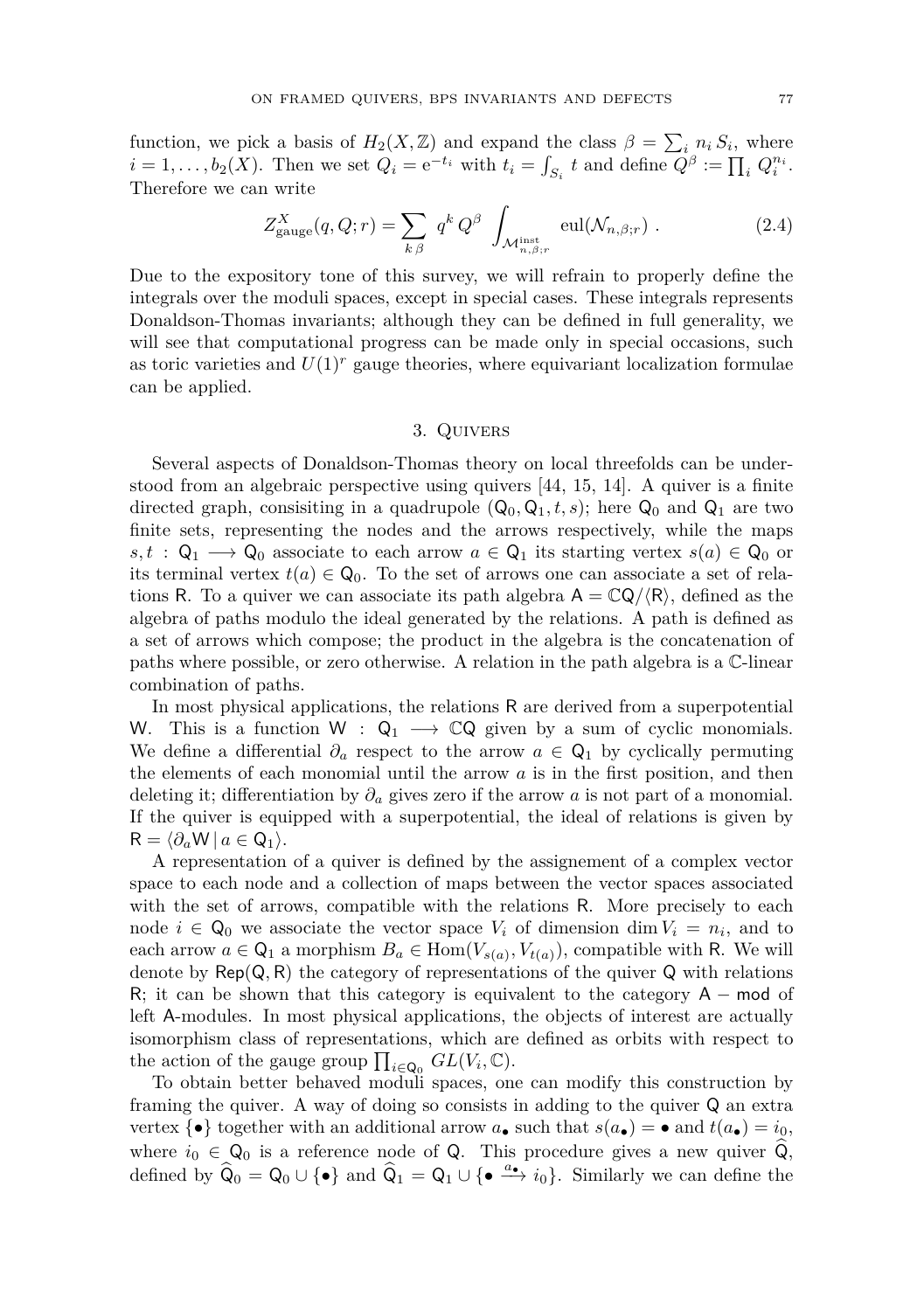path algebra  $\hat{A}$  of the framed quiver and framed quiver representations. The notion of framing generalizes immediately to more framing nodes. We will denote framed quivers by  $\hat{Q}$ , no matter the number of framed nodes.

# 4. Donaldson-Thomas invariants, Quiver Quantum Mechanics and Localization

We will begin the discussion of [\(2.4\)](#page-7-0) in the simplest possible case: when  $X = \mathbb{C}^3$ and the gauge symmetry is broken down to its maximal torus  $U(1)^r$ . In this case we can give an explicit definition of the integrals which appear in [\(2.4\)](#page-7-0), following what we have explained in Section [1.](#page-3-0) Furthermore this case allows for explicit computations using techniques of equivariant localization. Indeed there is a natural toric action on  $\mathbb{C}^3$  which can be used to localize the integrals in  $(2.4)$  onto a finite set of fixed points. In this Section we will discuss the essential points of this procedure.

The main idea is to study the theory around a BPS configuration. This is a standard procedure in physics and mathematics and consists in the construction of an appropriate parametrization of the relevant moduli space of solutions of [\(2.2\)](#page-6-0) with fixed characteristic classes. In this case one can construct an explicit parametrization of the moduli space via a generalization of the ADHM construction [\[12\]](#page-28-2). This consists of a collection of matrices obeying a set of generalized ADHM equations. Therefore the local parametrization of the moduli space has the form of a matrix model; since this parametrization is explicit this matrix model can be used to compute geometric quantities within the moduli space. It turns out that this matrix model has a very specific form and is given in terms of a topological quiver quantum mechanics. This means that the collection of fields and equations which parametrize the moduli space can be encoded in a representation of a quiver, which we have introduced in Section [3.](#page-7-1)

Based on a set of generalized ADHM equations, one can construct a topological quiver quantum mechanics which provides a concrete tool to compute the integrals in [\(2.4\)](#page-7-0). The homological data of the generalized ADHM construction are encoded in the framed quiver

<span id="page-8-0"></span>*<sup>B</sup>*<sup>2</sup> *<sup>V</sup>* • <sup>8</sup> *B*<sup>1</sup> *B*<sup>3</sup> *<sup>ϕ</sup>* f • *W <sup>I</sup>* o *.* (4.1)

We will set dim<sub>C</sub>  $V = n$  and dim<sub>C</sub>  $W = r$ . It is sometimes useful to keep in mind a string theory perspective, where this quiver describes a possible bound state of *n D*0 branes with *r D*6 branes; equivalently from the point of view of the effective topological action on the *D*6 brane worldvolume, *r* is the rank of the gauge theory and  $n$  the instanton number of a gauge field configuration. In  $(4.1)$  we have introduced the maps

<span id="page-8-1"></span>
$$
(B_1, B_2, B_3, \varphi) \in \text{Hom}_{\mathbb{C}}(V, V) \quad \text{and} \quad I \in \text{Hom}_{\mathbb{C}}(W, V) . \tag{4.2}
$$

We will be interested in configurations of maps where  $\varphi$  is trivial; in the quiver quantum mechanics the field  $\varphi$  corresponds to degrees of freedom which originate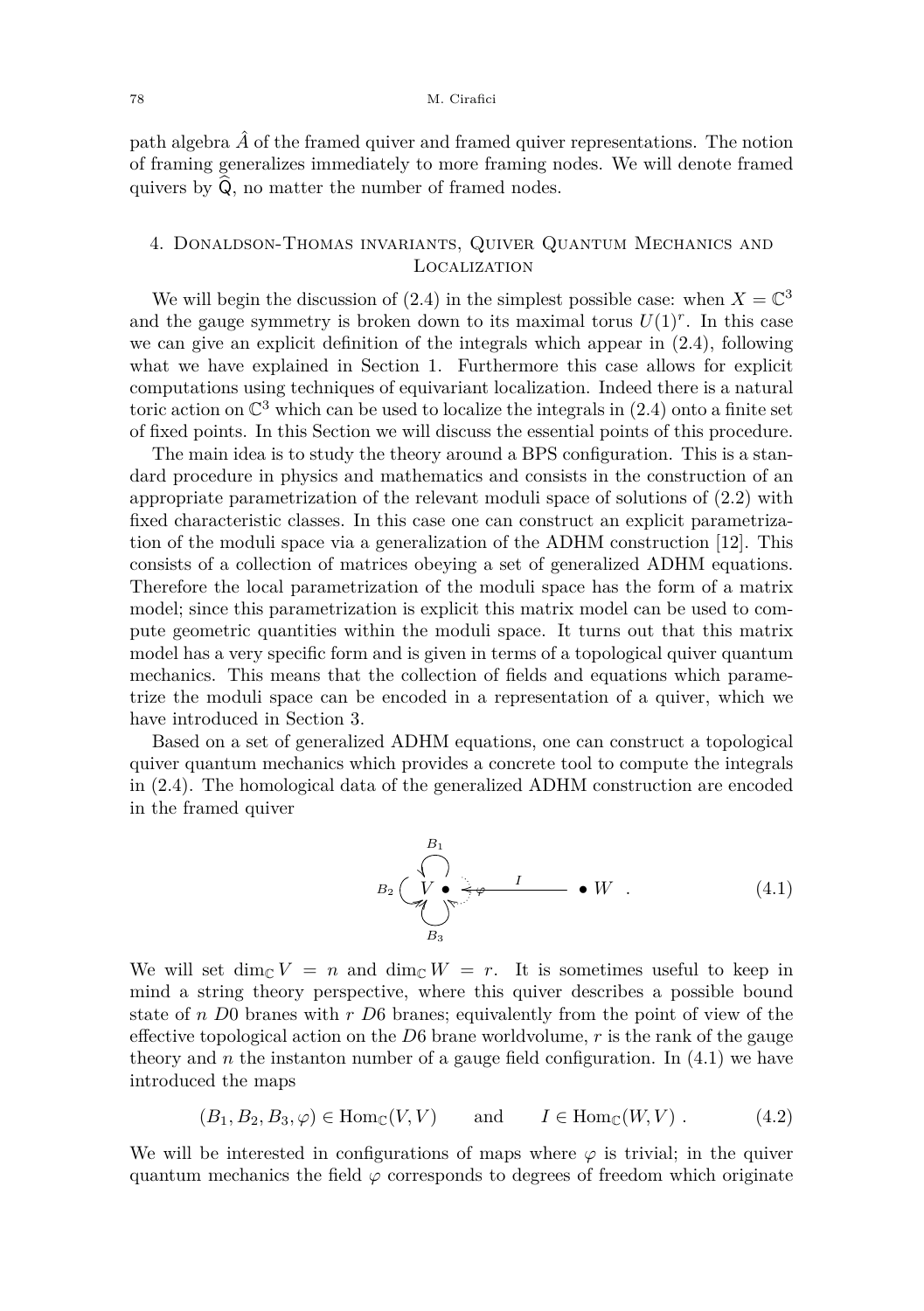from the six dimensional field  $\rho^{(3,0)}$  in [\(2.2\)](#page-6-0). The fields in [\(4.2\)](#page-8-1) have natural transformations under  $U(n)$  and  $U(r)$ .

Since the topological quiver quantum mechanics is built out of a parametrization of the instanton moduli space any geometrical quantity within the moduli space is realized as an observable. In particular the partition function of the quantum mechanics computes the volumes of the moduli spaces given by the integrals in [\(2.4\)](#page-7-0). We will now see this in some detail.

Since the quiver quantum mechanics is topological, it localizes onto the fixed loci of the BRST charge Q. Therefore the computation of the partition function amounts in classifying the fixed loci of the BRST charge  $\mathcal Q$  and then computing the contribution around each locus, as a ratio of functional determinants. This approach was discussed in generality in [\[36,](#page-29-8) [35\]](#page-29-9). However we will follow a slightly different route: we modify the BRST charge  $\mathcal Q$  in an appropriate way, so that its fixed loci consist in isolated *fixed points*. Once can show that the results are independent of this modification [\[12\]](#page-28-2). Mathematically this procedure is equivalent to using an equivariant (virtual) localization formula to compute the Donaldson-Thomas invariants directly, as we will see momentarily.

As we have just explained, we will work equivariantly with respect to a certain toric action. To this end, it is useful to lift the natural toric action of  $\mathbb{C}^3$  to the instanton moduli space. Explicitly on the coordinates of  $\mathbb{C}[z_1, z_2, z_3]$ , the natural torus  $\mathbb{T}^3$  acts as  $z_\alpha \longrightarrow e^{i\epsilon_\alpha} z_\alpha$ . We define the following transformation rules under the full group  $U(n) \times U(r) \times T^3$ 

<span id="page-9-1"></span>
$$
B_{\alpha} \longrightarrow e^{-i \epsilon_{\alpha}} g_{U(n)} B_{\alpha} g_{U(n)}^{\dagger} ,
$$
  
\n
$$
\varphi \longrightarrow e^{-i (\epsilon_1 + \epsilon_2 + \epsilon_3)} g_{U(n)} \varphi g_{U(n)}^{\dagger} ,
$$
  
\n
$$
I \longrightarrow g_{U(n)} I g_{U(r)}^{\dagger} .
$$
\n(4.3)

The above field content is constrained by the quiver quantum mechanics bosonic field equations

<span id="page-9-0"></span>
$$
\mathcal{E}_{\alpha} : [B_{\alpha}, B_{\beta}] + \sum_{\gamma=1}^{3} \epsilon_{\alpha\beta\gamma} [B_{\gamma}^{\dagger}, \varphi] = 0 ,
$$
  

$$
\mathcal{E}_{\lambda} : \sum_{\alpha=1}^{3} [B_{\alpha}, B_{\alpha}^{\dagger}] + [\varphi, \varphi^{\dagger}] + II^{\dagger} = \varsigma ,
$$
  

$$
\mathcal{E}_{I} : I^{\dagger} \varphi = 0 .
$$
 (4.4)

Here  $\varsigma$  is a Fayet-Iliopoulos parameter.

The topological quiver quantum mechanics is constructed out of these equations. To this end one defines a BRST operator  ${\mathcal{Q}}$  which acts as

$$
Q B_{\alpha} = \psi_{\alpha} \quad \text{and} \quad Q \psi_{\alpha} = [\phi, B_{\alpha}] - \epsilon_{\alpha} B_{\alpha} ,
$$
  
\n
$$
Q \varphi = \xi \quad \text{and} \quad Q \xi = [\phi, \varphi] - (\epsilon_{1} + \epsilon_{2} + \epsilon_{3}) \varphi , \quad (4.5)
$$
  
\n
$$
Q I = \varrho \quad \text{and} \quad Q \varrho = \phi I - I a ,
$$

where  $\mathbf{a} = \text{diag}(a_1, \ldots, a_r)$  parametrizes the Cartan subalgebra  $\mathfrak{u}(1) \oplus r$  and  $\phi$  is the generator of  $U(n)$  gauge transformations. We omit the details of the construction of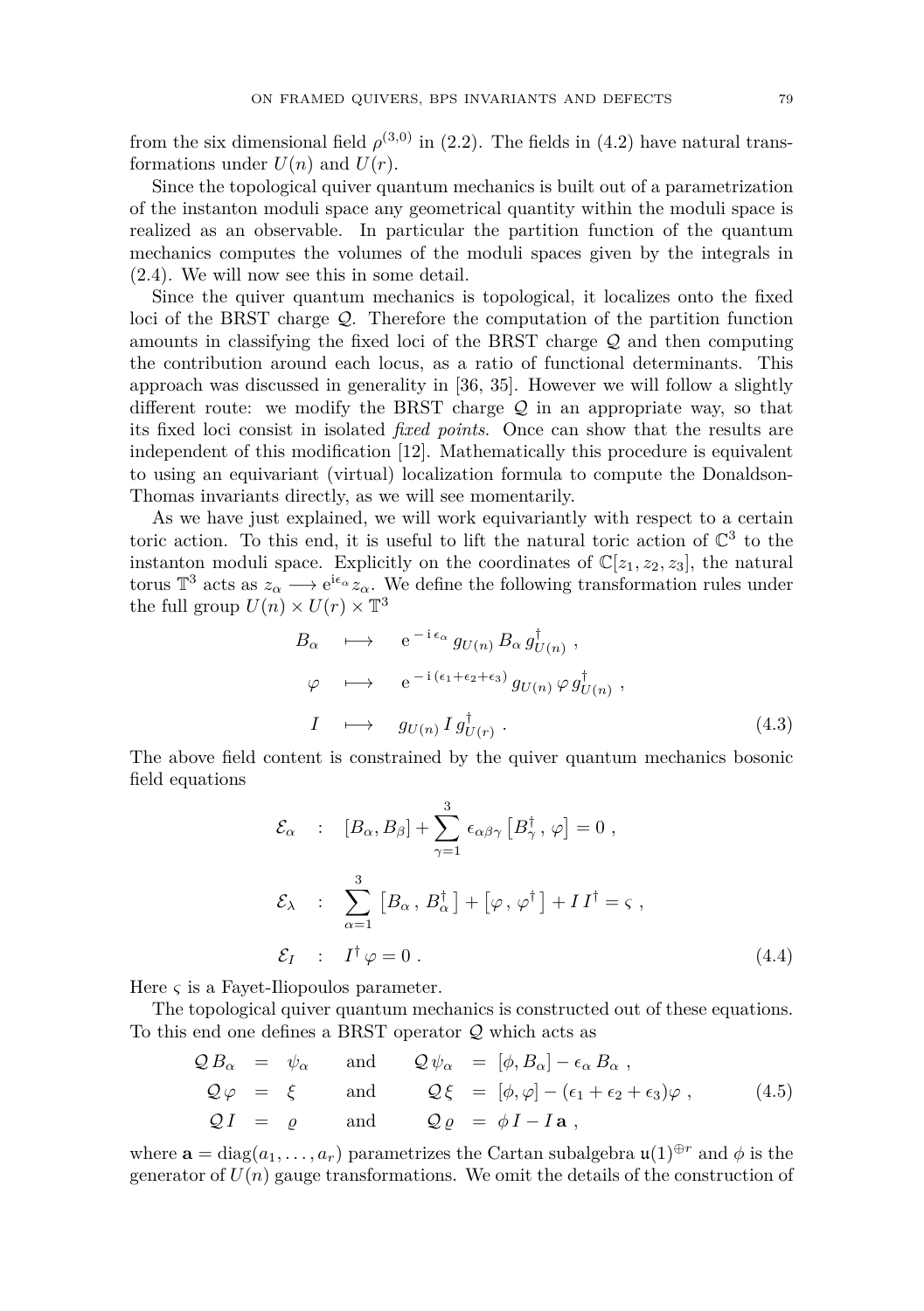the full quiver quantum mechanics: one proceeds by introducing Fermi multiplets corresponding to the anti-ghosts and auxiliary fields with the same transformation properties as the equations [\(4.4\)](#page-9-0), as well as the gauge multiplet necessary to close the BRST algebra. The construction is such that the partition function of the quiver quantum mechanics localizes onto the fixed points of the BRST-charge.

These fixed points can be classified explicitly in terms of certain combinatorial arrangements, called plane partitions [\[12\]](#page-28-2). A plane partition is a three dimensional Young diagram, which can be obtained by an ordinary Young diagram *λ*, by defining a "box piling function"  $\pi$  :  $\lambda \longrightarrow \mathbb{Z}_+$ , with the condition that  $\pi_{i,j} \geq \pi_{i+m,j+n}$  with  $n, m \in \mathbb{Z}_{\geq 0}$ . Equivalently a plane partition can be defined as the complement of a certain ideal. Define the monomial ideal in the polynomial ring  $\mathbb{C}[z_1, z_2, z_3]$ 

$$
I_m(z_1, z_2, z_3) = \mathbb{C} \langle z_1^{m_1} z_2^{m_2} z_3^{m_3} \mid m_1 + m_2 + m_3 \geqslant m \rangle \ . \tag{4.6}
$$

It can be shown that this ideal has codimension  $n = \frac{1}{6}m(m+1)(m+2)$ . The associated plane partition

$$
\pi_m = \{ (m_1, m_2, m_3) \in \mathbb{Z}_{\geq 0}^3 \mid z_1^{m_1} z_2^{m_2} z_3^{m_3} \notin I_m \}
$$
\n(4.7)

has  $|\pi_m| = n$  boxes.

More precisely a fixed point of the BRST charge  $Q$  correspond to a vector  $\vec{\pi} = (\pi_1, \dots, \pi_r)$  of plane partitions, with  $|\vec{\pi}| = \sum_l |\pi_l| = k$  boxes. From the above correspondence between plane partitions and ideals, each plane partition  $\pi_i$  describes geometrically a  $\mathbb{T}^3$ -fixed ideal sheaf  $\mathcal{I}_{\pi_i}$  with support on a  $\mathbb{T}^3$  invariant zero dimensional subscheme in  $\mathbb{C}^3$ . A fixed point  $\vec{\pi}$  corresponds to the sheaf  $\mathcal{E}_{\vec{\pi}} = \mathcal{I}_{\pi_1} \oplus \cdots \oplus \mathcal{I}_{\pi_r}.$ 

The contribution of each fixed point is obtained by linearizing the equations [\(4.4\)](#page-9-0) and performing the resulting gaussian integrals; the result has the form of a ratio of determinants. This is equivalent to compute the integrals over the moduli spaces directly using virtual localization. Virtual localization is a generalization of the usual localization formulae to the case where the integration domain is not a manifold but has a virtual fundamental class (which is typically the case for moduli spaces which arise in physics). The virtual localization formula has the form of a sum over fixed points, each one weighted by the Euler class of the virtual tangent space

<span id="page-10-0"></span>
$$
\mathrm{DT}_{n,r}\left(\mathbb{C}^3\right) = \int_{\left[\mathcal{M}_{n,0;r}^{\mathrm{inst}}\left(\mathbb{C}^3\right)\right]^{\mathrm{vir}}} 1 = \sum_{\left[\mathcal{E}_{\vec{\pi}}\right] \in \mathcal{M}_{n,0;r}^{\mathrm{inst}}\left(\mathbb{C}^3\right)^{\mathrm{T}^3} \times U(1)^r} \frac{1}{\mathrm{eul}\left(T_{\vec{\pi}}^{\mathrm{vir}} \mathcal{M}_{n,0;r}^{\mathrm{inst}}\left(\mathbb{C}^3\right)\right)} \tag{4.8}
$$

The virtual tangent space is defined as

$$
T_{\vec{\pi}}^{\text{vir}}\mathcal{M}_{n,0;r}^{\text{inst}}(\mathbb{C}^3) = T_{\vec{\pi}}\mathcal{M}_{n,0;r}^{\text{inst}}(\mathbb{C}^3) \ominus (\mathcal{N}_{n,0;r})_{\vec{\pi}} = \text{Ext}^1\left(\mathcal{E}_{\vec{\pi}}, \mathcal{E}_{\vec{\pi}}\right) \ominus \text{Ext}^2\left(\mathcal{E}_{\vec{\pi}}, \mathcal{E}_{\vec{\pi}}\right) . (4.9)
$$

Note that [\(4.8\)](#page-10-0) has precisely the form of the naive integrals in [\(2.4\)](#page-7-0): the Euler class of the virtual tangent space is by definition the ration between the Euler classes of the tangent and obstruction bundles. This is what one would get evaluating [\(2.4\)](#page-7-0) using naive localization over smooth manifolds with the specific integration measure dictated by topological six dimensional Yang-Mills! As we have promised, the partition function of the quiver quantum mechanics compute directly the BPS invariants.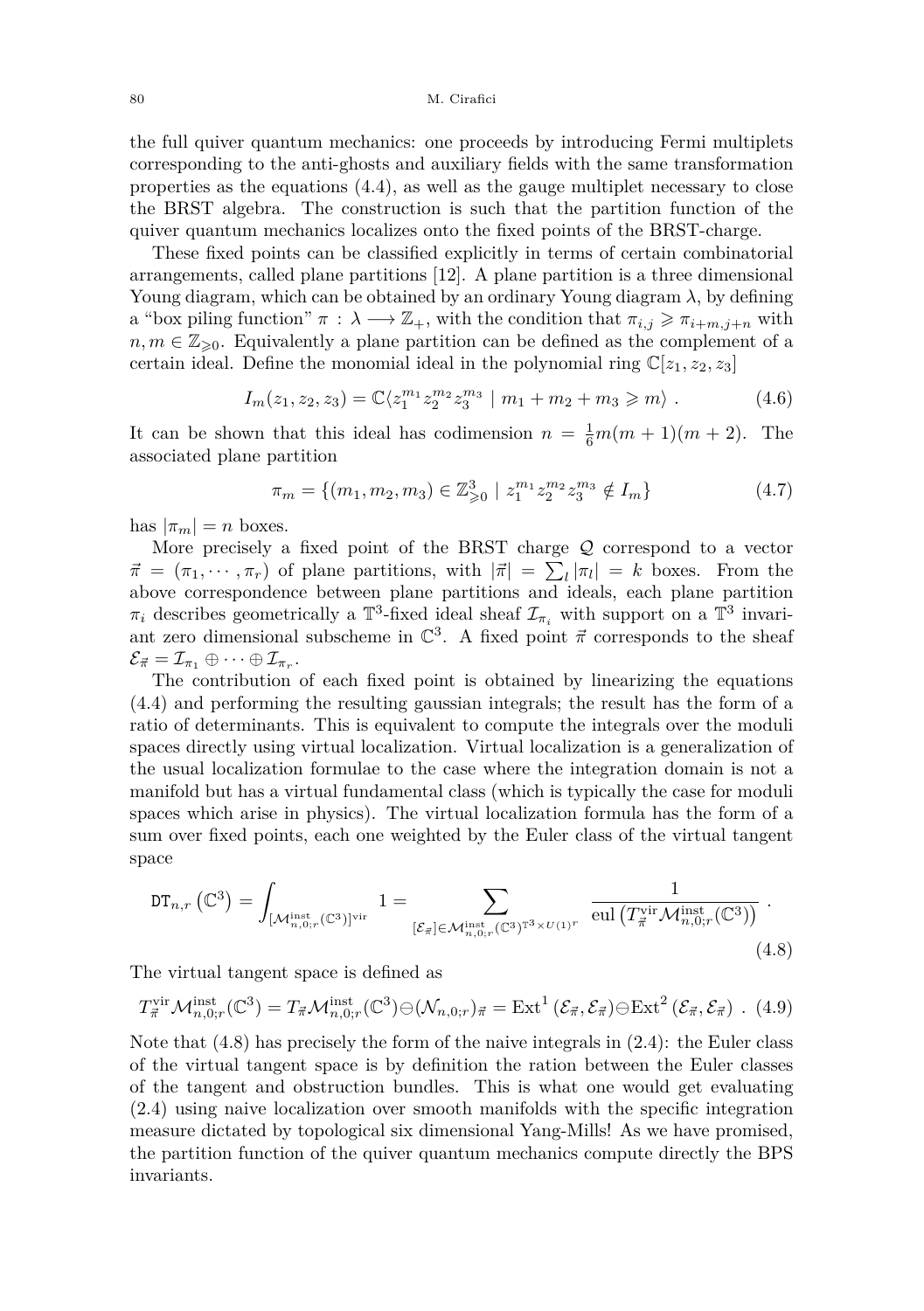The Euler class of the virtual tangent space can be computed from a quiver quantum mechanics version of the instanton deformation complex [\(2.3\)](#page-6-1). To this end, we decompose the vector spaces V and W in the representation ring of  $\mathbb{T}^3$  ×  $U(1)^r$  as

<span id="page-11-1"></span>
$$
V_{\vec{\pi}} = \sum_{l=1}^{r} e_l \sum_{(n_1, n_2, n_3) \in \pi_l} t_1^{n_1 - 1} t_2^{n_2 - 1} t_3^{n_3 - 1} \quad \text{and} \quad W_{\vec{\pi}} = \sum_{l=1}^{r} e_l . \quad (4.10)
$$

Here we have introduced  $e_l = e^{i a_l}$  and  $t_\alpha = e^{i \epsilon_\alpha}$  for  $\alpha = 1, 2, 3$ . To keep track of the toric action it is useful to introduce the  $\mathbb{T}^3$  module  $Q \simeq \mathbb{C}^3$  generated by  $t_{\alpha}^{-1} = e^{-i \epsilon_{\alpha}}$ . From [\(4.3\)](#page-9-1) we see that for given a fixed point  $\vec{\pi}$ ,  $(B_1, B_2, B_3) \in$  $\text{End}_{\mathbb{C}}(V_{\vec{\pi}}) \otimes Q$  and  $I \in \text{Hom}_{\mathbb{C}}(W_{\vec{\pi}}, V_{\vec{\pi}})$ . To study the local geometry of the moduli space around this fixed point, we define the instanton deformation complex

<span id="page-11-0"></span>
$$
\text{Hom}_{\mathbb{C}}(V_{\vec{\pi}}, V_{\vec{\pi}} \otimes Q) \qquad \qquad \text{Hom}_{\mathbb{C}}(V_{\vec{\pi}}, V_{\vec{\pi}} \otimes \Lambda^2 Q) \n\oplus \qquad \qquad \text{Hom}_{\mathbb{C}}(V_{\vec{\pi}}, V_{\vec{\pi}}) \qquad \qquad \xrightarrow{\tau} \qquad \qquad \text{Hom}_{\mathbb{C}}(V_{\vec{\pi}}, V_{\vec{\pi}} \otimes \Lambda^2 Q) \n\oplus \qquad \qquad \text{Hom}_{\mathbb{C}}(V_{\vec{\pi}}, V_{\vec{\pi}} \otimes \Lambda^3 Q) \qquad \qquad (4.11)
$$

Here  $\tau$  is the linearization of the equations  $\mathcal{E}_{\alpha}$  and  $\mathcal{E}_{I}$ , while  $\sigma$  is an infinitesimal complex gauge transformation. The first cohomology of this complex is a model for the tangent space to the moduli space at the fixed point  $\vec{\pi}$  and its second cohomology is a model for the normal bundle. We assume that the cohomology at order zero, which corresponds to reducible connections, vanishes. Therefore the equivariant index of the complex [\(4.11\)](#page-11-0) computes the virtual sum  $\text{Ext}^1\ominus \text{Ext}^2$ . The equivariant index can be written down explicitly at a fixed point  $\vec{\pi}$  in terms of the characters of the representations as

$$
\mathrm{ch}_{\mathbb{T}^3 \times U(1)^r} \left( T^{\mathrm{vir}}_{\vec{\pi}} \mathcal{M}^{\mathrm{inst}}_{n,0;r}(\mathbb{C}^3) \right) = W^{\vee}_{\vec{\pi}} \otimes V_{\vec{\pi}} - V^{\vee}_{\vec{\pi}} \otimes W_{\vec{\pi}} + (1 - t_1) \left( 1 - t_2 \right) \left( 1 - t_3 \right) V^{\vee}_{\vec{\pi}} \otimes V_{\vec{\pi}} , \tag{4.12}
$$

where we have used the fact that  $\mathbb{C}^3$  is (trivially) Calabi-Yau to set  $\epsilon_1 + \epsilon_2 + \epsilon_3 = 0$ . From the equivariant character it is straightforward to obtain the equivariant Euler class of [\(4.8\)](#page-10-0) as the equivariant top Chern class. It turns out that the result is just a sign, and in particular is independent on the equivariant parameters  $\epsilon_i$  and *a<sup>l</sup>* (although this dependence would be reintroduced were we to drop the condition  $\epsilon_1 + \epsilon_2 + \epsilon_3 = 0$ . In this way we obtain an explicit presentation of the formal partition function [\(2.4\)](#page-7-0):

$$
Z_{\text{gauge}}^{\mathbb{C}^3}(q;r) = \sum_{|\vec{\pi}|} q^{|\vec{\pi}|} \frac{\text{eul}(\mathcal{N}_{n,0;r})\vec{\pi}}{\text{eul}\big(T_{\vec{\pi}}\mathcal{M}_{n,0;r}^{\text{inst}}(\mathbb{C}^3)\big)} = \sum_{\vec{\pi}} (-1)^{r|\vec{\pi}|} q^{|\vec{\pi}|} . \tag{4.13}
$$

Note that this partition function is explicitly defined only in the Coulomb branch; to compute truly nonabelian invariants one would have to impose an appropriate stability condition on the moduli space of coherent sheaves and then only retain the relevant fixed points.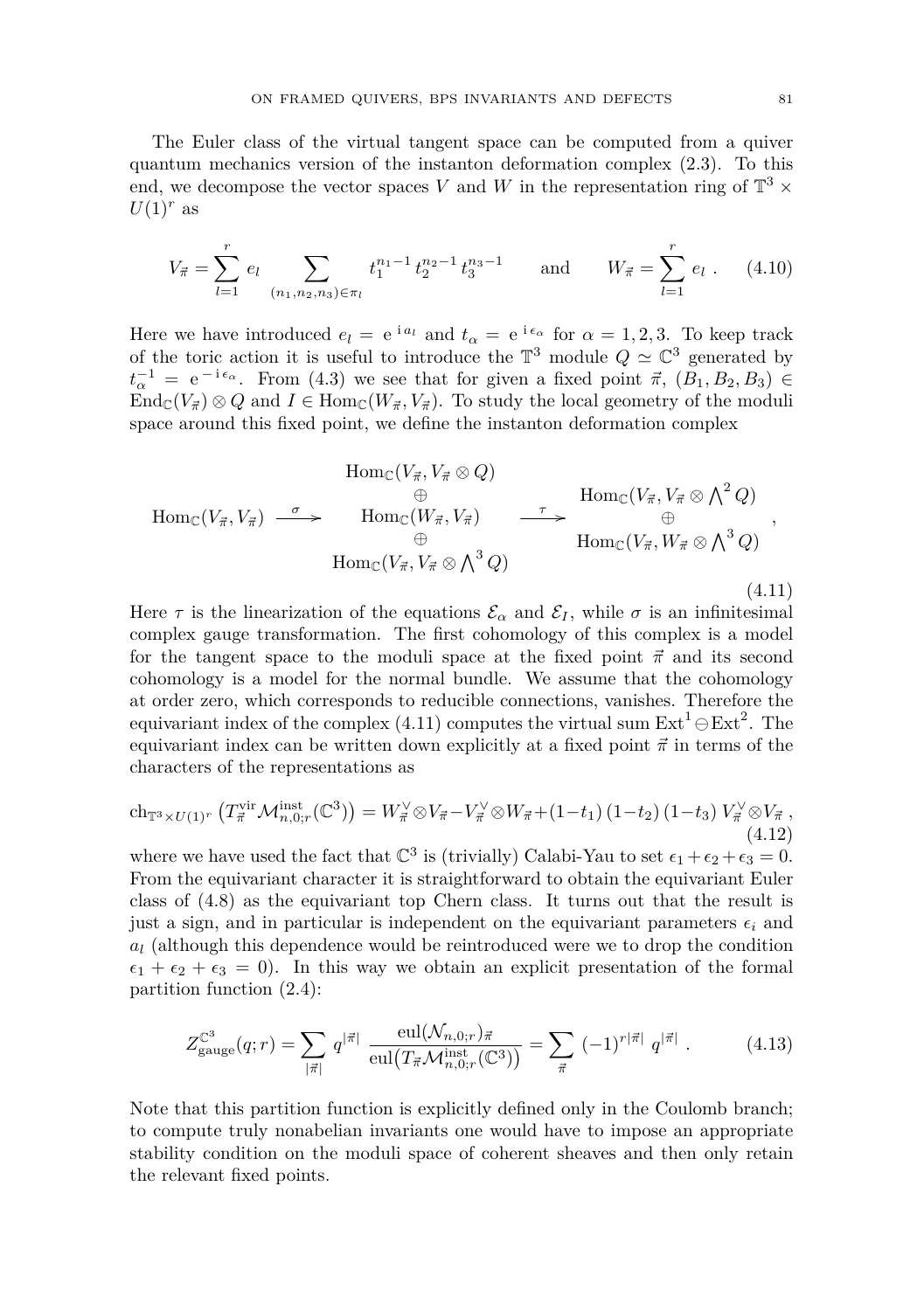#### <span id="page-12-0"></span>82 M. Cirafici

#### 5. Localization on toric varieties

The construction we have just presented was explicitly based on the properties of  $\mathbb{C}^3$  and one could wonder how general it is. It turns out that the same construction can be extended to a broad class of varieties called toric varieties. The construction is straightforward but somewhat aside from the main themes of this survey and therefore we will only sketch the main points.

The geometry of a toric Calabi-Yau threefold *X* can be combinatorially encoded in a trivalent graph  $\Delta(X)$ , known as a toric graph. Roughly speaking a toric threefold is a variety which contains an algebraic torus  $\mathbb{T}^3$  as an open set. This torus naturally acts on the whole variety. The toric action is Hamiltonian and the graph  $\Delta(X)$  is the image of X under its moment map. The geometry of X is encoded in  $\Delta(X)$  as follows: the trivalent vertices *f* of  $\Delta(X)$  are in correspondence with the fixed points of the toric action on *X* and each fixed point is at the origin of a toric invariant open  $\mathbb{C}^3$  chart. The edges of the graph  $\Delta(X)$  correspond to  $\mathbb{T}^3$ invariant projective lines  $\mathbb{P}^1$ , such that two fixed points  $f_N$  and  $f_S$  can be identified respectively with the north and south pole of a  $\mathbb{P}^1$ .

A gauge theory on a toric threefold localizes onto contribution coming from toric invariant configurations [\[26,](#page-28-1) [12\]](#page-28-2). These are point-like instantons located at the vertices of  $f$  and extended instantons spread over the toric lines  $\mathbb{P}^1$ . Combinatorically these are represented by three-dimensional Young diagrams  $\pi$  associated with the vertices of  $\Delta(X)$  and ordinary two-dimensional Young diagrams  $\lambda$  associated with the each edge  $e$  of  $\Delta(X)$  and represent four-dimensional instantons fibered over the  $\mathbb{P}^1$ .

The result is that the partition function of a rank *r* gauge theory in the Coulomb branch is given by [\[12\]](#page-28-2)

$$
Z_{\text{gauge}}^{X}(q, Q; r) = \sum_{\vec{\pi}_{v}, \vec{\lambda}_{e}} (-1)^{r} P\{\vec{\pi}_{v}, \vec{\lambda}_{e}\} q^{D\{\vec{\pi}_{v}, \vec{\lambda}_{e}\}}
$$
  
 
$$
\times \prod_{\text{edges } e} (-1)^{\sum_{l,l'=1}^{r} |\lambda_{e,l}| |\lambda_{e,l'}| m_{e,1}} Q_{e}^{\sum_{l=1}^{r} |\lambda_{l,e}|}, \qquad (5.1)
$$

where

$$
D\{\vec{\pi}_{v}, \vec{\lambda}_{e}\} = \sum_{\text{vertices } v} \sum_{l=1}^{r} |\pi_{v,l}| + \sum_{\text{edges } e} \sum_{l=1}^{r} \sum_{(i,j) \in \lambda_{e,l}} (m_{e,1} (i-1) + m_{e,2} (j-1) + 1).
$$
\n(5.2)

Here the pair of integers  $(m_{e,1}, m_{e,2})$  specify the normal bundles over the projective lines associated with the edges *e* of the graph ∆.

Similar formulas exists for four-dimensional gauge theories on toric surfaces [\[40,](#page-29-10) [23,](#page-28-15) [11,](#page-28-16) [16\]](#page-28-6).

#### 6. Noncommutative Crepant Resolutions

<span id="page-12-1"></span>Now we will address Donaldson-Thomas theory in another chamber, sometimes called the noncommutative crepant resolution chamber. This chamber is in a sense "non-geometric", the target space description cannot be understood in terms of geometrical terms but requires a more algebraic perspective. Geometrically this chamber is associated with a singular threefold, where the manifolds structure breaks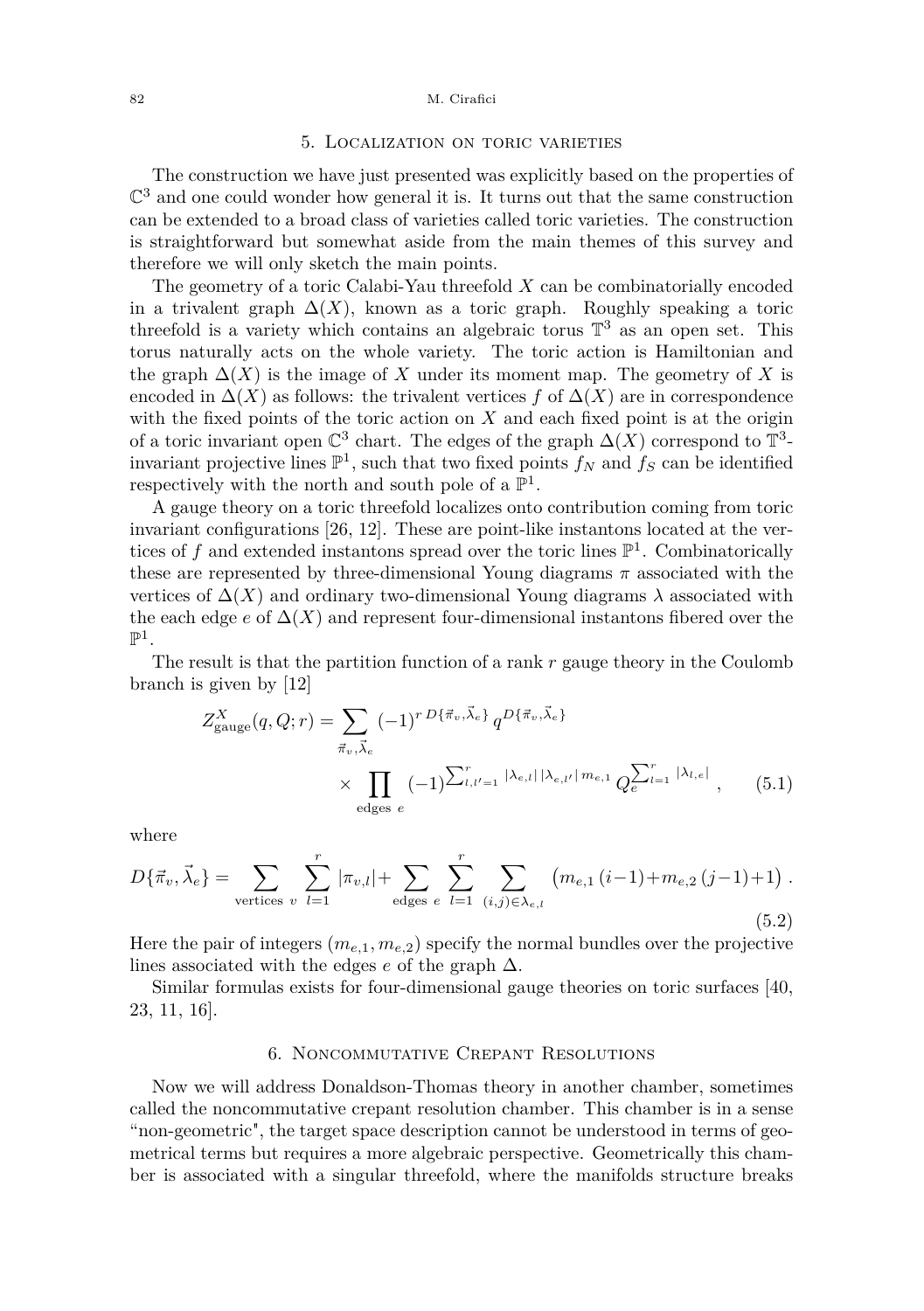down at the singularity. In many cases a smooth local Calabi-Yau threefold can be described as the moduli space of representations of a certain quiver Q, where all the vector spaces are one dimensional. Indeed this is precisely the crepant resolution of an abelian orbifold singularity  $\mathbb{C}^3/\Gamma$ , with  $\Gamma$  a subgroup of  $SL(3,\mathbb{C})$ , given by the Γ-Hilbert scheme Hilb<sup>Γ</sup>( $\mathbb{C}^3$ ) which parametrizes Γ-invariants schemes [\[27\]](#page-28-17).

However under certain circumstances, the path algebra A itself of the quiver, can be understood as a resolution of the singularity [\[46\]](#page-29-11). This is a particular instance of a broader program, known as Noncommutative Algebraic Geometry, where the usual local models of Algebraic Geometry, consisting in commutative rings or algebras, are replaced by noncommutative structures, algebraic or categorical. We will not discuss the general theory, but proceed by examples.

Consider for example the conifold singularity. It can be described as the locus  $z_1z_2 - z_3z_4 = 0$  in  $\mathbb{C}^4$ . Its crepant resolution is called the resolved conifold and is the total space of the holomorphic bundle  $\mathcal{O}_{\mathbb{P}^1}(-1) \oplus \mathcal{O}_{\mathbb{P}^1}(-1) \longrightarrow \mathbb{P}^1$ . Equivalently the deformation can be described as the locus  $z_1z_2 - z_3z_4 = t$ , with *t* representing the area of the  $\mathbb{P}^1$  replacing the singularity at the origin.

To discuss the noncommutative crepant resolution, the relevant quiver is the Klebanov-Witten quiver [\[30\]](#page-29-12)



with superpotential

$$
W = a_1 b_1 a_2 b_2 - a_1 b_2 a_2 b_1 . \t\t(6.2)
$$

We can describe the path algebra explicitly as

$$
\mathsf{A} = \mathbb{C}[e_0, e_{\bullet}]\langle a_1, a_2, b_1, b_2\rangle / \langle b_1 a_i b_2 - b_2 a_i b_1, a_1 b_i a_2 - a_2 b_i a_1 | i = 1, 2 \rangle. (6.3)
$$

where  $e_{\circ}$  and  $e_{\bullet}$  are the trivial paths of length zero at the nodes  $\circ$  and  $\bullet$ .

The centre  $Z(A)$  of this algebra is generated by the elements

$$
z_1 = a_1 b_1 + b_1 a_1 ,
$$
  
\n
$$
z_2 = a_2 b_2 + b_2 a_2 ,
$$
  
\n
$$
z_3 = a_1 b_2 + b_2 a_1 ,
$$
  
\n
$$
z_4 = a_2 b_1 + b_1 a_2 ,
$$
  
\n(6.4)

and hence

$$
\mathsf{Z}(\mathsf{A}) = \mathbb{C}[z_1, z_2, z_3, z_4] / (z_1 z_2 - z_3 z_4).
$$
 (6.5)

In other words the path algebra of the conifold quivers contains the nodal singularity of the conifold as its center. This is our first example of noncommutative resolution.

Noncommutative crepant resolutions admit BPS invariants which corresponds to bound states of D-branes, the noncommutative Donaldson-Thomas invariants [\[44,](#page-29-7) [37,](#page-29-13) [41,](#page-29-14) [15,](#page-28-4) [14\]](#page-28-5). Roughly speaking one can construct a supersymmetric quiver quantum mechanics with superpotential out of the data of the conifold quiver; this quantum mechanics describes the effective field theory of a system of *D*2 − *D*0 branes on the conifold. To properly have Donaldson-Thomas type invariants, we also need a magnetic charge; in this case we can add a single noncompact *D*6 brane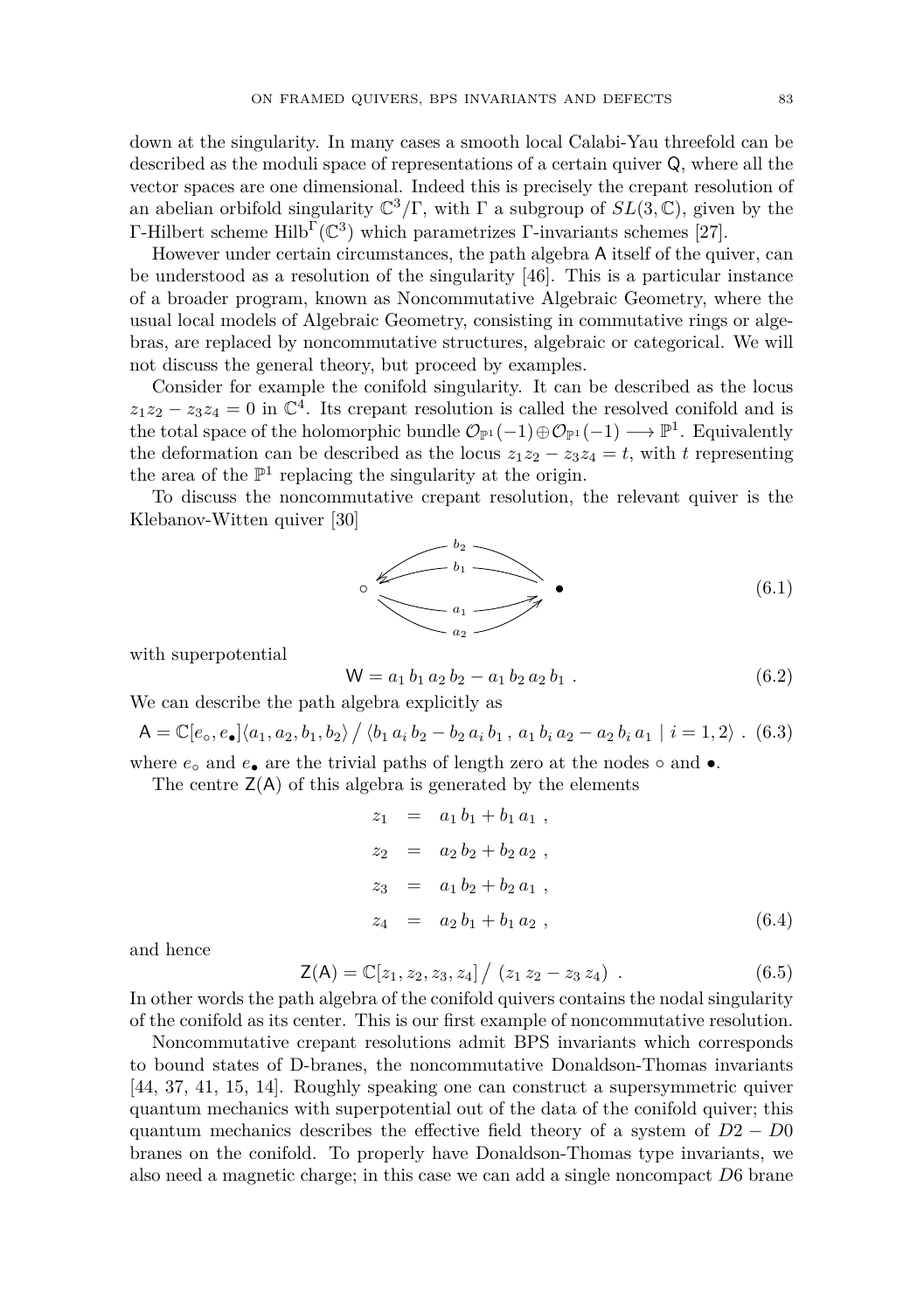wrapping the whole of the conifold geometry. The effect of this modification is that now the conifold quiver is framed as



Noncommutative Donaldson-Thomas invariants are defined as enumerative invariants associated with the moduli space of framed representations of this quiver. To define this moduli space, we start from the representation space

$$
Rep(\widehat{Q}, \circ) = \bigoplus_{(v \to w) \in Q_1} Hom_{\mathbb{C}}(V_v, V_w) \oplus Hom_{\mathbb{C}}(V_{\circ}, \mathbb{C}), \tag{6.7}
$$

which explicitly depends on the choice of node  $\circ$  of the quiver, which is framed. Let  $Rep(\hat{Q}, \circ; W)$  be the subscheme of  $Rep(\hat{Q}, \circ)$  cut out by the superpotential equations  $\partial_a W = 0$ . The relevant moduli space is the smooth Artin stack<sup>1</sup>

$$
\mathcal{M}_{n_0,n_1}(\widehat{\mathsf{Q}}) = \left[ Rep(\widehat{\mathsf{Q}}, \circ; \mathsf{W}) / GL(n_0, \mathbb{C}) \times GL(n_1, \mathbb{C}) \right]. \tag{6.8}
$$

Noncommutative Donaldson-Thomas invariants can now be defined as (weighted) Euler characteristics of the moduli spaces  $\mathcal{M}_{n_0,n_1}(\hat{\mathsf{Q}})$  and studied explicitly. Indeed the invariants were computed using equivariant localization and the problem admits a purely combinatorial solution [\[44\]](#page-29-7). In the following we will discuss these issues from a slightly different perspective for more general singularities. We refer the reader to [\[28\]](#page-28-18) for a more in-depth discussion of BPS states on the conifold.

# 7. Instantons on [C <sup>3</sup>*/*Γ] and McKay quivers

<span id="page-14-0"></span>We will now consider singularities of the form  $\mathbb{C}^3/\Gamma$  where  $\Gamma$  is a finite subgroup of  $SL(3,\mathbb{C})$ . In this case the relevant quiver is the so-called McKay quiver  $\mathsf{Q}_{\Gamma}$ , which is constructed out of the representation data of the finite group Γ. This quiver has a node for each irreducible one-dimensional representation  $\rho_a$  of Γ. We will denote by  $\hat{\Gamma}$  the group of such representations. The arrow structure and the relations are determined by the tensor product decomposition

<span id="page-14-1"></span>
$$
\Lambda^i Q \otimes \rho_a = \bigoplus_{b \in \widehat{\Gamma}} a_{ba}^{(i)} \rho_b \quad \text{with} \quad a_{ba}^{(i)} = \dim_{\mathbb{C}} \text{Hom}_{\Gamma} (\rho_b, \Lambda^i Q \otimes \rho_a) \ . \tag{7.1}
$$

Here  $Q = \rho_{a_1} \oplus \rho_{a_2} \oplus \rho_{a_3}$  is the fundamental three-dimensional representation of Γ, corresponding to the action of Γ on  $\mathbb{C}^3$  with weights  $a_\alpha$ ,  $\alpha = 1, 2, 3$  (such that  $a_1 + a_2 + a_3 = 0$  since  $\Gamma$  is a subgroup of  $SL(3, \mathbb{C}^3)$ ). In particular one can show that for a Calabi-Yau singularity  $a_{ba}^{(1)} = a_{ab}^{(2)}$  and  $a_{ab}^{(3)} = \delta_{ab}$ . The McKay quiver has  $a_{ab}^{(1)}$  arrows going from node  $\rho_b$  to node  $\rho_a$ .

<sup>&</sup>lt;sup>1</sup>In this note we will refrain to discuss stacks; the only examples of algebraic or Artin stacks we will encounter are those obtained from the quotient of a scheme *S* (which is an algebraic stack on its own right) by an algebraic group. In general algebraic stacks do not have a well defined notion of integration; our case is an exception since it is defined as the vanishing locus  $\partial_a W = 0$ where W is gauge invariant. These conditions essentially define a symmetric perfect obstruction theory and therefore a virtual fundamental cycle.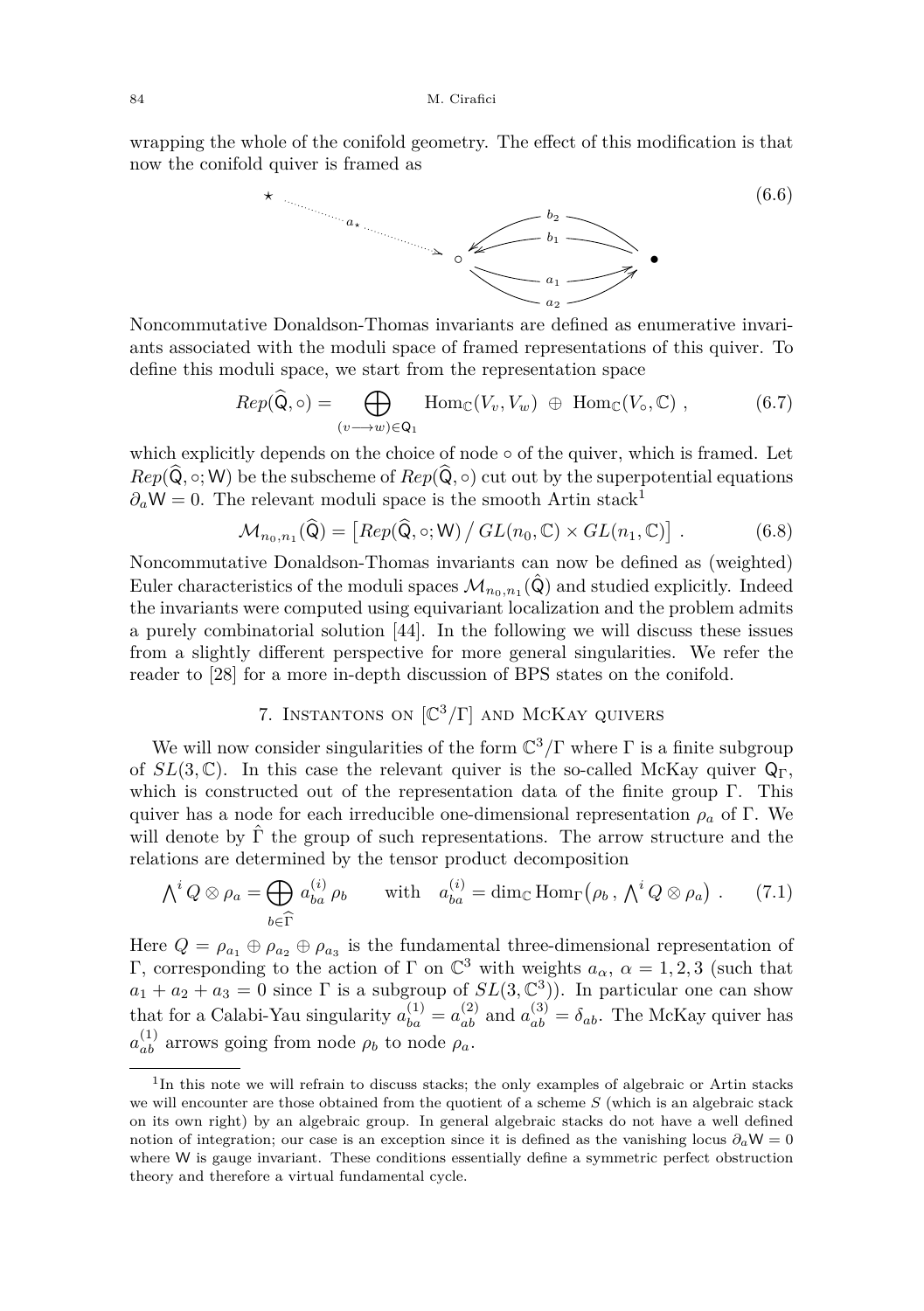As an example, consider for example the orbifold  $\mathbb{C}^3/\mathbb{Z}_3$ . We let the generator *g* of  $\mathbb{Z}_3$  act on  $\mathbb{C}^3$  as  $g(z_1, z_2, z_3) = (e^{2\pi i/3}z_1, e^{2\pi i/3}z_2, e^{2\pi i/3}z_3)$ . The relevant quiver is



with weights  $a_{\alpha} = 1$  for  $\alpha = 1, 2, 3$ , i.e. in this case  $Q = \rho_1 \oplus \rho_1 \oplus \rho_1$ . In particular we see from [\(7.1\)](#page-14-1) that

$$
a_{ab}^{(1)} = \begin{pmatrix} 0 & 0 & 3 \\ 3 & 0 & 0 \\ 0 & 3 & 0 \end{pmatrix} \quad \text{and} \quad a_{ab}^{(2)} = \begin{pmatrix} 0 & 3 & 0 \\ 0 & 0 & 3 \\ 3 & 0 & 0 \end{pmatrix} . \tag{7.3}
$$

A representation of the McKay quiver  $Q_{\Gamma}$  has a natural Γ-module structure. From the individual vector spaces based at the nodes we construct  $V = \bigoplus_{a \in \hat{\Gamma}} V_a \otimes$  $ρ<sub>a</sub><sup>∨</sup>$  (here *ρ*<sup> $∨$ </sup> is the conjugate representation). The linear maps between the nodes can be encoded in  $B \in \text{Hom}_{\Gamma}(V, Q \otimes V)$ , or equivalently they decompose as  $B =$  $\bigoplus_{a \in \hat{\Gamma}} (B_1^{(a)}, B_2^{(a)}, B_3^{(a)})$  where  $B_\alpha^{(a)} \in \text{Hom}_{\mathbb{C}}(V_a, V_{a+a_\alpha})$ . With this notation, the ideal of relations  $\langle \mathsf{R}_{\Gamma} \rangle$  of the McKay quiver corresponds to the following matrix equations

$$
B_{\beta}^{(a+a_{\alpha})} B_{\alpha}^{(a)} = B_{\alpha}^{(a+a_{\beta})} B_{\beta}^{(a)} \quad \text{for} \quad \alpha, \beta = 1, 2, 3. \tag{7.4}
$$

The path algebra  $A_{\Gamma} = \mathbb{C} Q_{\Gamma}/\langle R_{\Gamma} \rangle$  is a noncommutative crepant resolution of the singularity C*/*Γ.

Noncommutative Donaldson-Thomas invariants in the noncommutative crepant resolution chamber can still be understood from a gauge theory perspective. The gauge theory at hand is similar to the one discussed above, but it has to be suitably deformed. In particular the model is topologically twisted version of a noncommutative field theory defined on the algebraic stack [C <sup>3</sup>*/*Γ]. This class of theories were dubbed "stacky" gauge theories, and can be simply thought of as field theories on  $\mathbb{C}^3$  whose observables are  $\Gamma$ -equivariant quantities [\[15,](#page-28-4) [14\]](#page-28-5). In particular these theories admit generalized instanton solutions whose moduli spaces can be constructed rather explicitly via the McKay correspondence, generalizing the celebrated Kronheimer-Nakajima constructions of instantons on ALE spaces [\[33\]](#page-29-15) (and the D-brane description of [\[18\]](#page-28-19)).

The relevant instanton moduli spaces can be described in terms of the representations of the framed McKay quiver associated with the singularity C <sup>3</sup>*/*Γ. The vector spaces associated to each node of  $\mathsf{Q}_\Gamma$  are those which enter in the isotypical decomposition  $V = \bigoplus_{a \in \hat{\Gamma}} V_a \otimes \rho_a^{\vee}$ , where  $\dim V = k$  represents the instanton number, while the individual dimensions  $\dim V_a = k_a$  correspond to instanton configurations which transform in the irreducible representation  $\rho_a$ . Similarly the information about the framing nodes can be encoded in the decomposition  $W = \bigoplus_{a \in \widehat{\Gamma}} W_a \otimes \rho_a^{\vee}$ :<br>physically the framing nodes label boundary conditions at infinity. At infinity the physically the framing nodes label boundary conditions at infinity. At infinity the gauge field is a flat connection labelled by a representation  $\rho$  of  $\Gamma$ , and the dimensions dim<sub>C</sub>  $W_a = r_a$  label the multiplicities of the decomposition of  $\rho$  into the

(7.2)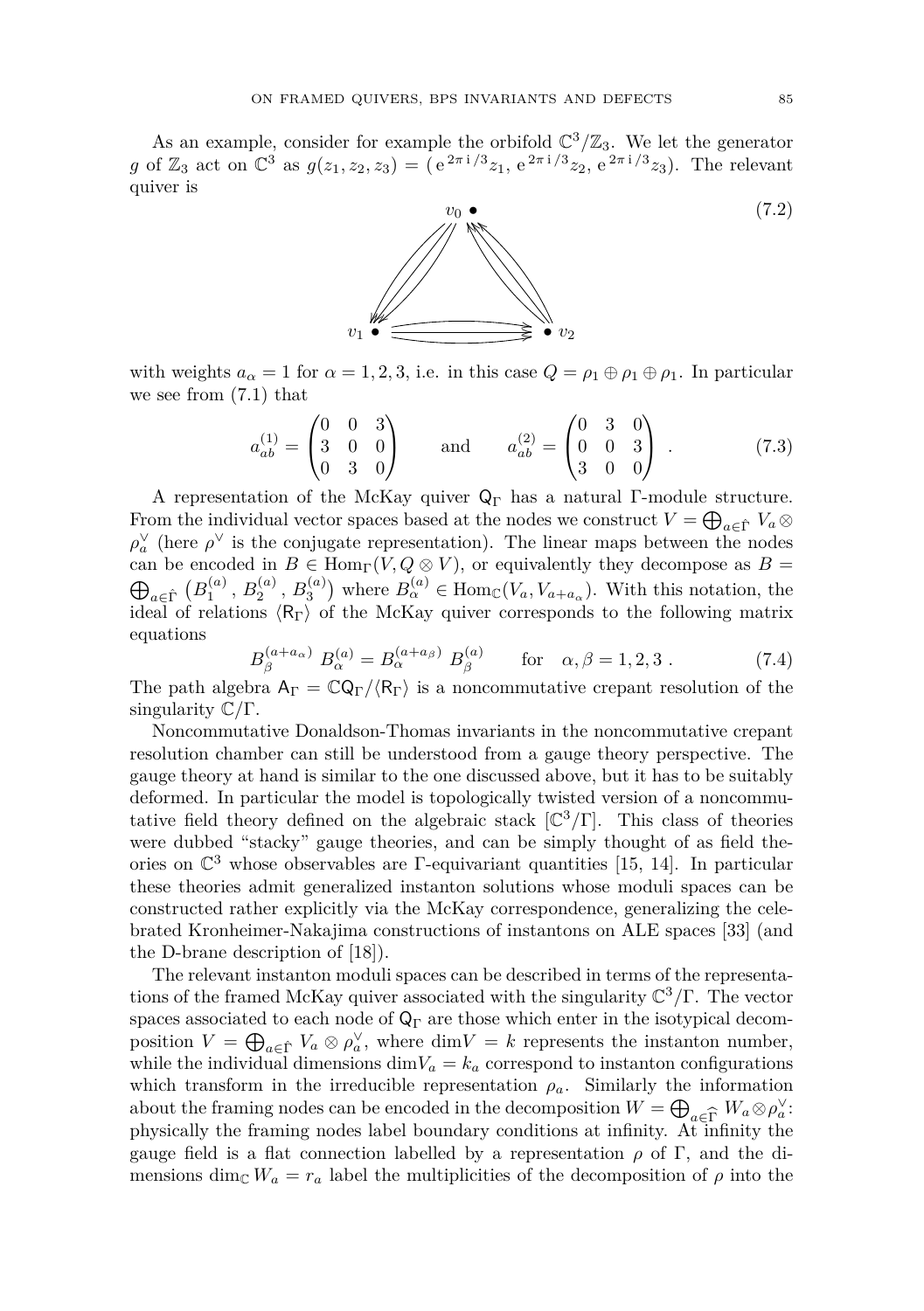irreducible representations  $\rho_a$ , provided that  $\sum_{a \in \hat{\Gamma}} r_a = r$ . Finally the framing nodes are connected with the quiver  $Q_{\Gamma}$  by linear maps  $I \in \text{Hom}_{\Gamma}(W, V)$ , which decompose as  $I = \bigoplus_{a \in \hat{\Gamma}} I^{(a)}$  with  $I^{(a)} \in \text{Hom}_{\mathbb{C}}(W_a, V_a)$ .

Overall this construction give a correspondence between a gauge field sheaf  ${\mathcal E}$ with prescribed boundary conditions at infinity and a representation of the framed McKay quiver. This relation can be regarded more geometrically using the McKay correspondence. Simply put the McKay correspondence connects smooth geometry of the canonical crepant resolution of  $\mathbb{C}^3/\Gamma$  given by  $X = \text{Hilb}^{\Gamma}(\mathbb{C}^3)$  with representation theory data associated with Γ. On the resolution *X* there is a canonical integral basis for the Grothendieck group  $K(X)$  of vector bundles, given by the tautological bundles. To define these, consider the universal scheme  $\mathcal{Z} \subset X \times \mathbb{C}^3$ , with correspondence diagram



(7.5)

Then we set  $\mathcal{R} := p_{1*}\mathcal{O}_{\mathcal{Z}}$  and define the tautological bundles via the decomposition  $\mathcal{R} = \bigoplus_{a \in \widehat{\Gamma}} \mathcal{R}_a \otimes \rho_a$ . To this basis we associate the dual basis  $\mathcal{S}_a$  of  $K^c(X)$  of compactly supported coherent sheaves. Via the McKay correspondence these basis compactly supported coherent sheaves. Via the McKay correspondence these basis correspond to the basis  $\{\rho_a \otimes \mathcal{O}_{\mathbb{C}^3}\}_{a \in \hat{\Gamma}}$  and  $\{\rho_a \otimes \mathcal{O}_0\}_{a \in \hat{\Gamma}}$  of  $K_{\Gamma}(\mathbb{C}^3)$  and  $K_{\Gamma}^c(\mathbb{C}^3)$ the Grothendieck groups of Γ-equivariant sheaves and Γ-equivariant sheaves with compact support on  $\mathbb{C}^3$  respectively (here  $\mathcal{O}_0$  is the skyscraper sheaf at the origin). We refer the reader to [\[16\]](#page-28-6) for a much more detailed account of the uses of the McKay correspondence and its generalization within the present context. Using these data, the Chern character of the gauge field sheaf  $\mathcal E$  can be written as

<span id="page-16-0"></span>
$$
\operatorname{ch}(\mathcal{E}) = -\operatorname{ch}\left(\left(V \otimes \mathcal{R}(-2)\right)^{\Gamma}\right) + \operatorname{ch}\left(\left(V \otimes \bigwedge^{2} Q^{\vee} \otimes \mathcal{R}(-1)\right)^{\Gamma}\right) \n- \operatorname{ch}\left(\left(\left(V \otimes Q^{\vee} \oplus W\right) \otimes \mathcal{R}\right)^{\Gamma}\right) + \operatorname{ch}\left(\left(V \otimes \mathcal{R}(1)\right)^{\Gamma}\right). \tag{7.6}
$$

The McKay correspondence allows us to extend the formalism we have described to study BPS invariants on  $\mathbb{C}^3$  to the case at hand. Indeed thanks to the fact that  $\Gamma$  is a subgroup of the torus group  $\mathbb{T}^3$  the formalism extends almost verbatim. The relevant quiver quantum mechanics has superpotential

$$
\mathsf{W}_{\Gamma} = \sum_{a \in \hat{\Gamma}} B_1^{(a+a_2+a_3)} \left( B_2^{(a+a_3)} B_3^{(a)} - B_3^{(a+a_2)} B_2^{(a)} \right) . \tag{7.7}
$$

As before the quiver quantum mechanics localizes onto fixed points of its BRST operator. In particular, since the  $\Gamma$  action and the  $\mathbb{T}^3$  action commute, the fixed point set is the same as in the  $\mathbb{C}^3$  case, *r*-vectors of plane partitions  $\vec{\pi} = (\pi_1, \cdots, \pi_r)$ , the only difference being that one has to carefully take into account the  $\Gamma$  action.

The moduli space associated with the quiver quantum mechanics is the quotient stack

$$
\mathcal{M}_{\mathbf{k},\mathbf{N}}^{\Gamma} = [Rep(\hat{\mathbf{Q}}_{\Gamma}; \mathbf{W}_{\Gamma}) / \prod_{r \in \widehat{\Gamma}} GL(k_r, \mathbb{C})]
$$
(7.8)

where  $Rep(\hat{Q}_{\Gamma}; W)$  is the subset of

$$
\text{Hom}_{\Gamma}(V, Q \otimes V) \oplus \text{Hom}_{\Gamma}(V, \bigwedge^3 Q \otimes V) \oplus \text{Hom}_{\Gamma}(W, V) \tag{7.9}
$$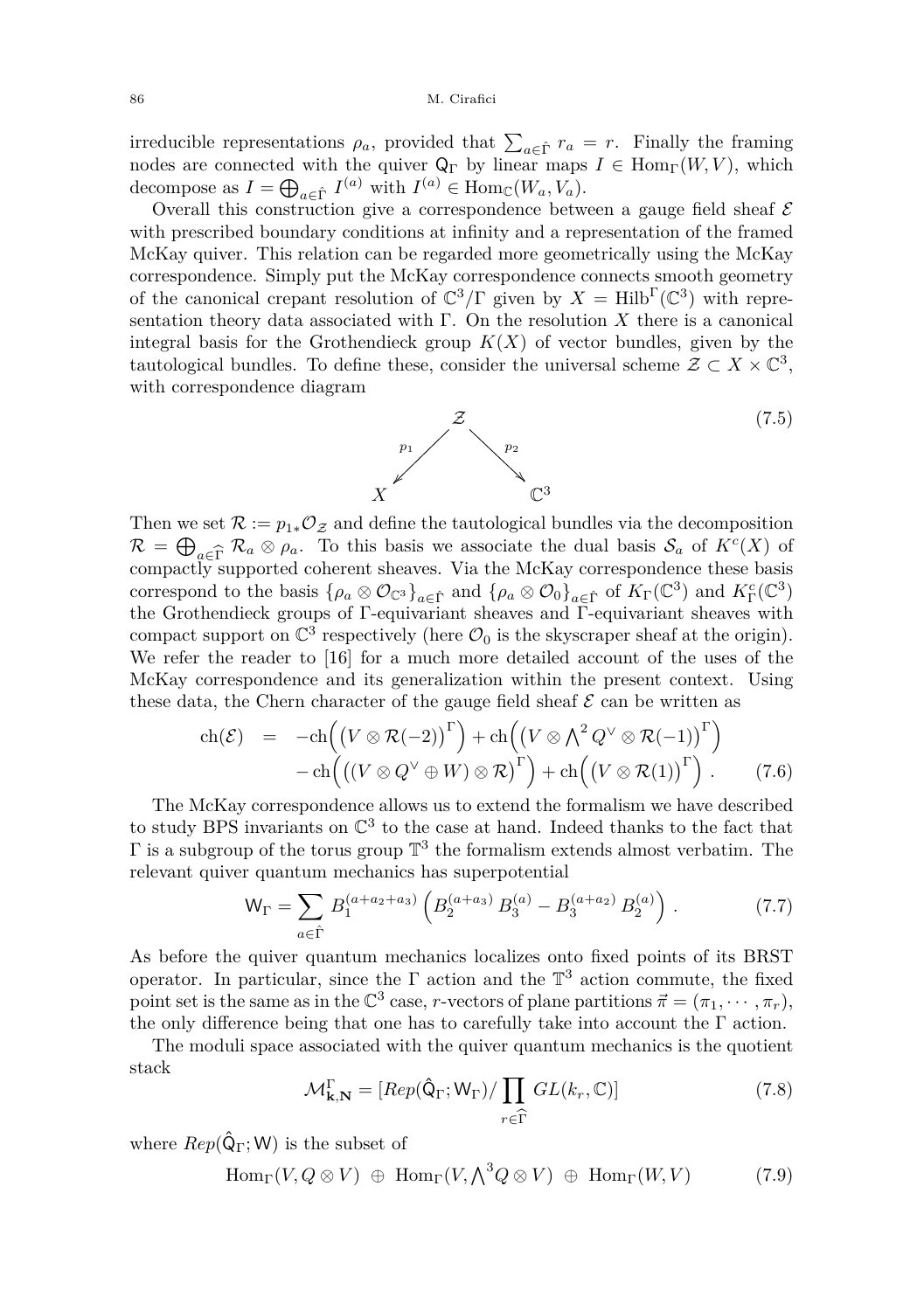cut out by the equations derived from the superpotential  $W_{\Gamma}$ . A local model of the moduli space around a fixed point is given by the deformation complex

$$
\text{Hom}_{\Gamma}(V_{\vec{\pi}}, V_{\vec{\pi}} \otimes Q) \qquad \oplus \qquad \text{Hom}_{\Gamma}(V_{\vec{\pi}}, V_{\vec{\pi}} \otimes \Lambda^2 Q) \n\oplus \qquad \text{Hom}_{\Gamma}(V_{\vec{\pi}}, V_{\vec{\pi}} \otimes \Lambda^3 Q) \n\oplus \qquad \text{Hom}_{\Gamma}(V_{\vec{\pi}}, V_{\vec{\pi}} \otimes \Lambda^3 Q) \n\tag{7.10}
$$

from which we can extract the character at the fixed points

<span id="page-17-0"></span>
$$
\mathrm{Ch}_{\vec{\pi}}^{\Gamma}(t_1, t_2, t_3) = \left(W_{\vec{\pi}}^{\vee} \otimes V_{\vec{\pi}} - V_{\vec{\pi}}^{\vee} \otimes W_{\vec{\pi}} + (1 - t_1) (1 - t_2) (1 - t_3) V_{\vec{\pi}}^{\vee} \otimes V_{\vec{\pi}}\right)^{\Gamma}.
$$
 (7.11)

The vector spaces *V* and *W* once again can be decomposed at a fixed point  $\vec{\pi}$ as in [\(4.10\)](#page-11-1). However now each partition carries an action of the group Γ: the fundamental orbifold representation  $Q = \rho_{a_1} \oplus \rho_{a_2} \oplus \rho_{a_3}$  induces an action with weight  $a_i$  on each module generator  $t_i$ ,  $i = 1, 2, 3$ . Therefore each box of the plane partition is associated with a character of Γ. This action is however "offset" by the transformation of  $e_l = e^{i a_l}$  under Γ. This transformation encodes the boundary conditions and specifying which eigenvalue *a<sup>l</sup>* transforms in a particular irreducible representations of Γ uniquely identifies a superselection sector. This information can be compactly encoded by defining the boundary function  $b: \{1, \ldots, r\} \longrightarrow \hat{\Gamma}$ which to each sector *l* with module generator  $e_l = e^{i a_l}$  associates the weight  $b(l)$ of the corresponding representation of Γ. Using this notation we can write

$$
V_{\vec{\pi}} = \bigoplus_{l=1}^{r} \bigoplus_{a \in \widehat{\Gamma}} (E_l \otimes \rho_{b(l)}^{\vee}) \otimes (P_{l,a} \otimes \rho_a^{\vee}) = \bigoplus_{l=1}^{r} \bigoplus_{a \in \widehat{\Gamma}} (E_l \otimes P_{l,a}) \otimes \rho_{a+b(l)}^{\vee} . \tag{7.12}
$$

The modules  $P_{l,a}$  correspond to the decomposition of

$$
\sum_{(n_1,n_2,n_3)\in \pi_l} t_1^{n_1-1}\,t_2^{n_2-1}\,t_3^{n_3-1}
$$

as a Γ-module. In practice this means that  $|\pi_{l,a}| = \dim P_{l,a}$  is the number of boxes in the *l*-th plane partition in the vector  $\vec{\pi} = (\pi_1, \dots, \pi_r)$  which transforms in the representation  $\rho_r^{\vee}$ . In particular the instanton numbers are related with the number of boxes in a partition which transform in a given irreducible representation of  $\Gamma$ as

$$
k_r = \sum_{l=1}^r |\pi_{l,a-b(l)}| \ . \tag{7.13}
$$

From the character [\(7.11\)](#page-17-0) it is straightforward, if somewhat involved, to derive the contribution of an instanton to the gauge theory fluctuation determinant: it is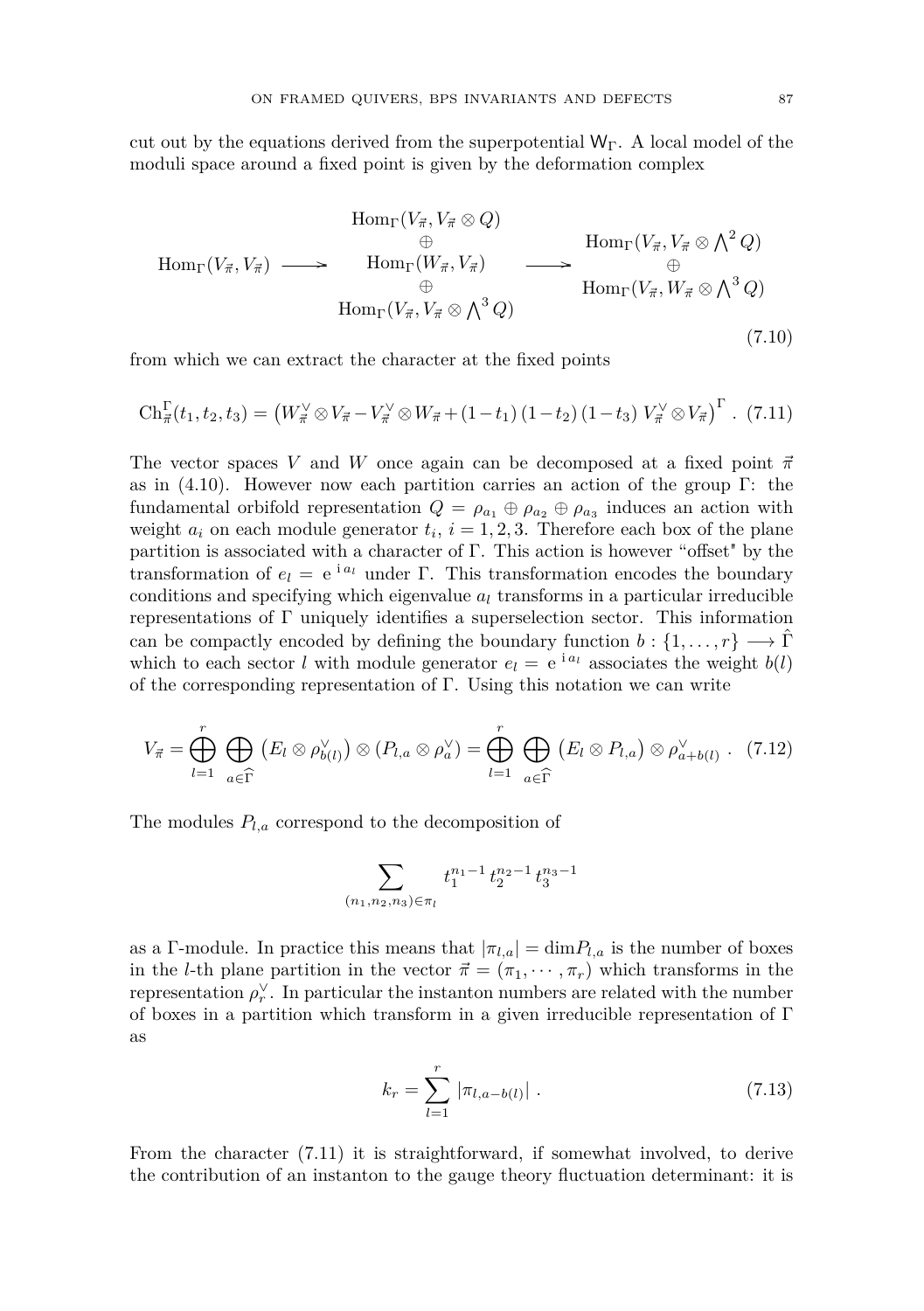simply given by a sign  $(-1)^{\mathcal{K}(\vec{\pi}; \mathbf{r})}$ , with

$$
\mathcal{K}(\vec{\pi}; \mathbf{r}) = \sum_{l=1}^{r} \sum_{a \in \widehat{\Gamma}} |\pi_{l,a}| r_{a+b(l)} \n- \sum_{l,l'=1}^{r} \sum_{a \in \widehat{\Gamma}} |\pi_{l,a}| \left( |\pi_{l',a+b(l)-b(l')-a_1-a_2}| - |\pi_{l',a+b(l)-b(l')-a_1}| \n- |\pi_{l',a+b(l)-b(l')-a_2}| + |\pi_{l',a+b(l)-b(l')}| \right).
$$
\n(7.14)

Finally by collecting all the results, the gauge theory partition function on the stack [C <sup>3</sup>*/*Γ] has the form

$$
Z_{\text{gauge}}^{[\mathbb{C}^3/\Gamma]}(q, Q; \mathbf{r}) = \sum_{\vec{\pi}} (-1)^{\mathcal{K}_G(\vec{\pi}; \mathbf{r})} q^{\text{ch}_3(\mathcal{E}_{\vec{\pi}})} Q^{\text{ch}_2(\mathcal{E}_{\vec{\pi}})}, \qquad (7.15)
$$

where the Chern characters can be computed explicitly from [\(7.6\)](#page-16-0) using the McKay correspondence, in terms of the characters of the tautological bundles.

#### 8. DIVISOR DEFECTS

<span id="page-18-0"></span>We have argued that using intuition from physics and framed quivers we can get informations about certain enumerative invariants of certain geometries. One could wonder how far can we push this picture; for example if one can conjecturally construct new enumerative invariants. We would like to argue that this seems in principle possible and propose a version of our arguments related to moduli spaces of sheaves with a parabolic structure along a divisor.

The main idea comes from considering our six dimensional cohomological gauge theory in the presence of defects. Defects have been widely studied in four dimensional field theories, where they are natural order parameters and play a prominent role in the classification of phases of gauge theories. In many cases they can be understood as imposing certain conditions on the fields in the path integral. The six dimensional cohomological gauge theory we have been considering so far is less rich dynamically, but allows the possibility of studying BPS invariants on arbitrary Calabi-Yau threefolds.

The defects we have in mind are higher dimensional generalization of the surface operators of [\[24,](#page-28-20) [25,](#page-28-21) [22\]](#page-28-8), and were called *divisor defects* in [\[7\]](#page-28-10). As before our gauge theory is defined via a  $G$ -bundle  $\mathcal E$  (although in this survey we only consider  $G = U(r)$ ). Let *D* be a divisor on a Calabi-Yau threefold *X*. Note that *D* has real co-dimension two in *X*. Defining a divisor defect consists in prescribing a certain singular behavior for the gauge field around *D*. More precisely, locally our space has the form  $D \times C$ , with *C* the local fiber of the normal bundle of *D* in *X*. We pick coordinates on *C* as  $z = r e^{i\theta}$ . We require that the gauge field near the defect, that is restricted to *C*, has the form

$$
A = \alpha \, d\theta + \cdots,\tag{8.1}
$$

where the dots refer to less singular terms. The gauge field has therefore a singularity at the origin of *C*. We extend these arguments globally by requiring that the gauge field has this form at each point of the normal plane to the divisor *D*. The parameter  $\alpha$  specifies the type of divisor defect and takes values in the maximal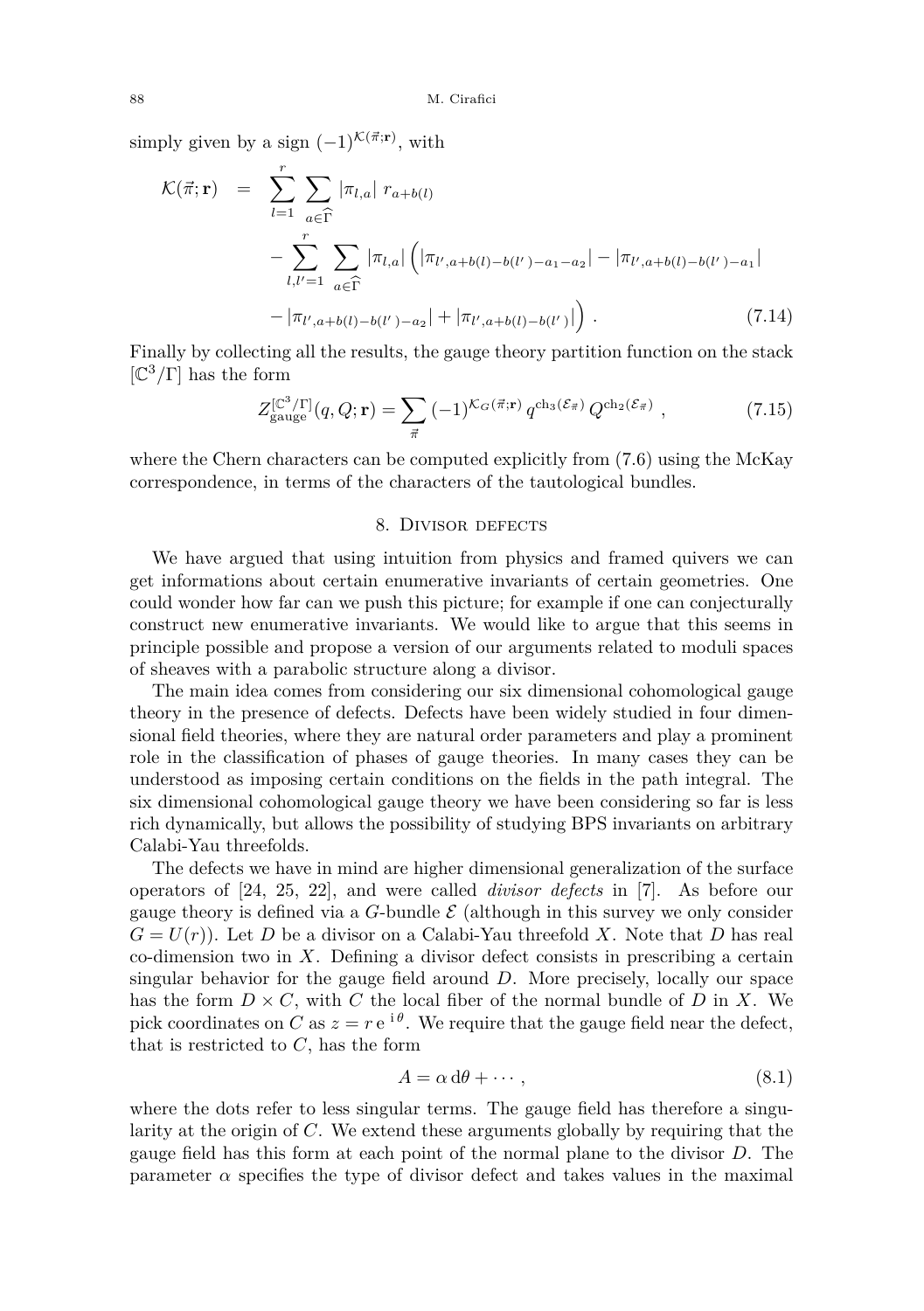torus  $\mathbb{T}_G$  of *G*. Indeed while  $\alpha$  naturally takes values in the Cartan sub algebra  $\mathfrak{t} = \text{Lie} \mathbb{T}_G$ , the correct gauge invariant quantity is the monodromy  $e^{-2\pi\alpha}$  valued in  $\mathbb{T}_G$ . If we introduce the two form  $\delta_D$  which is Poincaré dual to *D*, the field strength has the form

$$
F_A = 2\pi\alpha \,\delta_D + \cdots \tag{8.2}
$$

Because of the singularity, the field theory is naturally defined only on  $X \setminus D$ . However the bundle  $\mathcal E$  can be extended on the whole of  $X$  albeit in a non unique fashion; indeed extensions of  $\mathcal E$  over X are in correspondence with lifts of  $\alpha$  from  $\mathbb T_G$ to  $t = \text{Lie } \mathbb{T}_G$ . Extensions are mapped into each other by gauge transformations  $(r, \theta) \longrightarrow e^{\theta u}$ , with  $u \in \mathfrak{t}$  with the property  $e^{2\pi u} = 1$ . Note that these gauge transformations are trivial in  $\mathbb{T}_G$ . In other words, while  $\mathcal E$  cannot be extended over *D* as a *G*-bundle, there is a natural extension as a  $\mathbb{T}_G$ -bundle.

Therefore we have an alternative description of a gauge theory with a divisor defect: it is a theory based on a  $G$ -bundle  $\mathcal E$  whose structure group is reduced to  $\mathbb{T}_G$  along a divisor *D*. Note that this implies that in the Feynman path integral we must divide by gauge transformations which are T*<sup>G</sup>* valued over *D*.

Just as in the case of surface operator, the defect we have described is not the most general but corresponds to the case where the parameters  $\alpha$  are generic in  $\mathbb{T}_G$ . The more general case is parametrized by the pair  $(\alpha, L)$ , where L is a Levi subgroup, defined as a subgroup of *G* whose elements commute with  $\alpha$ . Clearly any Levi subgroup contains  $\mathbb{T}_G$ , which is indeed a minimal Levi subgroup. When a divisor defect is parametrized by  $(\alpha, L)$ , the only allowed gauge transformations are those which take values in *L* when restricted to the divisor *D*.

In the following we will use an equivalent description using the correspondence between Levi subgroups of *G* and parabolic subgroups of  $G_{\mathbb{C}}$ . Given the parameter *α* one can define the parabolic sub-algebra **p** of  $\mathfrak{g}_\mathbb{C}$  as the sub-algebra spanned by elements *x* which obey

$$
[\alpha, x] = i \lambda x , \qquad \text{with } \lambda \geqslant 0 . \tag{8.3}
$$

The associated group  $P \subset G_{\mathbb{C}}$  is called a parabolic subgroup; specifying a parabolic subgroup *P* is equivalent to specifying the data  $(\alpha, L)$ . For example when  $L =$ T*G*, the corresponding parabolic group is a so called Borel subgroup and consists of upper triangular matrices of appropriate rank. An equivalent definition of a parabolic subgroup of  $G$  is as stabilizers of flags in  $\mathbb{C}^n$ . Recall that a flag is a sequence of subspaces

$$
0 \subset U_1 \subset U_2 \subset \cdots \subset U_n = \mathbb{C}^r . \tag{8.4}
$$

The action of *G* on the flag is given by

$$
g\ (U_1, \ldots, U_n) = (g \ U_1, \ldots, g \ U_n) \ . \tag{8.5}
$$

A *complete* flag is characterized by  $n = r$  and dim  $U_i = i$ . In particular complete flags are stabilized by Borel subgroups. For example the standard complete flag is defined by the choice

$$
U_i = \mathbb{C} e_1 \oplus \mathbb{C} e_2 \oplus \cdots \oplus \mathbb{C} e_i , \qquad (8.6)
$$

and it corresponds to the span of the first  $i$  elements of the natural basis of  $\mathbb{C}^r$ .

Therefore we can regard the gauge theory defined in the presence of a divisor defect, either as consisting of a *G*-bundle whose structure group is reduced to a Levi subgroup *L* along the divisor *D*, or as consisting of an holomorphic  $G_{\mathbb{C}}$ -bundle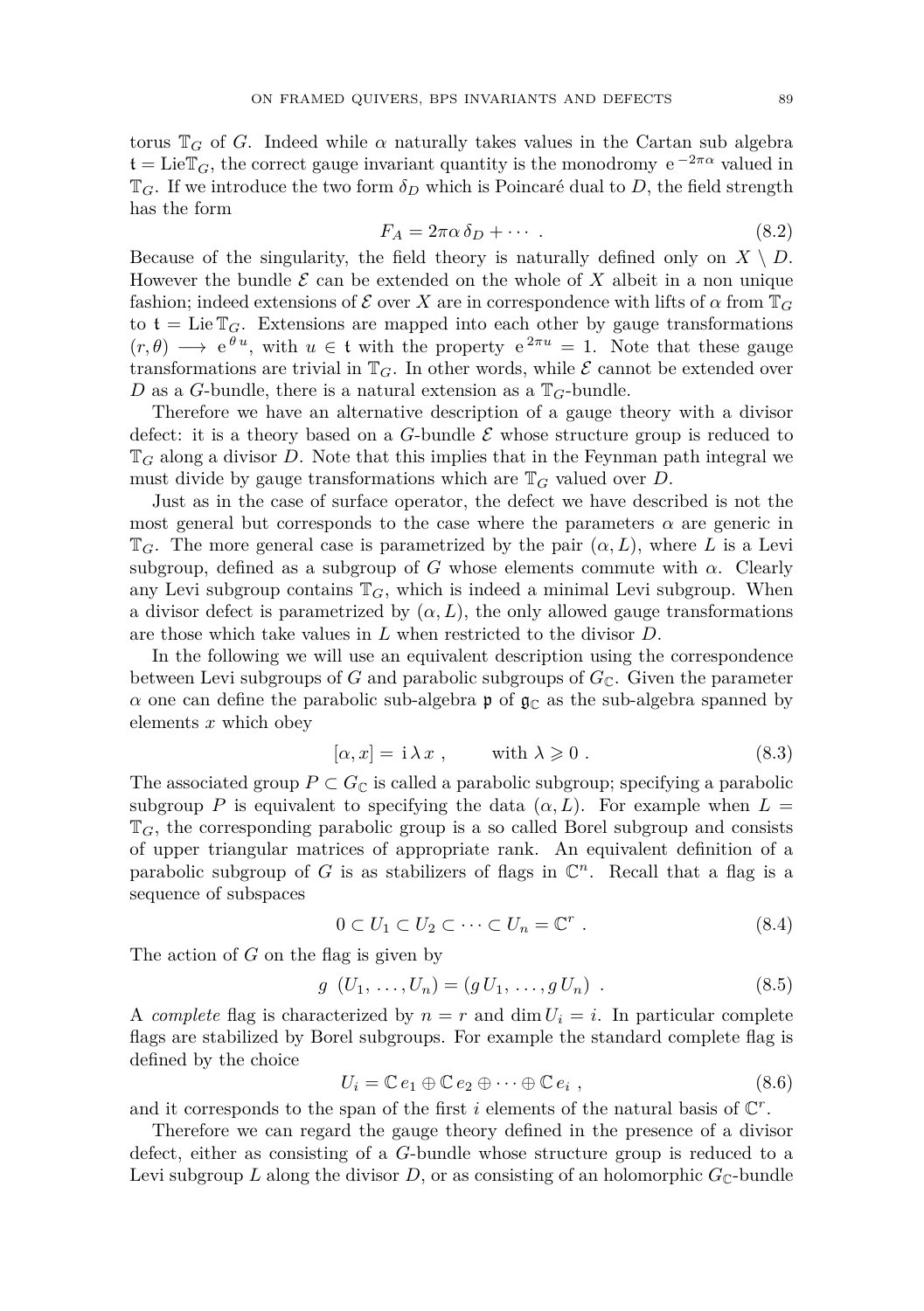whose structure group is reduced to a parabolic subgroup *P* along *D* (and of course similar definition hold for all the other fields). The latter perspective will be more useful to discuss BPS invariants.

#### 9. Donaldson-Thomas theory with divisor defects

We will define Donaldson-Thomas theory with divisor defects as the study of the intersection theory of the moduli spaces of sheaves with a prescribed behavior along the divisor. Recall that in ordinary Donaldson-Thomas theory we are interested in solutions of the Donaldson-Uhlenbeck-Yau equations in [\(2.2\)](#page-6-0), or more generally in stable torsion free coherent sheaves.

As we have discussed we can think of gauge theory in the presence of a divisor defect as the theory of *G*-bundles on *X* with structure group reduced to the Levi subgroup *L* along *D*. Therefore is natural to consider the moduli problem associated with the equations

<span id="page-20-0"></span>
$$
(F_A - 2\pi\alpha \delta_D)^{(0,2)} = \overline{\partial}_{A}^{\dagger} \rho ,
$$
  

$$
(F_A - 2\pi\alpha \delta_D)^{(1,1)} \wedge t \wedge t + [\rho, \overline{\rho}] = l \ t \wedge t \wedge t , \qquad (9.1)
$$

where once again we are only interested in solutions with  $\rho = 0$  (and for simplicity we set  $l = 0$ ). Note that the source  $\delta_D$  forces the gauge field to obey the required boundary conditions along *D*. Therefore we consider the moduli space

<span id="page-20-1"></span>
$$
\mathcal{M}^{(\alpha)}(L;X) = \left\{ A \in \mathcal{A}(X) \, \middle| \, \frac{(F_A - 2\pi\alpha \,\delta_D)^{(0,2)} = 0,}{(F_A - 2\pi\alpha \,\delta_D)^{(1,1)} \wedge t \wedge t = 0} \right\} \Bigg/ \mathcal{G}_D \,. \tag{9.2}
$$

As we have explained we only consider the group  $\mathcal{G}_D$  of gauge transformations valued in  $L$  along  $D$ . Here  $\mathcal{A}(X)$  is the space of connections, which is an affine space modeled on  $\Omega^{0,1}(X; \mathrm{ad}\mathcal{E})$ . We will sometimes use the notation  $\mathcal{M}_{n,\beta,u;r}^{(\alpha)}$ , where  $(n, -\beta, u) = (\text{ch}_3(\mathcal{E}), \text{ch}_2(\mathcal{E}), c_1(\mathcal{E}))$ , when we want to stress the topological numbers of  $\mathcal{E}$ .

The gauge theory perspective provides a natural integrand over this moduli space: the Euler class of the normal bundle eul $(\mathcal{N}_{n,\beta}^{(\alpha)})$  $f_{n,\beta,u;r}^{(\alpha)}$  which arises when restricting the instanton deformation complex [\(2.3\)](#page-6-1) to field configurations which obey [\(9.1\)](#page-20-0). The gauge theory partition function has the form of a generating function of BPS invariants

<span id="page-20-2"></span>
$$
\mathcal{Z}_{\text{gauge}}^{(X,D)}(q,Q;r) = \sum_{n,\,\beta,\,u \text{ m},\mathfrak{h},\mathfrak{o}} \sum_{m,\,\beta,\,u \text{ m},\mathfrak{h},\mathfrak{o}} q^k Q^{\beta} v^u e^{2\pi i \left(\eta^i m_i + t_a^D \gamma^i \sigma_i^a + \sigma^i n_i\right)}
$$
\n
$$
\times \int_{\mathcal{M}_{n,\beta,u;r}^{(\alpha)}(L;X|\{\mathfrak{m},\mathfrak{h},\mathfrak{o}\})} \text{eul}(\mathcal{N}_{n,\beta,u;r}^{(\alpha)}) . \tag{9.3}
$$

For completeness we have written down a slightly more general partition function, which include a set of "theta-angles" which further characterize the divisor defect. We will not discuss their origin in this survey, but refer the reader to [\[7\]](#page-28-10). These extra parameters are associated with the geometry of *D*: for example if  $\mathbb{T}_G \simeq U(1)^r$ , each rank one factor gives rise to a line bundle  $\mathcal L$  on  $D$ , and for each factor  $\mathcal L$  the above phase is

$$
\exp 2\pi i \left( \eta \int_D ch_2(\mathcal{L}) + \gamma \int_D c_1(\mathcal{L}) \wedge k + \sigma \int_{D \cap D} c_1(\mathcal{L}) \right) . \tag{9.4}
$$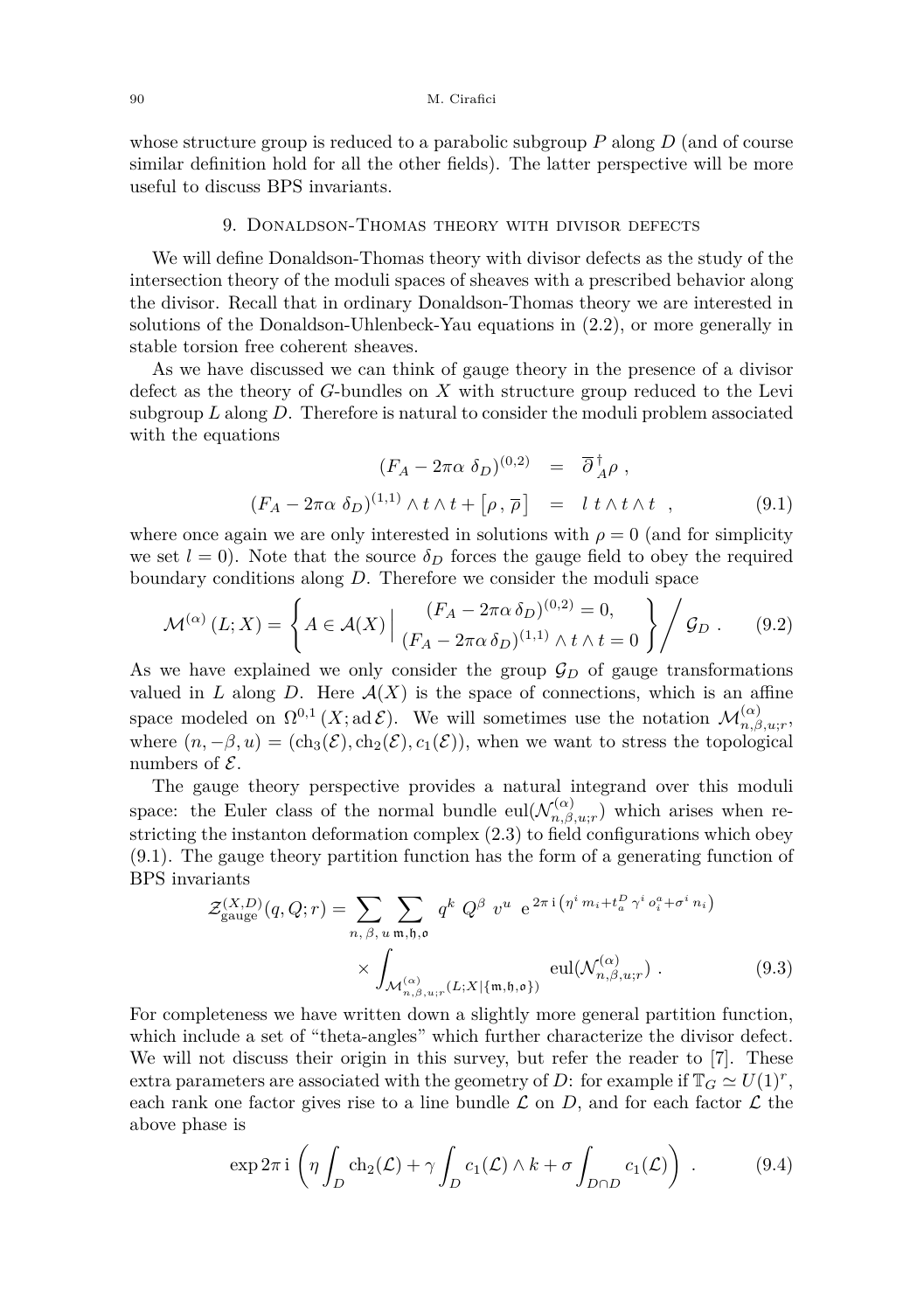It is however useful to adopt a different perspective. In the case without defects, instead of looking directly at the Donaldson-Uhlenbeck-Yau equations, one typically studies holomorphic bundles, trading the second equation for a stability condition. Furthermore relaxing the bundle condition leads to the moduli space of stable torsion free coherent sheaves. In line with these ideas we will propose that an alternative way of looking at solutions of [\(9.1\)](#page-20-0) is by studying the moduli space of parabolic sheaves. This moduli space arises naturally when thinking of the relevant configurations in the presence of a defect as holomorphic bundles whose structure group is reduced to a parabolic group along *D*. Ideally one could hope that the moduli space of parabolic sheaves is a better behaved version (and perhaps a compactification) of [\(9.2\)](#page-20-1). Regrettable these conjectures have not beed studied in the literature. We will therefore take a more practical approach and define directly Donaldson-Thomas type invariants associated with these moduli spaces; a more detailed discussion is in [\[7\]](#page-28-10).

A torsion free parabolic sheaf  $\mathcal E$  is a torsion free sheaf on  $X$  with a parabolic structure on *D*. The latter is the filtration

$$
\mathcal{F}_{\bullet}: \ \mathcal{E} = \mathcal{F}_1(\mathcal{E}) \supset \mathcal{F}_2(\mathcal{E}) \supset \cdots \supset \mathcal{F}_l(\mathcal{E}) \supset \mathcal{F}_{l+1} = \mathcal{E}(-D) , \qquad (9.5)
$$

together with the ordered set of weights  $0 \leq a_1 < a_2 < \cdots < a_l \leq 1$ , which coincide with the parameters  $\alpha$  up to a conventional normalization. Specifying the parabolic structure via a filtration is akin to the description of a parabolic group as the stabilizer of a certain flag. We will denote the moduli space of parabolic sheaves with  $\mathcal{P}_{n,\beta}^{(\alpha)}$  $p_{n,\beta,u;r}^{(\alpha)}(X,D|\{\ch(\mathcal{F}_i(\mathcal{E}))\}),$  or  $\mathcal{P}_{n,\beta}^{(\alpha)}$  $\mathcal{F}_1(\mathcal{C})$ <sub>*n*,*β*,*u*;*r*</sub> for simplicity; note that  $\mathcal{F}_1(\mathcal{E}) = \mathcal{E}$  and by definition  $(\text{ch}_3(\mathcal{E}), \text{ch}_2(\mathcal{E}), c_1(\mathcal{E}) = n, -\beta, u)$ . A proper definition of these moduli spaces would require a notion of parabolic stability to select physical configurations; this can be done but we refer the reader to [\[7\]](#page-28-10) for more details. All the parabolic sheaves considered in this note are assumed to be stable. We define Donaldson-Thomas invariants in the presence of a divisor defect as

$$
\mathrm{DT}_{n,\beta,u;r}^{(\alpha)}(X,D) = \int_{\mathcal{P}_{\beta,n,u;r}^{(\alpha)}} \mathrm{eul}(\mathcal{N}_{n,\beta,u;r}^{(\alpha)}) ,\qquad (9.6)
$$

and similarly for the gauge theory partition function [\(9.3\)](#page-20-2). In the following we will see that these definitions can be made very concrete in certain cases, and the enumerative invariants computed explicitly.

#### 10. Parabolic sheaves and orbifold sheaves

We will now consider the simplest possible case, of a divisor defect on  $\mathbb{C}^3$ . For technical reasons it is easier to compactify  $\mathbb{C}^3$  to  $\mathbb{P}^1 \times \mathbb{P}^1 \times \mathbb{P}^1$  and define the defect on the divisor  $\mathcal{D} = \mathbb{P}_{z_1}^1 \times \mathbb{P}_{z_2}^1 \times 0_{z_3}$  while denoting with  $\mathcal{D}_{\infty} = \mathbb{P}_{z_1}^1 \times \mathbb{P}_{z_2}^1 \times \infty_{z_3}$   $\Box$  $\mathbb{P}^1_{z_1} \times \infty_{z_2} \times \mathbb{P}^1_{z_3} \sqcup \infty_{z_1} \times \mathbb{P}^1_{z_2} \times \mathbb{P}^1_{z_3}$  the divisor at infinity. We will discuss moduli spaces of objects on  $\mathbb{P}^1 \times \mathbb{P}^1 \times \mathbb{P}^1$  which are trivialized on the divisor at infinity  $\mathcal{D}_{\infty}$ , corresponding to gauge fields on  $\mathbb{C}^3$  which are flat at infinity.

To define the moduli space of parabolic sheaves we fix an *r*-tuple of integers  $\mathbf{d} = (d_0, \dots, d_{r-1})$  which we will identify with the instanton numbers. A parabolic sheaf  $\mathcal{F}_{\bullet}$  is defined by the flag of rank r torsion free sheaves

$$
\mathcal{F}_0(-\mathcal{D}) \subset \mathcal{F}_{-r+1} \subset \cdots \subset \mathcal{F}_{-1} \subset \mathcal{F}_0 , \qquad (10.1)
$$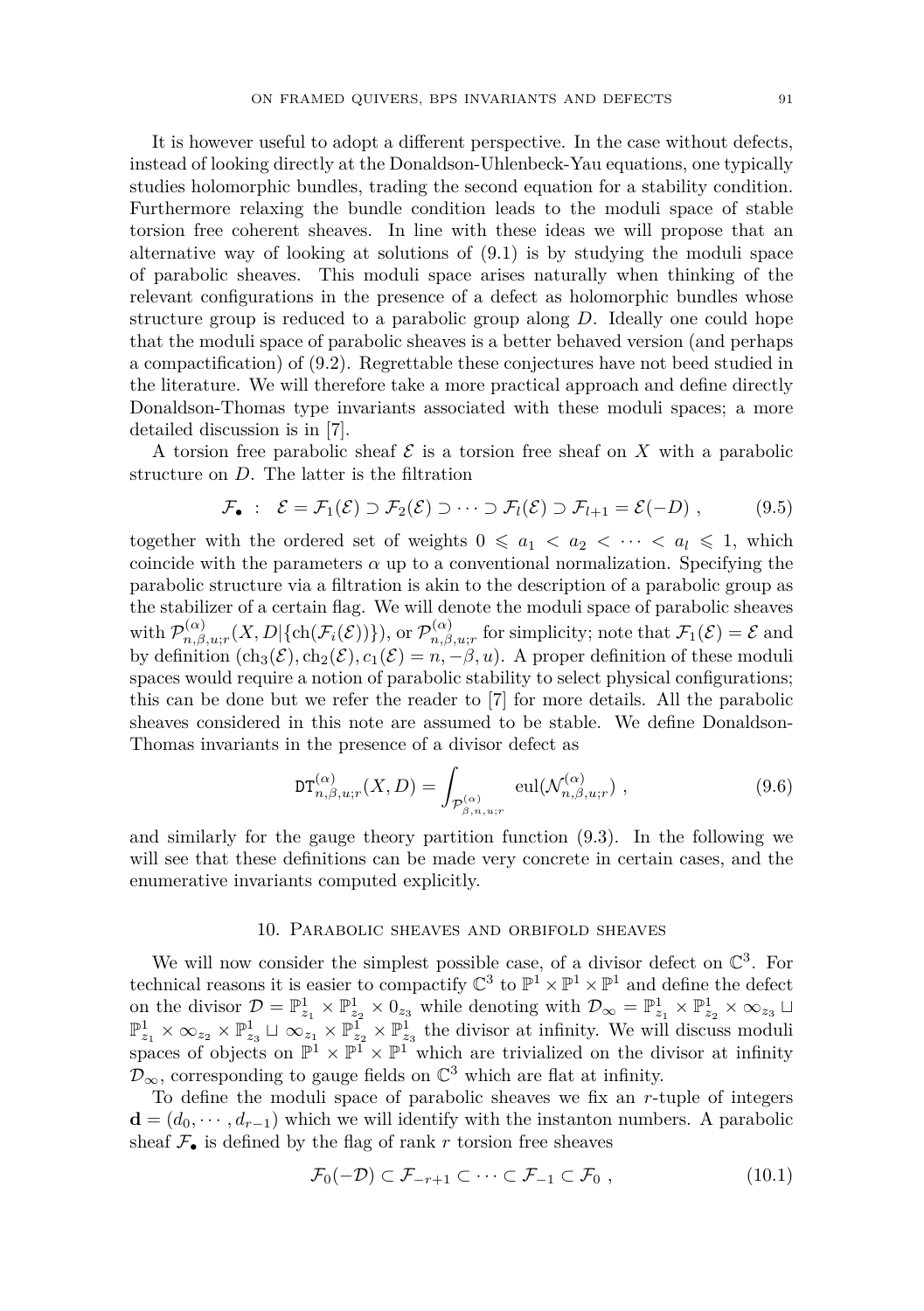#### 92 M. Cirafici

such that  $c_2(\mathcal{F}_i) = 0$  and  $c_3(\mathcal{F}_i) = -d_i$ . The first Chern classes are fixed by the framing condition, that the sheaves are locally free at infinity:

<span id="page-22-0"></span>
$$
\mathcal{F}_0(-\mathcal{D})|_{\mathcal{D}_{\infty}} \longrightarrow \mathcal{F}_{-r+1}|_{\mathcal{D}_{\infty}} \longrightarrow \cdots \longrightarrow \mathcal{F}_0|_{\mathcal{D}_{\infty}}
$$
\n
$$
\downarrow \simeq \qquad \qquad \downarrow \simeq \qquad \qquad \downarrow \simeq \qquad \qquad \downarrow \simeq \qquad \qquad \downarrow \simeq
$$
\n
$$
\mathcal{O}_{\mathcal{D}_{\infty}}^{\oplus r}(-\mathcal{D}) \longrightarrow W^{(1)} \otimes \mathcal{O}_{\mathcal{D}_{\infty}} \oplus \mathcal{O}_{\mathcal{D}_{\infty}}^{\oplus r-1}(-\mathcal{D}) \longrightarrow \cdots \longrightarrow W^{(r)} \otimes \mathcal{O}_{\mathcal{D}_{\infty}}
$$
\n(10.2)

This condition simply means that the parabolic structure and the boundary conditions at infinity should be compatible since the divisor at infinity  $\mathcal{D}_{\infty}$  and  $\mathcal{D}$  have a non trivial intersection. Note that at infinity  $\mathcal{F}_0$  is isomorphic to the rank  $r$ locally free sheaf  $\mathcal{O}^{\oplus r}$ . By picking a basis we identify  $\mathcal{O}^{\oplus r}$  with the vector space  $W^r = \langle w_1, \ldots, w_r \rangle$ . Similarly  $W^{(i)} = \langle w_1, \ldots, w_i \rangle$  for  $i = 1, \ldots, r$  are *i*-dimensional vector spaces. In this notation the parabolic group stabilizes the flag

<span id="page-22-1"></span>
$$
W^{(1)} \subset W^{(2)} \subset \cdots \subset W^{(r)} = W . \tag{10.3}
$$

Note that in the case of a Borel subgroup this would be the standard complete flag. For simplicity we will assume that this is the case in the remaining of this note. The most general case is discussed in [\[7\]](#page-28-10), where it is shown how equation [\(10.2\)](#page-22-0) can be modified to allow for more general flags, and how the correspondence with orbifold sheaves, to be discussed momentarily, can be generalized accordingly. The construction outlined above is an higher dimensional generalization of the construction of [\[19,](#page-28-22) [20,](#page-28-23) [38\]](#page-29-16).

The moduli space  $P_d$  can be constructed very explicitly as the fixed component of  $\mathcal{M}_{n,0; r}^{\text{inst}}(\mathbb{C}^3)$  under the action of a discrete group Γ. This is an higher dimensional generalization of the correspondence between parabolic sheaves and orbifold sheaves, or sheaves which are Γ-equivariant, used in [\[19,](#page-28-22) [20,](#page-28-23) [38\]](#page-29-16). This correspondence will allow us to use the formalism introduced in Section [7](#page-14-0) to study the new enumerative invariants. We will now sketch this correspondence.

Let the group  $\Gamma = \mathbb{Z}_r$  act on  $\mathbb{C}^3$  as

<span id="page-22-2"></span>
$$
(z_1, z_2, z_3) \longrightarrow (z_1, z_2, \omega z_3) , \qquad (10.4)
$$

where  $r \in \mathbb{Z}$  and  $\omega = e^{\frac{2\pi i}{r}}$ . This action is chosen in such a way that  $\mathcal{D}$  is invariant. Construct an analog of the flag [\(10.3\)](#page-22-1) we let  $\Gamma$  act also on  $W = \langle w_1, \ldots, w_r \rangle$  as  $\gamma(w_l) = e^{\frac{2\pi i l}{r}} w_l$ . The isotypical decomposition of *W* is obtained by summing over all the irreducible representations of  $\hat{\Gamma}$ 

$$
W = \bigoplus_{a \in \hat{\Gamma}} W_a \otimes \rho_a^{\vee} . \tag{10.5}
$$

Since we are limiting ourselves to the case where the flag stabilized is the standard complete flag, or equivalently the parabolic group is a Borel group, each factor has dim  $W_a = 1$ . The identification between the isotypical decomposition under  $\Gamma$  and the flag [\(10.3\)](#page-22-1) is given by

<span id="page-22-3"></span>
$$
W^{(i)} = \bigoplus_{a=0}^{i-1} W_a . \tag{10.6}
$$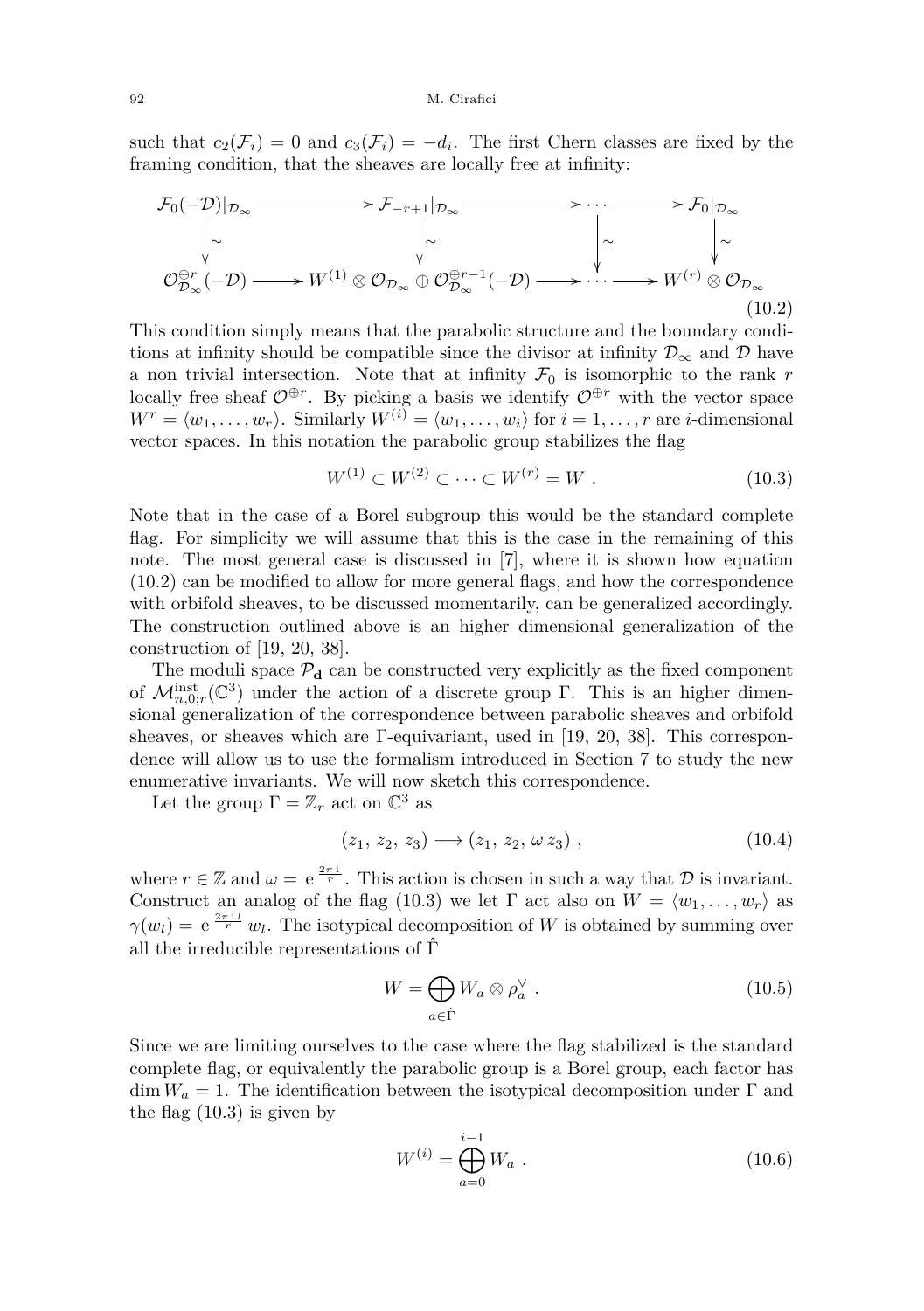The framing condition can be now equivalently expressed in terms of the vector spaces  $W_a$ ,  $a = 0, \ldots, r - 1$ . Define the covering map

$$
\begin{array}{rcl}\n\sigma: \mathbb{P}^1_{z_1} \times \mathbb{P}^1_{z_2} \times \mathbb{P}^1_{z_3} & \longrightarrow & \mathbb{P}^1_{z_1} \times \mathbb{P}^1_{z_2} \times \mathbb{P}^1_{z_3} \\
(z_1, z_2, z_3) & \longrightarrow & (z_1, z_2, z_3^r)\n\end{array} \tag{10.7}
$$

As in [\[19,](#page-28-22) [20\]](#page-28-23) this map gives an isomorphism which identifies a parabolic sheaf  $\mathcal{F}_{\bullet}$ in  $\mathcal P$  with a  $\Gamma$ -equivariant sheaf  $\tilde{\mathcal F}$  in  $\mathcal M_{\mathbf d,0;r}^{\mathrm{inst}}(\mathbb C^3)^\Gamma$ . Roughly speaking the dictionary is given by

$$
\mathcal{F}_k = \sigma_* \left( \tilde{\mathcal{F}} \otimes \mathcal{O}_X(k \, \mathcal{D}) \right)^{\Gamma} \tag{10.8}
$$

see [\[7\]](#page-28-10) for a more detailed discussion. In plain words given a Γ-equivariant sheaf  $F$ , we construct a flag from the isotypical components; viceversa given a parabolic sheaf  $\mathcal{F}_{\bullet}$  we construct a  $\Gamma$ -equivariant sheaf by pulling back each element of the flag via  $\sigma$  and interpreting the result as an element of an isotypical decomposition. The correspondence is rather simple, although one has to be rather careful in the precise details in order to obtain the correct Chern classes. The precise identification between the moduli spaces is

$$
\mathcal{M}_{n,0;r}^{\text{inst}}(\mathbb{C}^3)^{\Gamma} = \bigcup_{|\mathbf{d}|=n} \mathcal{P}_{\mathbf{d}}.
$$
 (10.9)

## 11. Quivers and divisor defects

We have reduced the case of studying divisor defects on  $\mathbb{C}^3$  to an equivariant problem. Therefore we can simply apply verbatim the formalism we have discussed in Section [7](#page-14-0) with the orbifold action  $\Gamma$  given by [\(10.4\)](#page-22-2). We stress that this is just a property of the formalism and no orbifold singularity is present in the physical theory.

The relevant quiver quantum mechanics model arises from the ADHM formalism by decomposing the ADHM data according to the action of Γ. The vector spaces *V* and *W* decompose as

<span id="page-23-0"></span>
$$
V = \bigoplus_{a \in \widehat{\Gamma}} V_a \otimes \rho_a^{\vee} , \qquad W = \bigoplus_{a \in \widehat{\Gamma}} W_a \otimes \rho_a^{\vee} . \tag{11.1}
$$

Recall that we are considering the simplest divisor defect, corresponding to a Borel group; the generalization to an arbitrary parabolic group simply amounts in defining the vector spaces  $W_a$  in such a way that the appropriate flag is recovered using the dictionary  $(10.6)$ , as discussed in greater details in [\[7\]](#page-28-10). The bosonic field content of the quiver quantum mechanics is again

$$
(B_1, B_2, B_3, \varphi) \in \text{Hom}_{\Gamma}(V, V) \quad \text{and} \quad I \in \text{Hom}_{\Gamma}(W, V) . \quad (11.2)
$$

In this case the only non trivial maps are

$$
B_{1,2}^{a} : V_a \longrightarrow V_a ,
$$
  
\n
$$
B_3^{a} : V_a \longrightarrow V_{a+1} ,
$$
  
\n
$$
\varphi^{a} : V_a \longrightarrow V_{a+1} ,
$$
  
\n
$$
I^a : W_a \longrightarrow V_a .
$$
\n(11.3)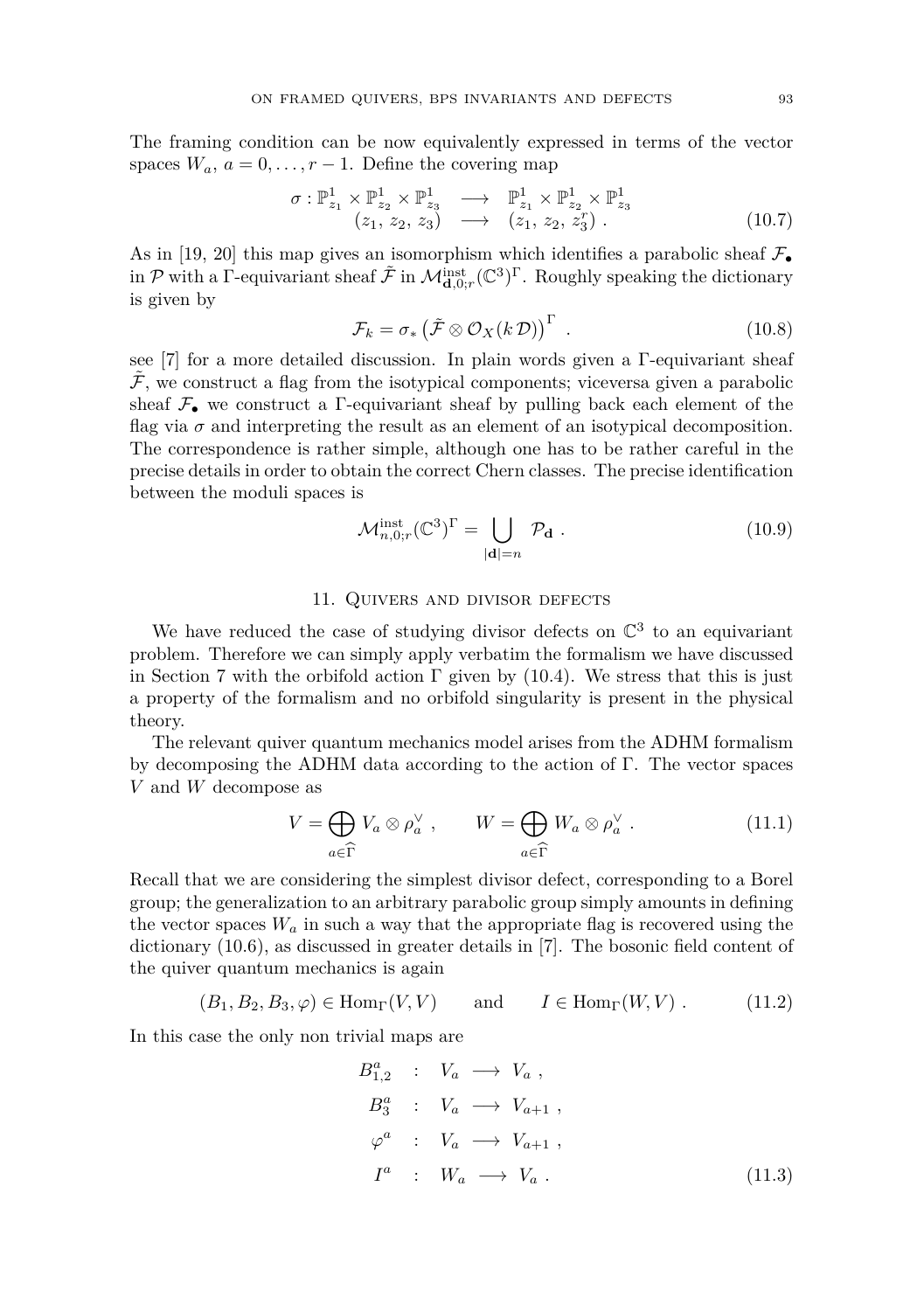The BRST transformations read

$$
Q B_{\alpha}^{a} = \psi_{\alpha}^{r} \text{ and } Q \psi_{\alpha}^{a} = [\phi, B_{\alpha}^{a}] - \epsilon_{\alpha} B_{\alpha}^{a},
$$
  
\n
$$
Q \varphi^{r} = \xi^{r} \text{ and } Q \xi^{a} = [\phi, \varphi^{a}] - (\epsilon_{1} + \epsilon_{2} + \epsilon_{3}) \varphi^{a},
$$
  
\n
$$
Q I^{a} = \varrho^{a} \text{ and } Q \varrho^{a} = \phi I^{a} - I^{a} \mathbf{a}^{a},
$$
\n(11.4)

where  $\mathbf{a}^a$  is a vector whose components are the Higgs field eigenvalues  $a_l$ ; these are associated via [\(11.1\)](#page-23-0) with the irreducible representation  $\rho_a$ . Note that we do not impose any condition on  $\epsilon_1 + \epsilon_2 + \epsilon_3$  since  $\Gamma$  is not a subgroup of  $SL(3, \mathbb{C}^3)$ . These data correspond to the quiver

$$
B_2^{a-1} \xrightarrow{B_2^{a-1}} B_1^{a-1} \xrightarrow{B_2^{a}} B_2^{a} \xrightarrow{B_2^{a+1}} B_1^{a+1}
$$
\n
$$
\cdots \xrightarrow{B_3^{a-2}} V_{a-1} \xrightarrow{B_3^{a-1}} V_{a} \xrightarrow{B_3^{a}} V_{a} \xrightarrow{B_3^{a}} V_{a+1} \xrightarrow{B_3^{a+1}} V_{a+1} \xrightarrow{B_3^{a+1}} V_{a+1} \xrightarrow{A} V_{a-1} \xrightarrow{A} V_{a} \xrightarrow{A} V_{a+1} \xrightarrow{A} V_{a+1} \xrightarrow{A} W_{a+1} \xrightarrow{B} W_{a+1} \xrightarrow{B} W_{a+1} \xrightarrow{B} W_{a+1} \xrightarrow{B} W_{a+1} \xrightarrow{B} W_{a+1} \xrightarrow{B} W_{a+1} \xrightarrow{B} W_{a+1} \xrightarrow{B} W_{a+1} \xrightarrow{B} W_{a+1} \xrightarrow{B} W_{a+1} \xrightarrow{B} W_{a+1} \xrightarrow{B} W_{a+1} \xrightarrow{B} W_{a+1} \xrightarrow{B} W_{a+1} \xrightarrow{B} W_{a+1} \xrightarrow{B} W_{a+1} \xrightarrow{B} W_{a+1} \xrightarrow{B} W_{a+1} \xrightarrow{B} W_{a+1} \xrightarrow{B} W_{a+1} \xrightarrow{B} W_{a+1} \xrightarrow{B} W_{a+1} \xrightarrow{B} W_{a+1} \xrightarrow{B} W_{a+1} \xrightarrow{B} W_{a+1} \xrightarrow{B} W_{a+1} \xrightarrow{B} W_{a+1} \xrightarrow{B} W_{a+1} \xrightarrow{B} W_{a+1} \xrightarrow{B} W_{a+1} \xrightarrow{B} W_{a+1} \xrightarrow{B} W_{a+1} \xrightarrow{B} W_{a+1} \xrightarrow{B} W_{a+1} \xrightarrow{B} W_{a+1} \xrightarrow{B} W_{a+1} \xrightarrow{B} W_{a+1} \xrightarrow{B} W_{a+1} \xrightarrow{B} W_{a+1} \xrightarrow{B} W_{a+1} \xrightarrow{B} W_{a+1} \xrightarrow{B} W_{a+1} \xrightarrow{B} W_{a+1} \xrightarrow{B} W_{a+
$$

The moduli space of BPS configurations in the presence of the defect is now the moduli stack

$$
\mathcal{M}_{\Gamma}(\mathbf{n}, \mathbf{r}) = \left[ Rep_{\Gamma}(\mathbf{n}, \mathbf{r}; B) / \prod_{a \in \widehat{\Gamma}} GL(n_a, \mathbb{C}) \right],
$$
\n(11.6)

where  $Rep_{\Gamma}(\mathbf{n}, \mathbf{r}; B)$  is the sub variety of the representation space

$$
Rep_{\Gamma}(\mathbf{n}, \mathbf{r}) = Hom_{\Gamma}(V, Q \otimes V) \oplus Hom_{\Gamma}(V, \bigwedge^3 Q \otimes V) \oplus Hom_{\Gamma}(W, V) \quad (11.7)
$$

cut out by the equations

<span id="page-24-0"></span>
$$
B_1^a B_2^a - B_2^a B_1^a = 0,
$$
  
\n
$$
B_1^{a+1} B_3^a - B_3^a B_1^a = 0,
$$
  
\n
$$
B_2^{a+1} B_3^a - B_3^a B_2^a = 0.
$$
\n(11.8)

The form of the regular representation  $Q = \rho_0 \oplus \rho_0 \oplus \rho_1$  follows from the definition of the Γ-action in [\(10.4\)](#page-22-2). Now the enumerative invariants can be defined and computed via virtual localization as

$$
DT_{n,r}^{\mathcal{D}}(\mathbb{C}^{3} | \epsilon_{1}, \epsilon_{2}, \epsilon_{3}, a_{l}) = \int_{\left[\mathcal{M}_{\Gamma}(\mathbf{n}, \mathbf{r})\right]^{\text{vir}}} 1
$$
(11.9)  

$$
= \sum_{\left[\mathcal{E}_{\vec{\pi}}\right] \in \mathcal{M}_{\Gamma}(\mathbf{n}, \mathbf{r})^{\mathbb{T}^{3} \times U(1)^{r}}} \frac{1}{\text{eul}_{\mathbb{T}^{3} \times U(1)^{r}}\left(T^{\text{vir}}_{\left[\mathcal{E}_{\vec{\pi}}\right]} \mathcal{M}_{\Gamma}(\mathbf{n}, \mathbf{r})\right)}.
$$

where the fixed point set of the toric action  $\mathbb{T}^3 \times U(1)^r$  is given by vectors of plane partitions which carry a Γ-action. The only difference from the orbifold case is that the new invariants depend explicitly on the parameters in the Cartan sub algebra of  $\mathbb{T}^3 \times U(1)^r$ . In other words in the case of  $\mathbb{C}^3$  we are defining an equivariant version of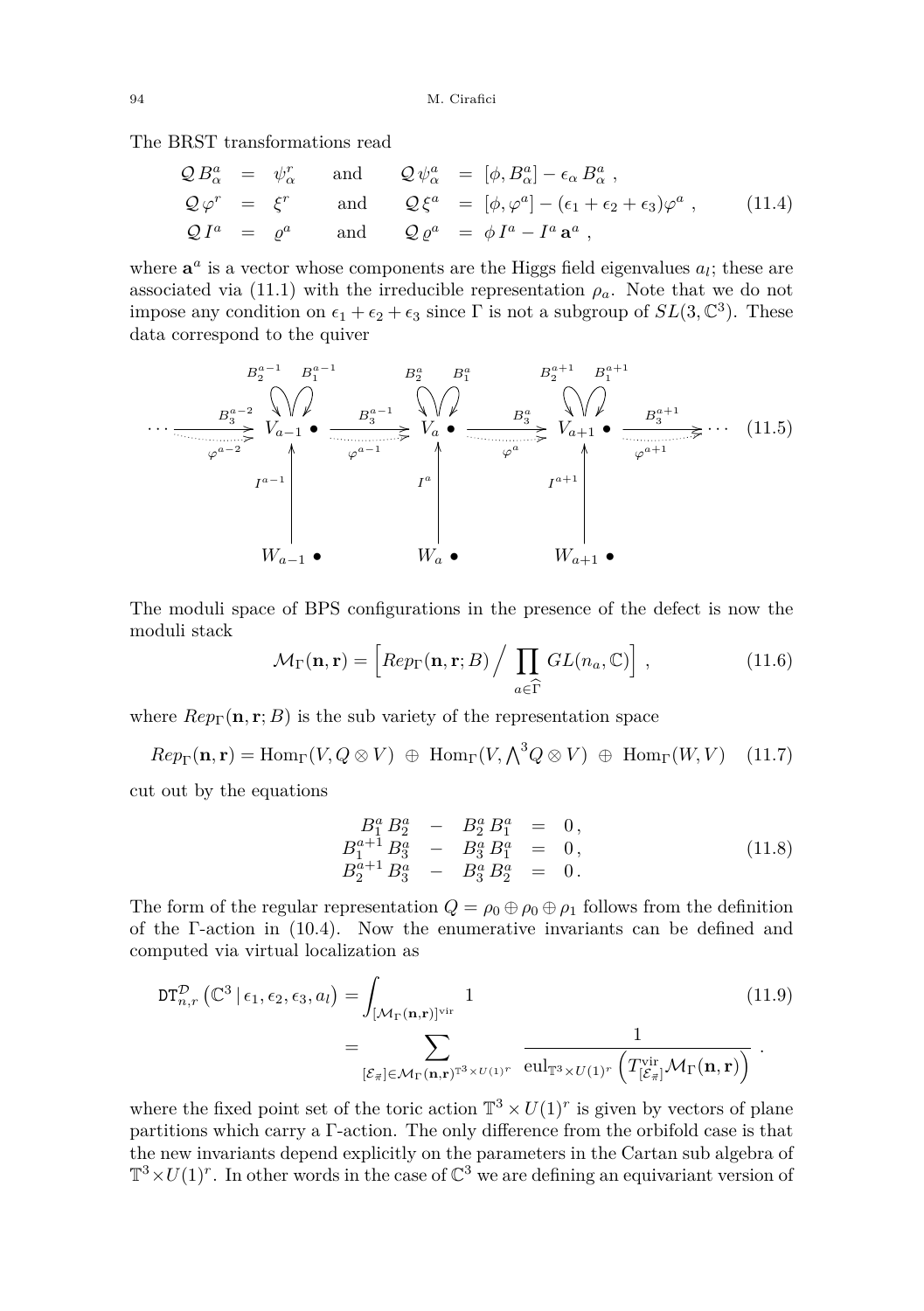Donaldson-Thomas theory. The right hand side of [\(11.9\)](#page-24-0) can be computed explicitly from the character at a fixed point

$$
\mathrm{ch}_{\mathbb{T}^3 \times U(1)^r} \left( T_{\vec{\pi}}^{\mathrm{vir}} \mathcal{M}_{\Gamma}(\mathbf{n}, \mathbf{r}) \right) \tag{11.10}
$$
\n
$$
= \left( W_{\vec{\pi}}^{\vee} \otimes V_{\vec{\pi}} - \frac{V_{\vec{\pi}}^{\vee} \otimes W_{\vec{\pi}}}{t_1 t_2 t_3} + \frac{(1 - t_1) (1 - t_2) (1 - t_3)}{t_1 t_2 t_3} V_{\vec{\pi}}^{\vee} \otimes V_{\vec{\pi}} \right)^{\Gamma} .
$$

we refer the reader to [\[7\]](#page-28-10) for explicit formulae.

#### 12. Higher dimensional theories

The ideas we have discussed so far have a broad range of applications. In particular one could take a generic quantum field theory, topological or not, introduce a class of defects and investigate if they are associated with new BPS invariants. For example, BPS states in supersymmetric field theories are typically associated with certain moduli spaces of field configurations. Since defects can be thought of as particular boundary conditions, it can happen that when the theory is modified by the presence of the defect, the moduli spaces of BPS configurations are modified as well. The intersection theory of these new moduli spaces is an interesting mathematical problem and can in principle provide new BPS invariants.

Typically one begins with a certain manifold *M<sup>d</sup>* of real dimension *d*, with certain structures related to its holonomy, or its reduction. The relevant instanton equations have the form

$$
\lambda F_{\mu\nu} = \frac{1}{2} T_{\mu\nu\rho\sigma} F^{\rho\sigma} \tag{12.1}
$$

for a field strength *F*, where  $\lambda$  is a constant and the antisymmetric tensor  $T_{\mu\nu\rho\sigma}$  is responsible for the reduction of the holonomy of  $M_d$ . To be more concrete, we set  $d = 8$  and pick as tensor *T* the holomorphic (4,0) form  $\Omega$  so that the holonomy is reduced to *SU*(4).

We use  $\Omega$  to define the operator  $*$  on  $M_8$  as

$$
* \; : \; \Omega^{0,p}(M_8) \longrightarrow \Omega^{0,4-p}(M_8) \tag{12.2}
$$

via the pairing

$$
\langle \alpha, \beta \rangle = \int_{M_8} \Omega \wedge \alpha \wedge * \beta . \qquad (12.3)
$$

Let  $\Omega_{\pm}^{0,2}(M_8)$  be the eigenspaces of  $*$  and  $P_{\pm}$  be the natural projection. Given an holomorphic bundle  $\mathcal{E}$ , we say that a connection  $\overline{\partial}_A$  with  $F_A^{0,2} = \overline{\partial}_A^2$  is *holomorphic anti-self-dual* if  $P_+ F_A^{0,2} = 0$ . With these data we construct the following elliptic complex of adjoint valued differential forms

$$
0 \longrightarrow \Omega^{0,0}(M_8, \text{ad }\mathcal{E}) \xrightarrow{\overline{\partial}_A} \Omega^{0,1}(M_8, \text{ad }\mathcal{E}) \xrightarrow{P + \overline{\partial}_A} \Omega^{0,2}(M_8, \text{ad }\mathcal{E}) \longrightarrow 0 \tag{12.4}
$$

One can construct a cohomological theory by gauge fixing the topological invariant [\[2\]](#page-28-24)

$$
S_8 = \int_{M_8} \Omega \wedge \text{Tr}(F_A^{0,2} \wedge F_A^{0,2}) \ . \tag{12.5}
$$

This theory localizes onto the moduli space of holomorphic anti-self-dual connections in the topological sector with  $S_8$  fixed. The intersection theory of this moduli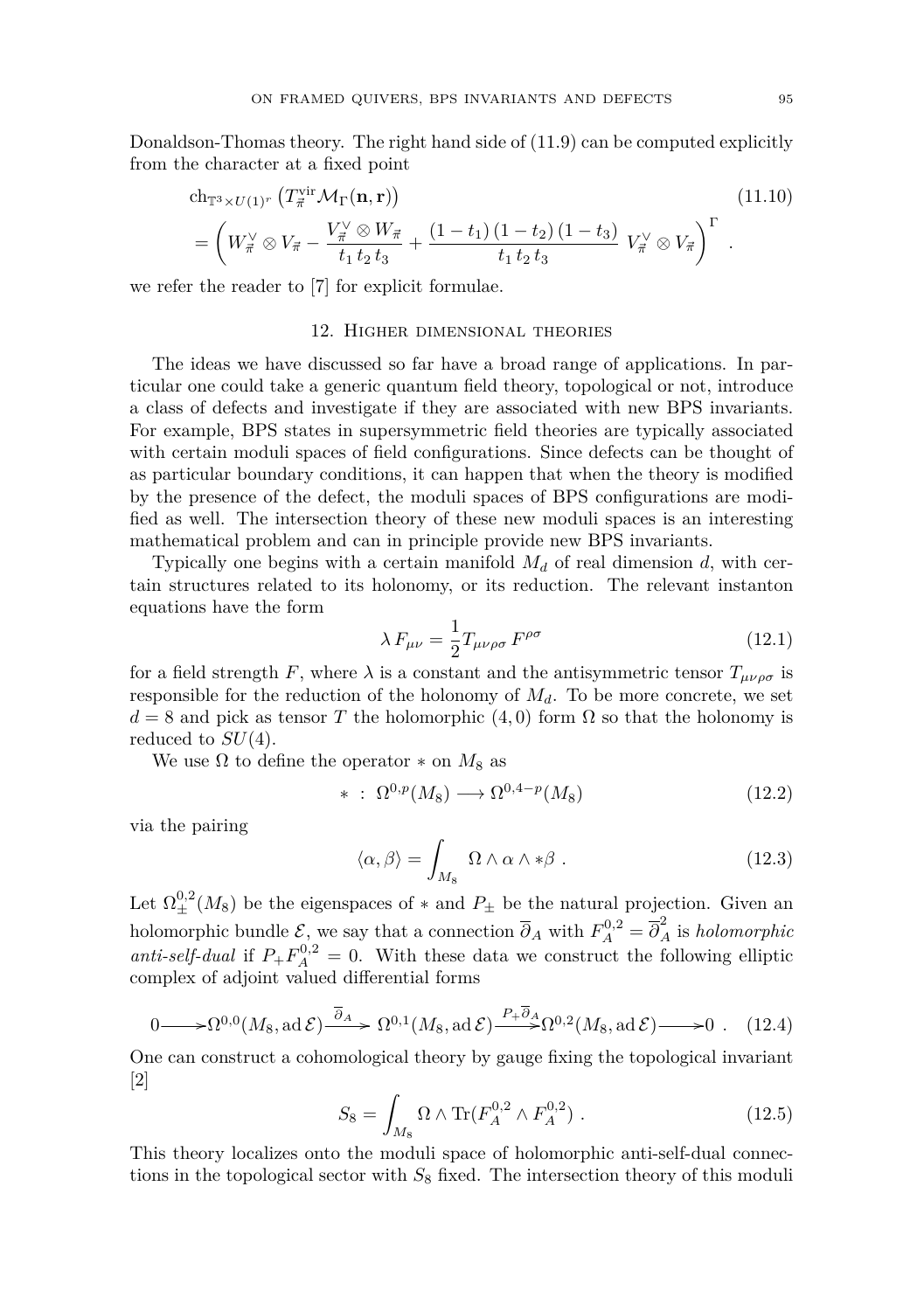space has not been rigorously defined, yet this theory is believed to give a higher dimensional generalization of Donaldson theory [\[2\]](#page-28-24).

We can now apply the formalism we have introduced almost verbatim, to define a divisor defect on a co-dimension two divisor  $D_6$ , and study the associated modified moduli space

$$
\mathcal{M}^{\alpha}(L; M_8) = \left\{ A \in \Omega^{(0,1)} \left( M_8; \text{ad } \mathcal{E} \right) \middle| P_+ \left( F_A - 2\pi\alpha \delta_{D_6} \right)^{(0,2)} = 0, \text{stable} \right\} \bigg/ \mathcal{G}_{D_6} \tag{12.6}
$$

which parametrizes holomorphic anti-self-dual connections whose structure group is reduced to a Levi group  $L$  along  $D_6$ , modulo gauge transformations which take values in  $L$  on  $D_6$ , with an appropriate stability condition. Similarly we can introduce the moduli spaces  $\mathcal{P}^{\alpha}(M_8; D_6)$  of stable torsion free sheaves with a parabolic structure over  $D_6$ . These moduli spaces have not so far been studied due to challenging technical difficulties; we believe that some progress in this direction can be made using quantum field theory techniques, possibly by defining new BPS invariants. A proposal to solve many difficulties concerning Donaldson-Thomas theory on Calabi-Yau 4-fold was recently put forward in [\[5\]](#page-28-25). It is possible that a modification of the construction of [\[5\]](#page-28-25) could lead to a proper definition of defects in higher dimensional theories.

# 13. LINE DEFECTS IN  $\mathcal{N}=2$  4d QFT

<span id="page-26-0"></span>We shall now discuss another example: BPS invariants which arise in the case of a four dimensional quantum field theory with  $\mathcal{N} = 2$ , where we modify the theory by introducing a line defect [\[21,](#page-28-7) [6,](#page-28-9) [17,](#page-28-26) [47,](#page-29-17) [8,](#page-28-11) [9,](#page-28-12) [10\]](#page-28-27). These theories have moduli spaces of vacua, and we will consider a generic point  $u$  in the Coulomb branch  $\beta$ where the gauge symmetry is spontaneously broken down to its maximal torus. The Coulomb branch is divided into chambers and the counting of stable BPS states in each chamber differs by the application of the wall-crossing formula. We will denote by  $\Gamma_g$  the lattice of electric and magnetic charges. The lattice of charges is endowed with an antisymmetric integral pairing  $\langle , \rangle : \Gamma_g \times \Gamma_g \longrightarrow \mathbb{Z}$ .

We think of a line defect as a point defect located at the origin of  $\mathbb{R}^3$  which extends in the time direction. Physically it can be modeled on a non-dynamical heavy particle of charge  $\gamma_f$ . This defect can be chosen to be supersymmetric. The Hilbert space of the theory is modified by the presence of the defect. Roughly speaking it can be identified with the cohomology of a moduli space of BPS configuration in the presence of the line defect

$$
\mathcal{H}_{L,u} = \bigoplus_{\gamma \in \Gamma} \mathcal{H}_{L,\gamma,u} = \bigoplus_{\gamma \in \Gamma} \bigoplus_{p,q} H^{p,q}(\mathcal{M}^{\text{BPS}}(L,\gamma,u)) . \tag{13.1}
$$

Here we have used the fact that Hilbert spaces in quantum field theories are naturally graded by the electromagnetic charge  $\gamma$  as measured at infinity.

It turns out that the relevant moduli space of BPS configuration can be once again identified with the moduli space of stable framed quiver representations. This quiver is constructed by taking a positive basis of charges of  $\Gamma_g$ , say  $\{\gamma_i\}$  and associating each element with a node of the quiver [\[1\]](#page-27-0). The numbers of arrows from node  $\gamma_i$  to node  $\gamma_j$  is given by  $\langle \gamma_i, \gamma_j \rangle$ . The framing node is associated with the charge  $\gamma_f$  of the defect, and connected with the rest of the quiver by  $\langle \gamma_f, \gamma_i \rangle$ arrows for  $i \in \mathbb{Q}_0$ . Now one can define BPS invariants by integration over the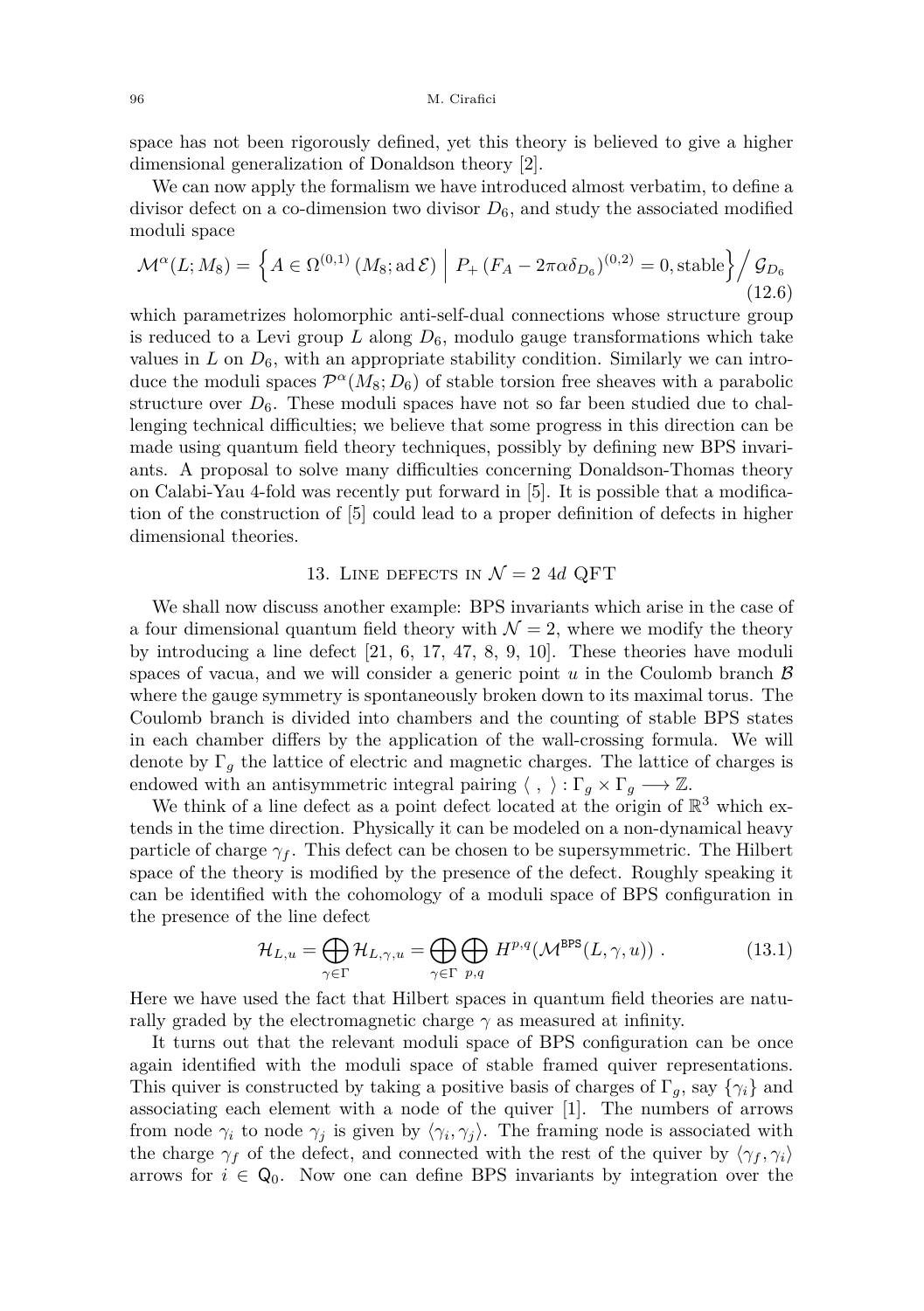moduli spaces of framed representations with a suitable stability condition. These integrals can be defined via virtual localization as we have done previously, with respect to a natural torus T which acts on the maps of a quiver representation by rescaling. If we denote the relevant moduli space of quiver representations as  $\mathcal{M}_{\mathbf{d}}(\mathsf{Q})$ , we have

$$
\mathsf{DT}_{\mathbf{d}} = \int_{[\mathcal{M}_{\mathbf{d}}(\widehat{\mathsf{Q}})]^{vir}} 1 = \sum_{\pi \in \mathcal{M}_{\mathbf{d}}(\widehat{\mathsf{Q}})^{\mathbb{T}}} (-1)^{\dim \mathrm{T}_{\pi} \mathcal{M}_{\mathbf{d}}(\widehat{\mathsf{Q}})} . \tag{13.2}
$$

In the above formula the dimension of a representation  $\mathbf{d} = (d_1, \dots, d_k)$  is related to the charge of a BPS state by  $\gamma = \gamma_f + \sum_{i \in \mathbb{Q}_0} d_i \gamma_i$ . The fixed points  $\pi$  can be given an explicit combinatorial classification. A full treatment of this construction, as well as its relation with the theory of cluster algebras, is given in [\[9\]](#page-28-12).

# 14. Discussion

In this note we have provided a brief survey on certain enumerative invariants of Donaldson-Thomas type which can be computed via framed quivers. The main theme is that in certain chambers, at large radius and on the noncommutative crepant resolution, these invariants can be understood as generalized instanton configurations in a topological quantum field theory. The instanton computation reduces to the study of an effective quantum mechanics which is based on a framed quiver. The problem becomes completely algebraic and is reduced to the study of the representation theory of the framed quiver.

We have argued that this construction is modified by the presence of defects in the topological field theory. We have discussed in some detail the case of a divisor defect, which corresponds geometrically to studying torsion free coherent sheaves with a parabolic structure along a divisor. In certain simple cases, the formalism based on quivers can be adapted and used efficiently. In the more general case, the existence of a consistent enumerative problem is still conjectural.

More in general, one can advocate a broader program which consists in understanding how Donaldson-Thomas theory is modified by the presence of defects in the physical theories. We have given few examples of how this program can be carried on. We expect that this line of investigation will lead to interesting mathematical structures as well as physical applications.

#### **ACKNOWLEDGMENTS**

I thank M. Del Zotto, A. Kashani-Poor, A. Sinkovics and R.J. Szabo for discussions and collaborations on these and related topics; as well as J. Manschot and T. Strobl for the invitation to contribute to this volume. My work is supported by the Fundação para a Ciência e Tecnologia (FCT/Portugal) via the *Investigador FCT* program (contract IF/01426/2014/CP1214/CT0001), the project PEst-OE/EEI/LA0009/2013 and through grants PTDC/MAT/119689/2010 and EXCL/MAT-GEO/0222/2012.

#### **REFERENCES**

<span id="page-27-0"></span>[1] M. Alim, S. Cecotti, C. Cordova, S. Espahbodi, A. Rastogi and C. Vafa,  $\mathcal{N} = 2$  quantum field theories and their BPS quivers, Adv. Theor. Math. Phys. **18**:27, 2014. arXiv:hepth/1112.3984.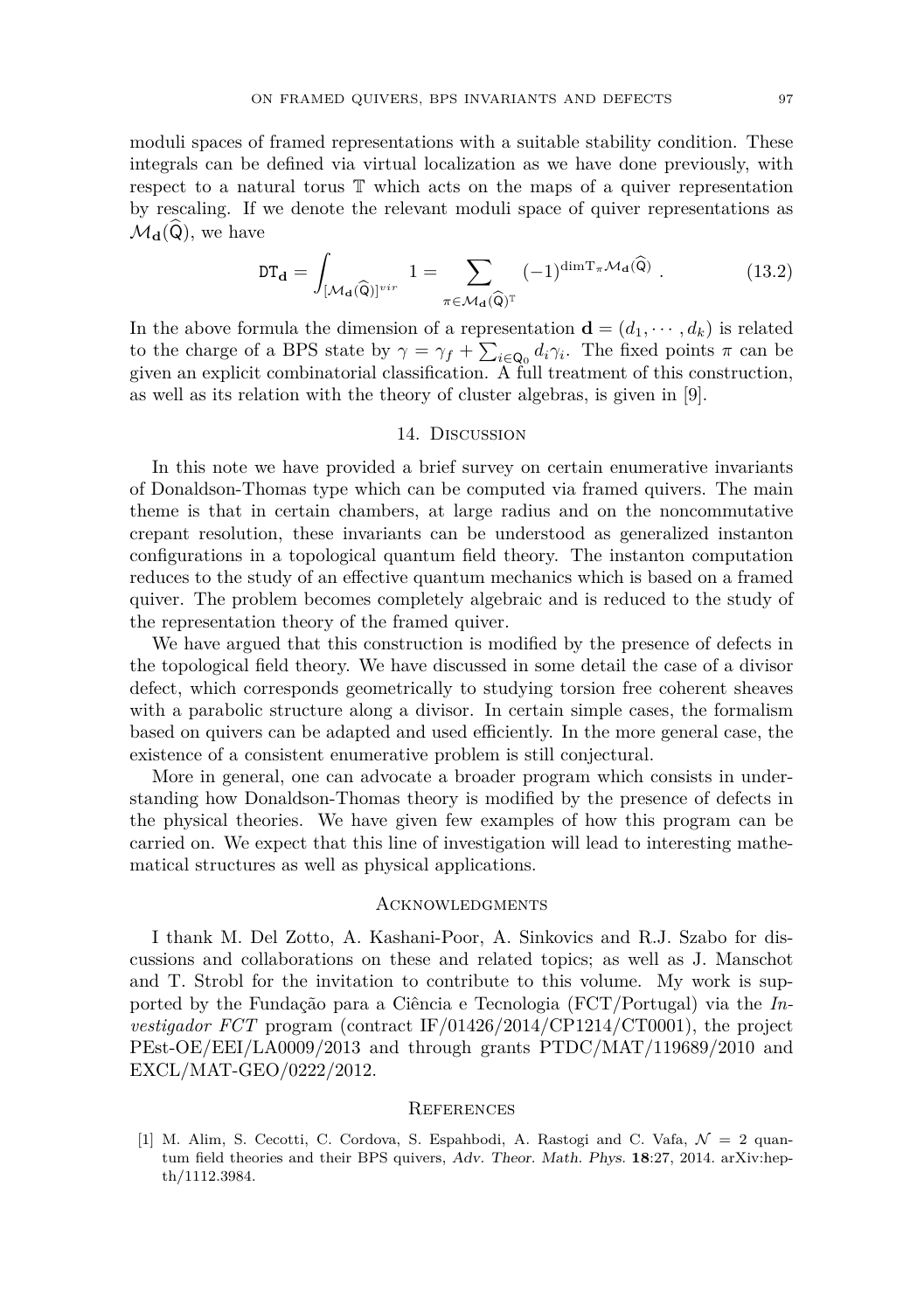#### 98 M. Cirafici

- <span id="page-28-24"></span>[2] L. Baulieu, H. Kanno, I. M. Singer, Special quantum field theories in eight-dimensions and other dimensions, Commun. Math. Phys. **194**:149–175, 1998. arXiv:hep-th/9704167.
- <span id="page-28-14"></span>[3] K. Behrend, Donaldson-Thomas invariants via microlocal geometry, Ann. Math. **170**:1307– 1338, 2009. arXiv:math.AG/0507523.
- <span id="page-28-13"></span>[4] K. Behrend and B. Fantechi, Symmetric obstruction theories and Hilbert schemes of points on threefolds, Alg. Number Th. **2**:313–345, 2008. [arXiv:math.AG/0512556].
- <span id="page-28-25"></span>[5] Y. Cao and N. C. Leung, Donaldson-Thomas theory for Calabi-Yau 4-folds. arXiv:math.AG/ 1407.7659.
- <span id="page-28-9"></span>[6] W. Y. Chuang, D. E. Diaconescu, J. Manschot, G. W. Moore and Y. Soibelman, Geometric engineering of (framed) BPS states, Adv. Theor. Math. Phys. **18**:1063, 2014. arXiv:hepth/1301.3065.
- <span id="page-28-10"></span>[7] M. Cirafici, Defects in cohomological gauge theory and Donaldson-Thomas Invariants. arXiv:hep-th/1302.7297.
- <span id="page-28-11"></span>[8] M. Cirafici, Line defects and (framed) BPS quivers, J. High En. Phys. **1311**:141, 2013. arXiv:hep-th/1307.7134.
- <span id="page-28-12"></span>[9] M. Cirafici, Quivers, line defects and framed BPS Invariants, Ann. Henri Poincaré, to appear. arXiv:hep-th/1703.06449.
- <span id="page-28-27"></span>[10] M. Cirafici and M. Del Zotto, Discrete integrable systems, supersymmetric quantum mechanics, and framed BPS States - I. arXiv:hep-th/1703.04786.
- <span id="page-28-16"></span>[11] M. Cirafici, A. -K. Kashani-Poor and R. J. Szabo, Crystal melting on toric surfaces, J. Geom. Phys. **61**:2199, 2011. arXiv:hep-th/0912.0737.
- <span id="page-28-2"></span>[12] M. Cirafici, A. Sinkovics, R. J. Szabo, Cohomological gauge theory, quiver matrix models and Donaldson-Thomas theory, Nucl. Phys. **B809**:452-518, 2009. arXiv:hep-th/0803.4188.
- <span id="page-28-3"></span>[13] M. Cirafici, A. Sinkovics and R. J. Szabo, Instantons and Donaldson-Thomas Invariants, Fortsch. Phys. **56**:849, 2008. arXiv:hep-th0804.1087.
- <span id="page-28-5"></span>[14] M. Cirafici, A. Sinkovics and R. J. Szabo, Instanton counting and wall-crossing for orbifold quivers, Ann. Henri Poincare **14**:1001, 2013. arXiv:hep-th/1108.3922.
- <span id="page-28-4"></span>[15] M. Cirafici, A. Sinkovics and R. J. Szabo, Instantons, quivers and noncommutative Donaldson-Thomas theory, Nucl. Phys. B **853**:508, 2011. arXiv:hep-th/1012.2725.
- <span id="page-28-6"></span>[16] M. Cirafici and R. J. Szabo, Curve counting, instantons and McKay correspondences, J. Geom. Phys. **72**:54, 2013. arXiv:hep-th/1209.1486.
- <span id="page-28-26"></span>[17] C. Cordova and A. Neitzke, Line defects, tropicalization, and multi-centered quiver quantum mechanics, J. High En. Phys. **1409**:099, 2014. arXiv:hep-th1308.6829.
- <span id="page-28-19"></span>[18] M. R. Douglas and G. W. Moore, D-branes, quivers, and ALE instantons. arXiv:hepth/9603167.
- <span id="page-28-22"></span>[19] B. Feigin, M. Finkelberg, A. Negut, L. Rybnikov Yangians and cohomology rings of Laumon spaves, Sel. Math. **17**:1–35, 2008. arXiv:math.AG0812.4656v4.
- <span id="page-28-23"></span>[20] M. Finkelberg and L .Rybnikov, Quantization of Drinfeld Zastava in type A, J. Europ. Math. Soc., 2013. arXiv:math.AG/1009.0676v2.
- <span id="page-28-7"></span>[21] D. Gaiotto, G. W. Moore and A. Neitzke, Framed BPS States, Adv. Theor. Math. Phys. **17**:241, 2013. arXiv:hep-th/1006.0146.
- <span id="page-28-8"></span>[22] D. Gaiotto, G. W. Moore and A. Neitzke, Wall-crossing in coupled 2*d* − 4*d* Systems, J. High En. Phys. **1212**:082, 2012. arXiv:hep-th/1103.2598.
- <span id="page-28-15"></span>[23] E. Gasparim and C. -C. M. Liu, The Nekrasov Conjecture for toric surfaces, Comm. Math. Phys. **293**:661, 2010. arXiv:math.AG/0808.0884.
- <span id="page-28-20"></span>[24] S. Gukov, E. Witten, Gauge theory, ramification, and the geometric Langlands program. arXiv:hep-th/0612073.
- <span id="page-28-21"></span>[25] S. Gukov and E. Witten, Rigid surface operators, Adv. Theor. Math. Phys. **14**, 2010. arXiv:hep-th/0804.1561.
- <span id="page-28-1"></span>[26] A. Iqbal, N. Nekrasov, A. Okounkov and C. Vafa, Quantum foam and topological strings, J. High En. Phys. **0804**:011, 2008. arXiv:hep-th/0312022.
- <span id="page-28-17"></span>[27] Y. Ito and H. Nakajima, McKay correspondence and Hilbert schemes in dimension three, Topol. **39**:1155–1191, 2000. arXiv:math.AG/9803120.
- <span id="page-28-18"></span>[28] D. L. Jafferis and G. W. Moore, Wall crossing in local Calabi-Yau manifolds. arXiv:hepth/0810.4909.
- <span id="page-28-0"></span>[29] D. Joyce and Y. Song, A theory of generalized Donaldson-Thomas invariants, Mem. Amer. Math. Soc. **217**:1–199, 2012. arXiv:math.AG/0810.5645.